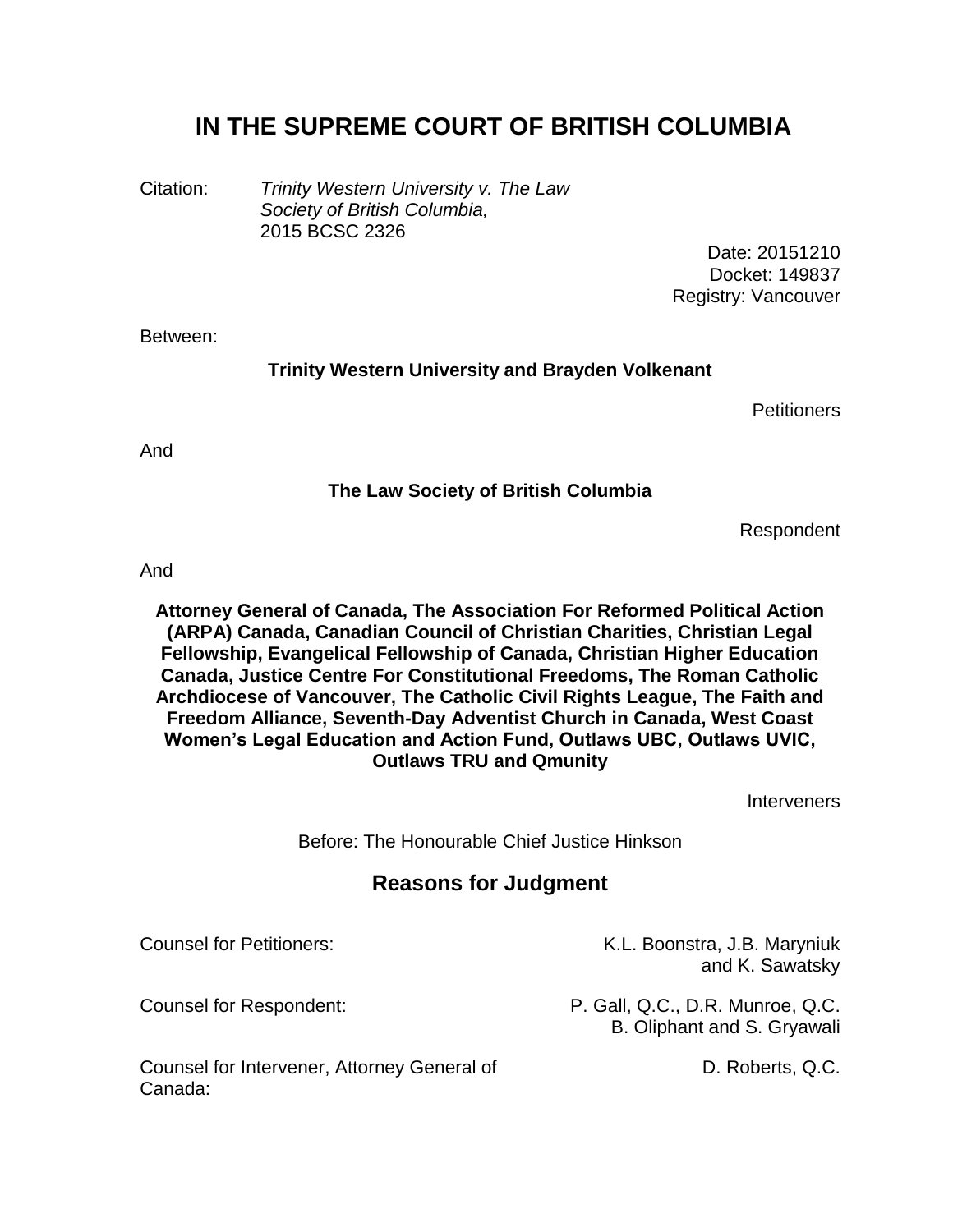| Counsel for Intervener, Association for the<br>Reformed Political Action (ARPA) Canada:                                                         | E.L. Vandergriendt, A.M. Schutten     |
|-------------------------------------------------------------------------------------------------------------------------------------------------|---------------------------------------|
| Counsel for Intervener, The Roman Catholic<br>Archdiocese of Vancouver, The Catholic Civil<br>Rights League, The Faith and Freedom<br>Alliance: | G. Allison                            |
| Counsel for Intervener, West Coast Women's<br>Legal Education and Action Fund:                                                                  | J. Winteringham, Q.C. and R. Trask    |
| Counsel for Intervener, Justice Centre For<br><b>Constitutional Freedoms</b>                                                                    | J. Cameron                            |
| Place and Date of Trial/Hearing:                                                                                                                | Vancouver, B.C.<br>August 24-26, 2015 |
| Place and Date of Judgment:                                                                                                                     | Vancouver, B.C.<br>December 10, 2015  |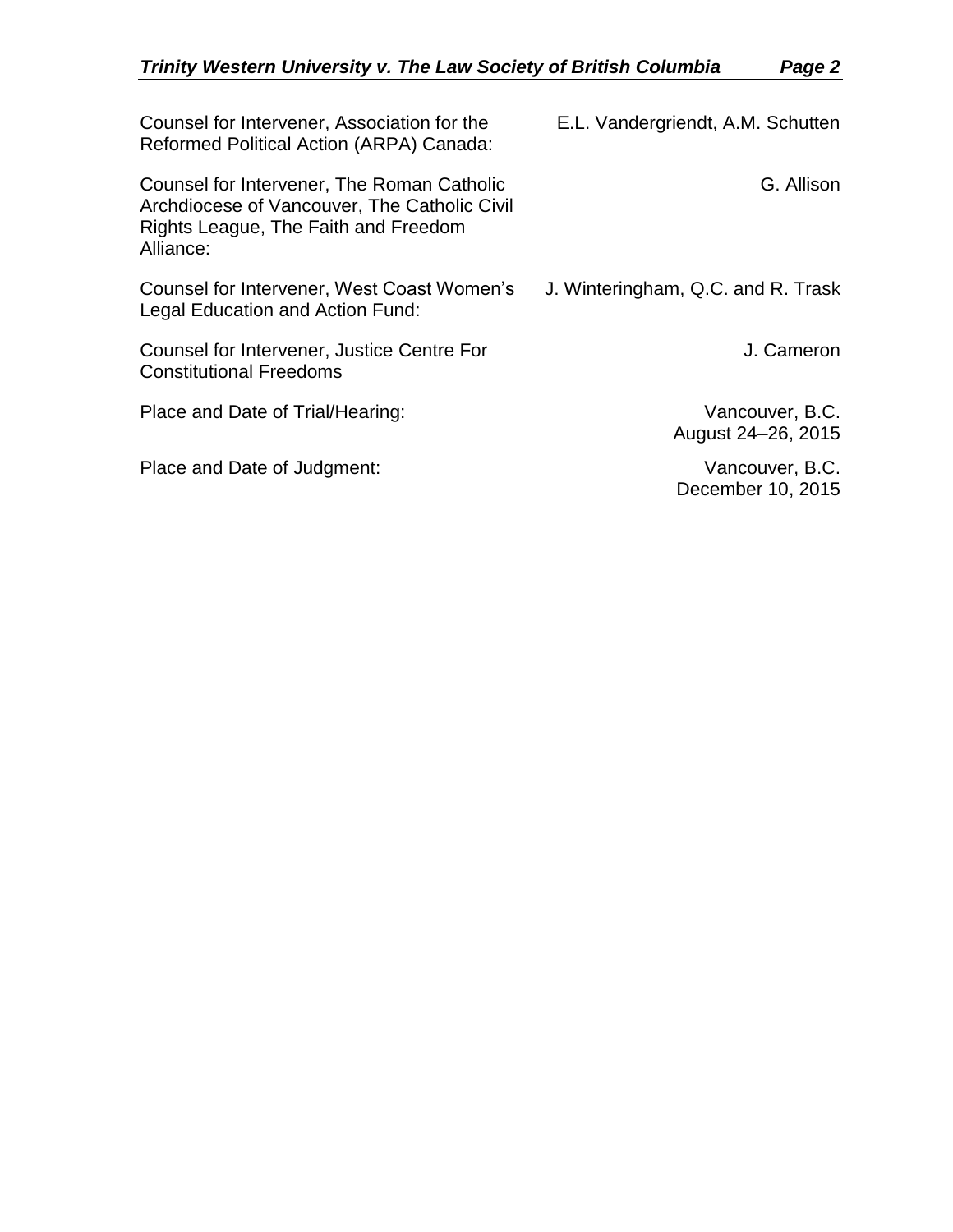# **TABLE OF CONTENTS**

| OTHER LITIGATION RESPECTING TWU'S COMMUNITY COVENANT  16 |  |
|----------------------------------------------------------|--|
| a)                                                       |  |
| b)                                                       |  |
| i)                                                       |  |
| ii)                                                      |  |
|                                                          |  |
| a)                                                       |  |
| i)                                                       |  |
| ii)                                                      |  |
| iii)                                                     |  |
| b)                                                       |  |
| i)                                                       |  |
| ii)                                                      |  |
| $\mathsf{C}$                                             |  |
|                                                          |  |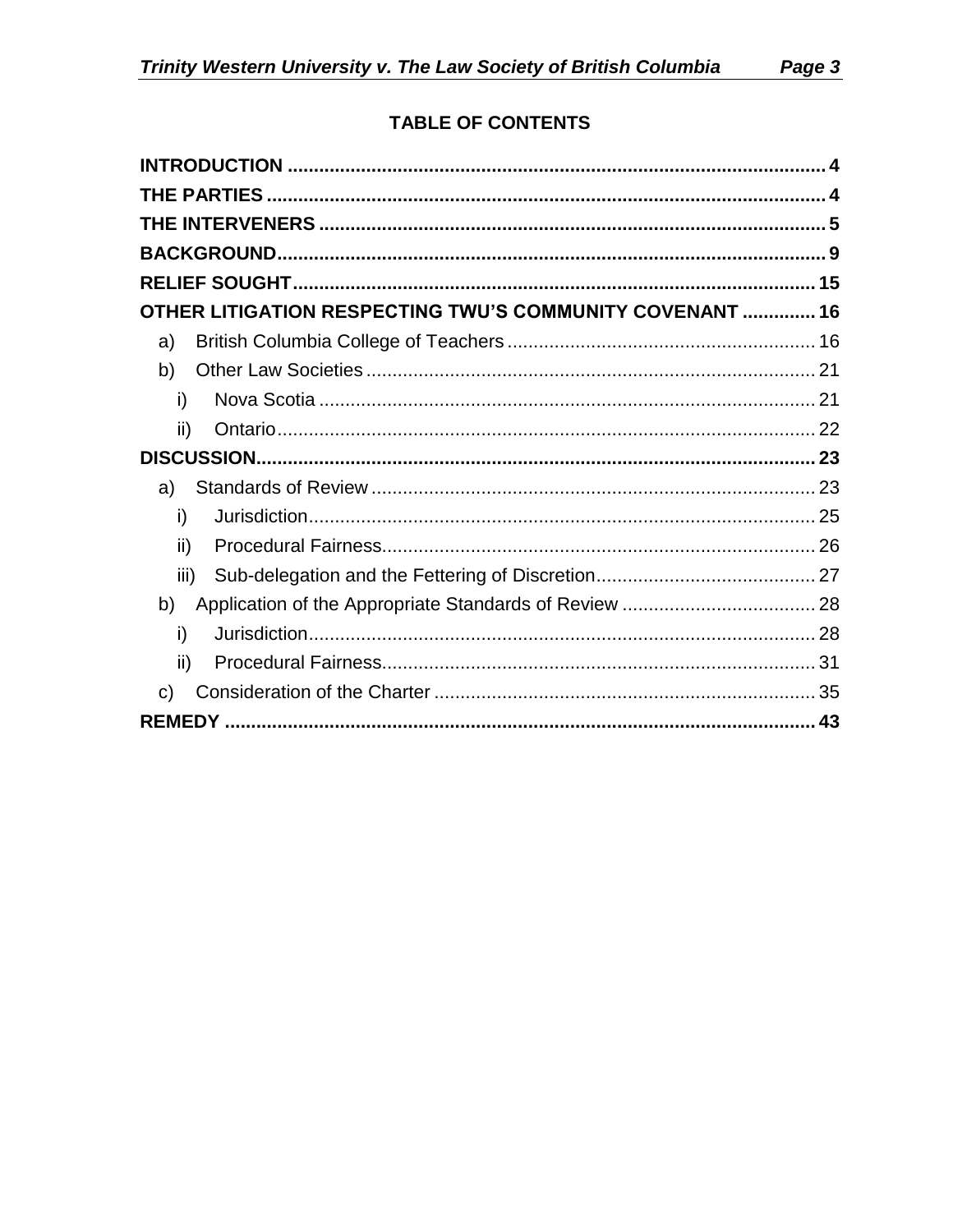#### <span id="page-3-0"></span>**Introduction**

[1] The petitioners seek judicial review of the respondent's decision that the proposed law school at Trinity Western University is not an approved faculty of law for the purpose of the respondent's admissions program.

# <span id="page-3-1"></span>**The Parties**

[2] Trinity Western University ("TWU") is a private religious educational community with an evangelical Christian mission. It was founded to be, and remains, an educational arm of the Evangelical Christian Church. Its mission statement is:

The mission of Trinity Western University, as an arm of the Church, is to develop godly Christian leaders: positive, goal-oriented university graduates with thoroughly Christian minds; growing disciples of Christ who glorify God through fulfilling the Great Commission, serving God and people in the various marketplaces of life.

[3] In 1962, the predecessor to TWU was created as a junior college under the *Societies Act*, R.S.B.C. 1960, c. 362. It was continued by the British Columbia Legislature as Trinity Junior College in 1969, under the *Trinity Junior College Act*, S.B.C. 1969, c. 44. In 1984, the predecessor to TWU was accepted as a member of the Association of Universities and Colleges of Canada. In 1985, the Legislature passed *An Act to Amend the Trinity Western College Act*, S.B.C. 1985, c. 63, which changed the name of the institution, and authorized it to grant graduate degrees.

[4] TWU is the largest privately-funded Christian University in Canada, with approximately 4,000 students attending per year and over 24,000 alumni.

[5] The petitioner, Brayden Volkenant ("Mr. Volkenant") has deposed that he is a committed evangelical Christian and that his "identity is entirely defined" by his relationship with Jesus Christ. He also deposed that his Christian faith is the "foundation" for his life, and that he tries to do "everything" in light of his "faith and [his] Christian identity". He graduated from TWU in 2012 with "Great Distinction", receiving a Bachelor of Arts (Business Administration) degree with a cumulative grade point average of 3.77.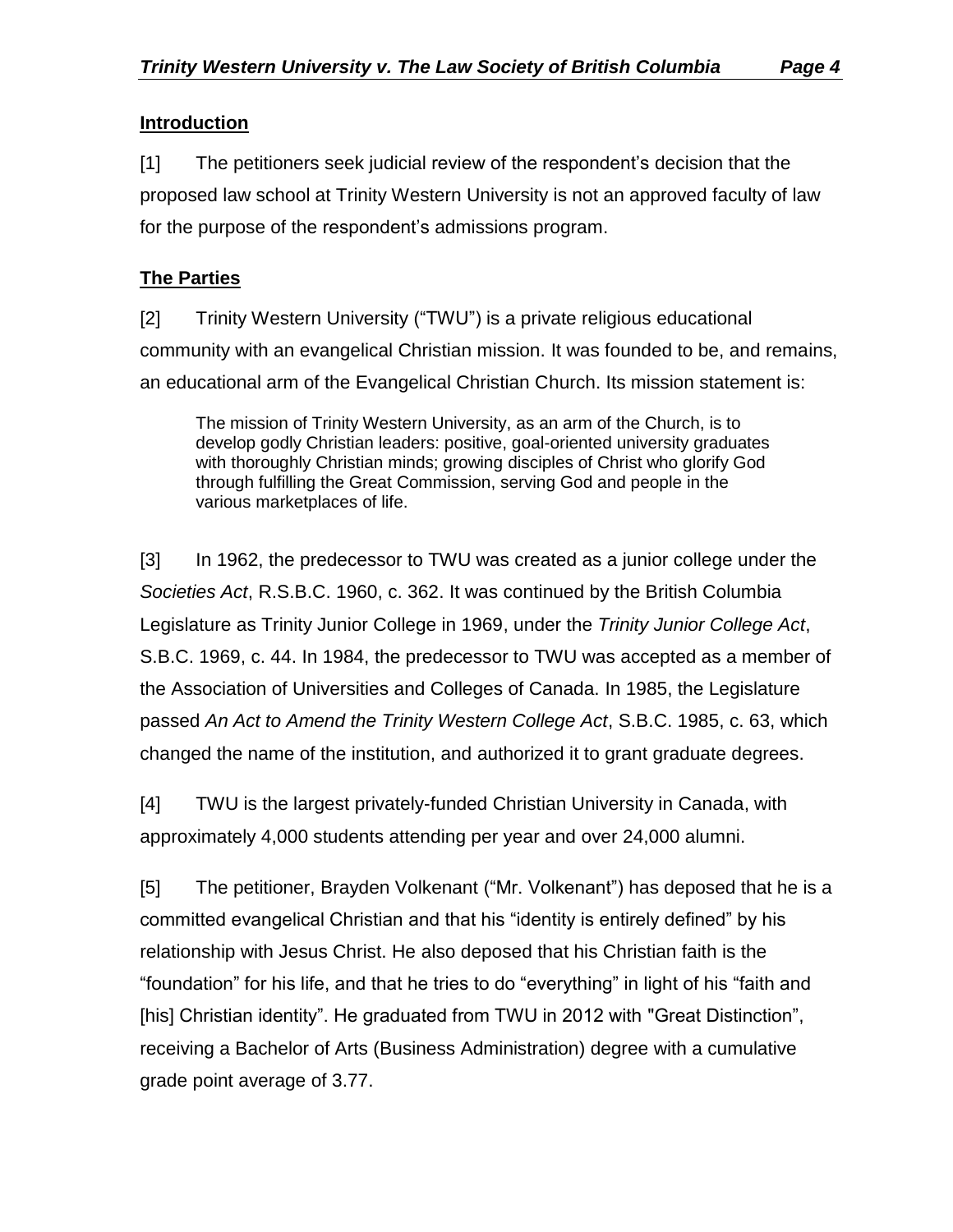[6] The respondent Law Society of British Columbia ("LSBC") is a self-governing body created and authorized by the *Legal Profession Act*, S.B.C. 1998, c. 9 [*LPA*]. The Benchers are the governing council of the LSBC, and the *LPA* provides for the election of 25 Benchers by the LSBC's members and for the appointment of five "lay Benchers".

[7] The object and duty of the LSBC is set out in s. 3 of the *LPA*:

3. It is the object and duty of the society to uphold and protect the public interest in the administration of justice by

> (a) preserving and protecting the rights and freedoms of all persons,

(b) ensuring the independence, integrity, honour and competence of lawyers,

(c) establishing standards and programs for the education, professional responsibility and competence of lawyers and of applicants for call and admission,

(d) regulating the practice of law, and

(e) supporting and assisting lawyers, articled students and lawyers of other jurisdictions who are permitted to practise law in British Columbia in fulfilling their duties in the practice of law.

# <span id="page-4-0"></span>**The Interveners**

[8] The Attorney General of Canada has intervened in these proceedings pursuant to the *Constitutional Question Act*, R.S.B.C. 1996, c. 68. The Attorney General of Canada argues that the LSBC's decision, which declares that the proposed law school at TWU is not an approved faculty of law for the purposes of the LSBC's admission program, is *ultra vires* the authority conferred to the LSBC under the *LPA*, and is unconstitutional because it unjustifiably infringes s. 2(a) of the *Canadian Charter of Rights and Freedoms,* Part I of the *Constitution Act, 1982*, being Schedule B to the *Canada Act 1982* (UK), 1982, c. 11 [*Charter*].

[9] The following parties supporting the petitioners were granted intervener standing in these proceedings, and permitted to file written submissions:

Attorney General of Canada;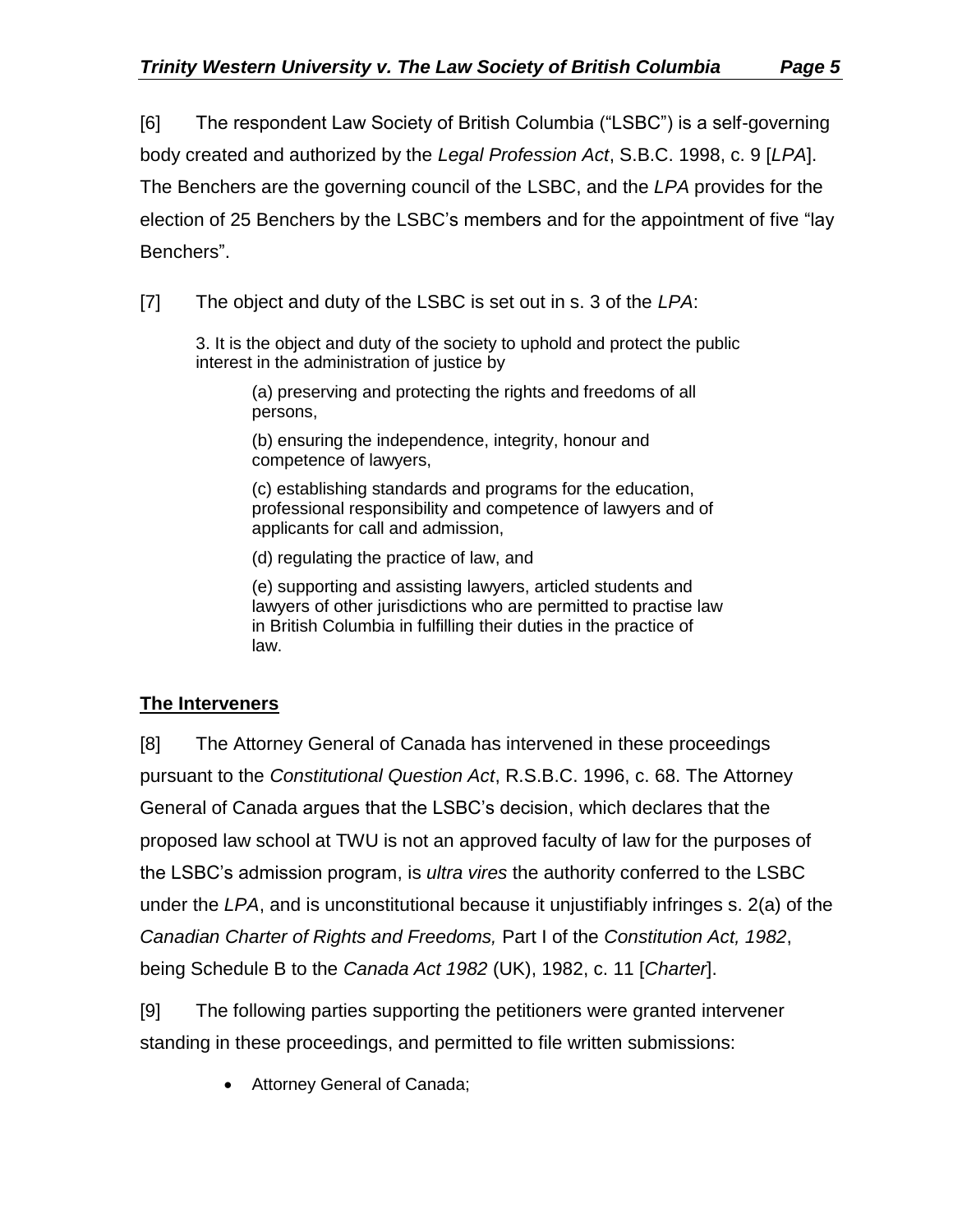- The Association For Reformed Political Action ("ARPA") Canada;
- Canadian Council of Christian Charities;
- Christian Legal Fellowship;
- Evangelical Fellowship of Canada;
- Christian Higher Education Canada;
- Justice Centre For Constitutional Freedoms;
- The Roman Catholic Archdiocese of Vancouver;
- The Catholic Civil Rights League;
- The Faith and Freedom Alliance; and
- Seventh-Day Adventist Church in Canada.

[10] ARPA Canada is a not-for-profit and non-partisan organization devoted to educating, equipping, and assisting members of Canada's Reformed Churches ("Reformed Christians") and the broader Christian community as they seek to participate in the public square. Reformed Christians are a distinct subset of the broader evangelical Christian community.

[11] The Canadian Council of Christian Charities is an umbrella organization of some 3,300 religious charities and organizations that are engaged in a wide variety of activities such as operating local churches, denominational offices, schools, universities, food banks, and shelters. Its entities operate within an environment that is governed by the religious beliefs and practises of their respective constituencies. Religious codes of conduct are a commonly adhered to by its members in carrying out their work.

[12] The Christian Legal Fellowship is a national non-profit association of lawyers, law students, professors, retired judges, friends and other professionals who share a commitment to the Christian faith. The Christian Legal Fellowship was founded in the mid-1970s and incorporated in 1978, and has nearly 600 members representing more than 30 Christian denominations. The Christian Legal Fellowship represents that it seeks to "encourage and facilitate among Christians in the vocation of law the integration of a biblical faith with contemporary legal, moral, social and political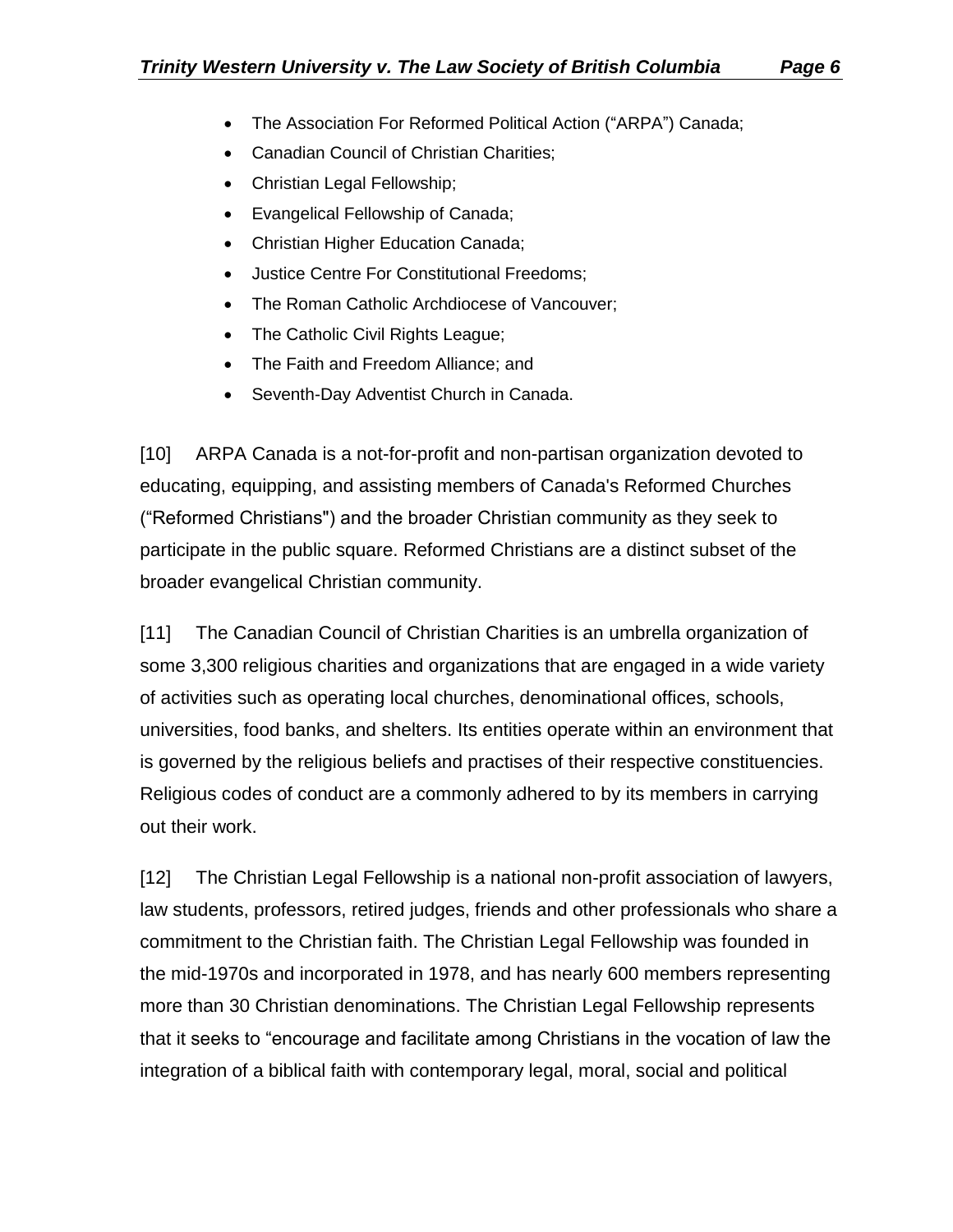issues", inform the Christian community about legal issues that affect it, and advocate a Christian world view of law and justice in the public sphere.

[13] The Evangelical Fellowship of Canada is a national association that represents protestant evangelical Christians from affiliates of 40 protestant denominations and over 100 other organizations and 36 Christian post-secondary education institutions.

[14] Christian Higher Education Canada is a national association of 34 Christian accredited degree-granting universities, seminaries, graduate schools, bible colleges and Christian liberal arts colleges, which together serve over 14,000 undergraduate students and 3,500 graduate students. Christian Higher Education Canada's mission is to advance the efficiency and effectiveness of Christian higher education at member schools and to raise public awareness of the value of Christian higher education in Canada.

[15] The Justice Centre for Constitutional Freedoms is an independent, nonpartisan, registered charity that advocates for *Charter* rights and freedoms, particularly the freedoms granted by s. 2 of the *Charter*. The Justice Centre for Constitutional Freedoms was established as a non-profit corporation by way of letters patent issued in October 2010 under the *Canada Corporations Act*, R.S.C. 1970, c. C-32.

[16] The Roman Catholic Archdiocese of Vancouver ("RCAV") has been serving Catholics in British Columbia since 1908, with pastoral responsibility for 430,000 baptized Catholics. Within the boundaries of the RCAV are 50 Catholic schools, four hospitals, three colleges, a seminary and more than 80 organizations, associations, ministries and clubs. The RCAV has significant and deep roots in the public sphere in British Columbia.

[17] The RCAV is supported in its intervention by the Catholic Civil Rights League, which advocates for law and policy that supports the presence of Christian beliefs in the public sphere and a rich conception of multiculturalism and religious tolerance. The RCAV is also supported by the Freedom and Faith Alliance, which seeks to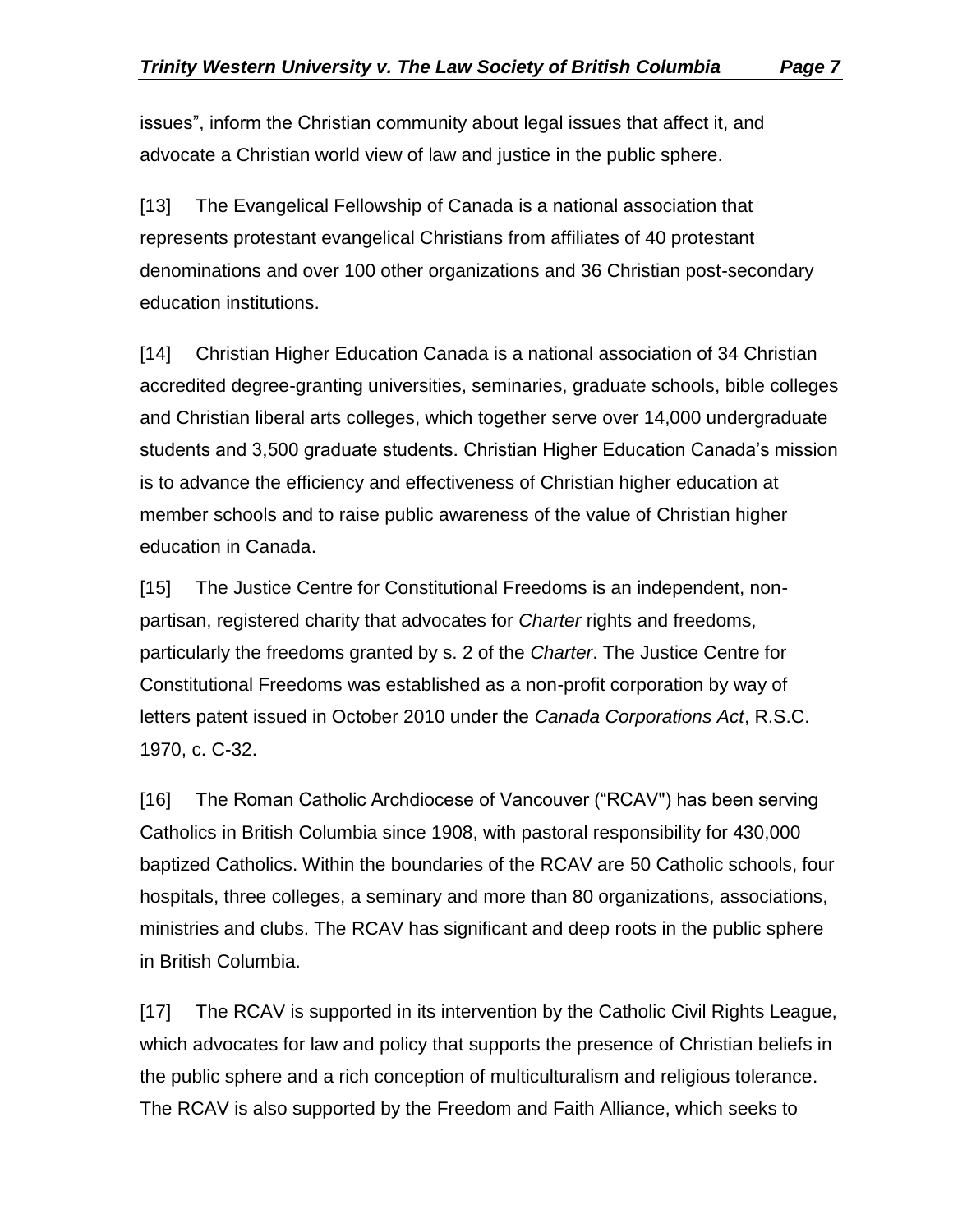promote a Gospel-inspired conception of freedom of religion, conscience and expression, under constitutional and human rights legislation across the country.

[18] The Seventh-day Adventist Church ("Adventists") operates the second largest education network in the world (7804 institutions) and has a worldwide membership of approximately 18 million adherents. In Canada, Adventists operate 46 Christian schools, from kindergarten and grade schools to a provincially-accredited university in Alberta. Adventists promote the dignity and value of every person and oppose discrimination under human rights legislation, the constitution or otherwise. Much of the theology of Adventists corresponds to evangelical Christian teachings, such as a belief in the trinity and the inspiration of scripture.

[19] The following parties supporting the respondent were granted intervener standing in these proceedings, and permitted to file written submissions:

- West Coast Women's Legal Education and Action Fund;
- OUTlaws UBC;
- OUTlaws UVIC;
- OUTlaws TRU; and
- Qmunity.

[20] West Coast Women's Legal Education and Action Fund ("West Coast LEAF") was created in 1985 and is an incorporated not-for-profit society in British Columbia. West Coast LEAF's mission is to achieve equality by changing historic patterns of systemic discrimination against women through three main program areas: equality rights litigation, law reform, and public legal education.

[21] OUTlaws Canada describes itself as an organization of queer law student associations in Canada. There are OUTlaws chapters at 15 Canadian law schools, including at the University of British Columbia ("UBC"), the University of Victoria ("UVic"), and Thompson Rivers University ("TRU"). OUTlaws chapters hold events at law schools to promote a supportive community for lesbian, gay, bisexual, transgendered and queer ("LGBTQ") law students and awareness of LGBTQ issues.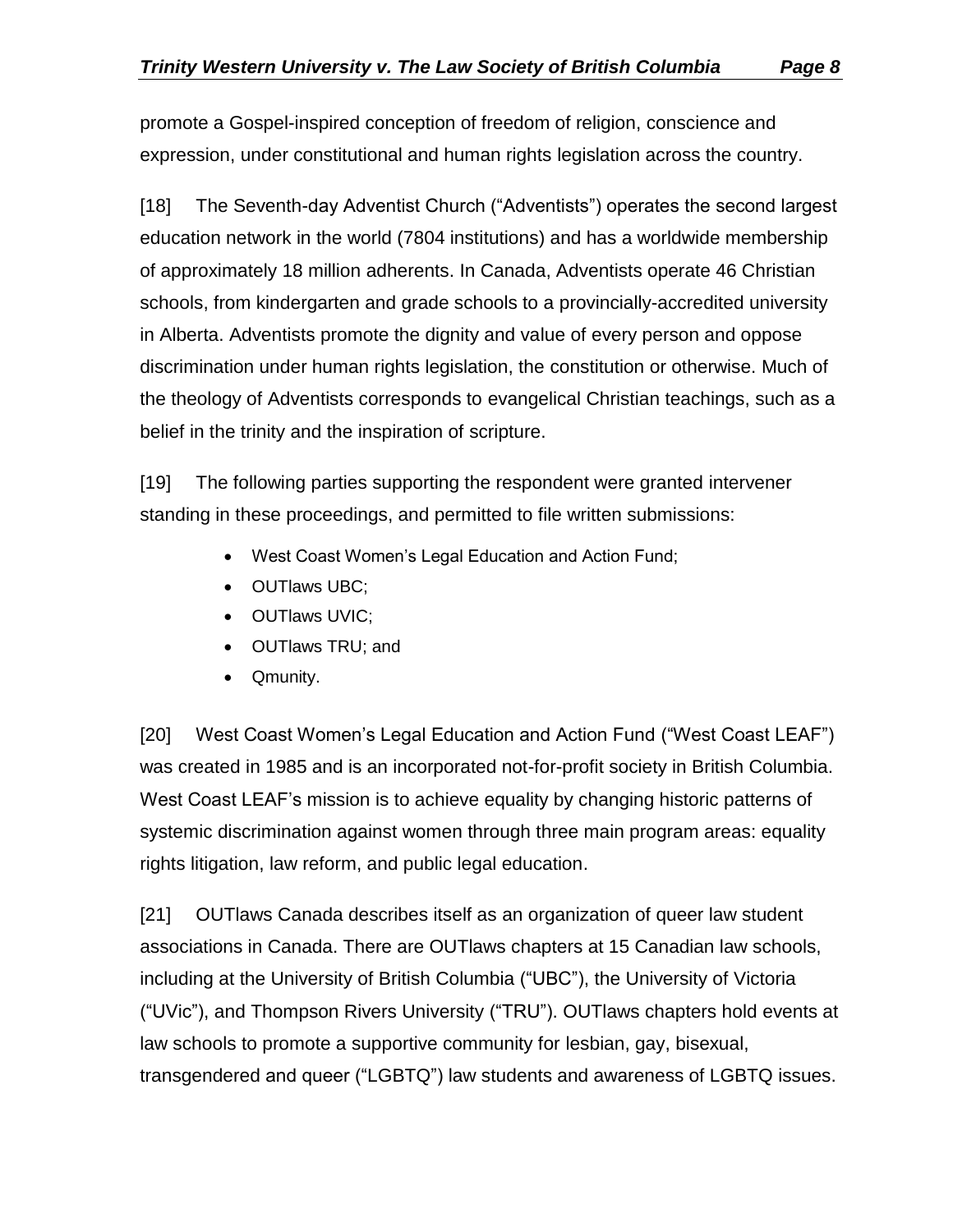[22] Qmunity was founded in 1979 and is a charitable, not-for-profit, communitybased organization. Its mission is "to make queer lives better by proactively supporting [their] peers and strengthening [their] communities as [they] move equality forward.

[23] I determined that I would hear oral submissions from the Attorney General of Canada, ARPA Canada, the RCAV, the Justice Centre for Constitutional Freedoms and West Coast LEAF but would not hear oral submissions from the Canadian Council of Christian Charities, the Christian Legal Fellowship, the Evangelical Fellowship of Canada, the Adventists, the OUTlaws (UBC, UVic, and TRU) and Qmunity.

# <span id="page-8-0"></span>**Background**

[24] Evangelicalism is a distinct branch of Christianity within the protestant tradition and represents a minority religious subculture in Canada, with approximately 11–12% of the Canadian population being associated with communities reflecting evangelical Christian beliefs and practices. The limitation of sexual intimacy to opposite-sex marriage is considered by evangelical Christians to be a direct reflection of the moral boundaries delineated by their underlying religious beliefs.

[25] In an affidavit filed in support of the petition, Mr. William Taylor, the Executive Director of the Evangelical Free Church of Canada ("EFCC"), explained how the EFCC and TWU understand the content of an education that reflects a Christian philosophy and viewpoint:

University education was historically intended to educate the whole person, including students' characters. The EFCC and TWU continue with this intention, in the context of TWU's Christian ethos. We view education as a holistic attempt to produce graduates who are well formed in character; good citizens who will take their area of study/expertise and apply that knowledge, through good character in a way that redemptively addresses the evil and injustice of this world, consistent with our understanding of biblical truth.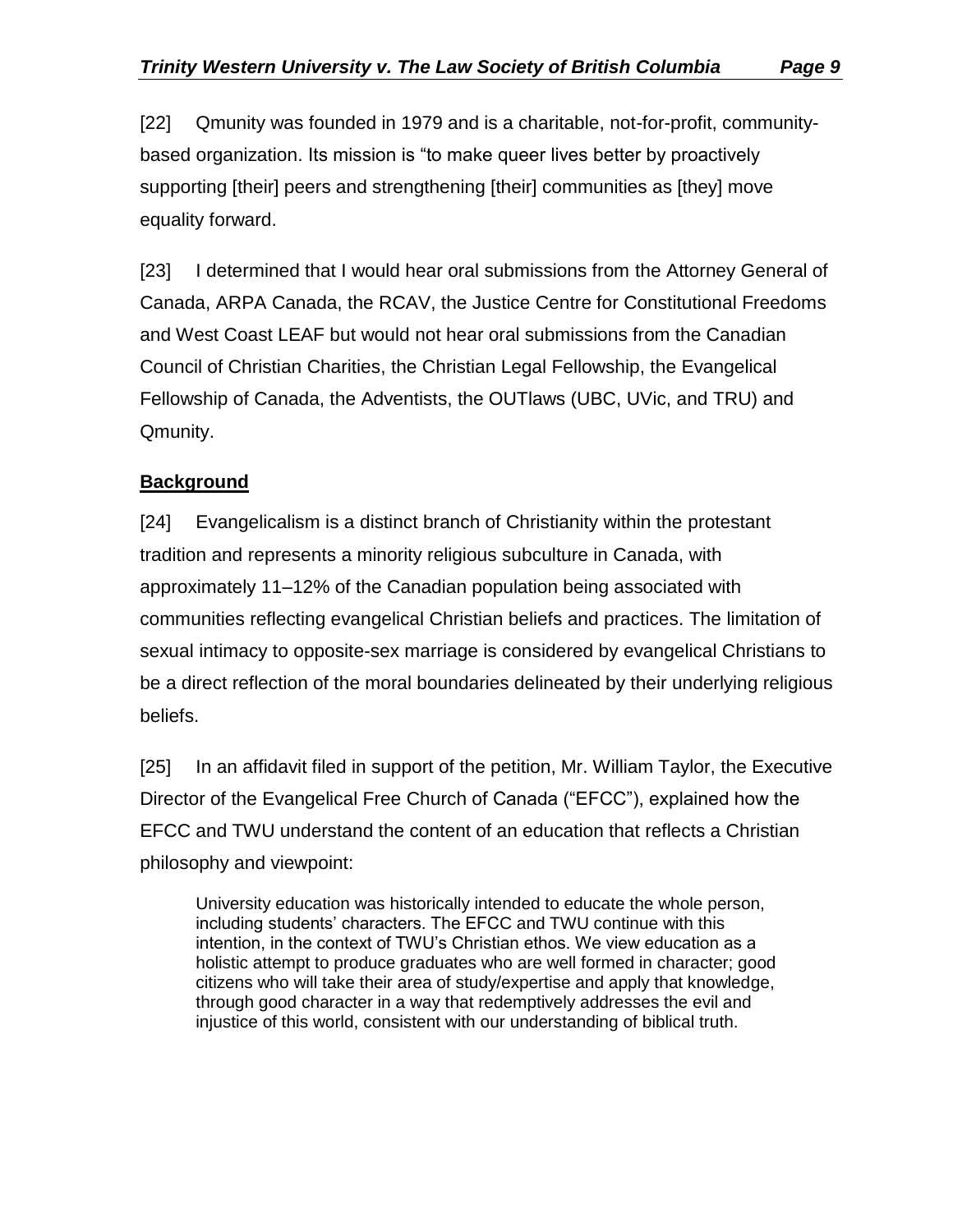[26] Mr. Taylor also explained that the EFCC is closely affiliated with the Evangelical Free Church of America which in turn is associated with Trinity International University. This university has a law school in Santa Ana, California that is accredited by the Committee of Bar Examiners of the State Bar of California.

[27] TWU requires that those who attend a course of study at the University sign a "Community Covenant" which provides in part that:

In keeping with biblical and TWU ideals, community members voluntarily abstain from the following actions:

- communication that is destructive to TWU community life and inter-personal relationships, including gossip, slander, vulgar/obscene language, and prejudice [Colossians 3:8; Ephesians 4:31.]
- harassment or any form of verbal or physical intimidation, including hazing
- lying, cheating, or other forms of dishonesty including plagiarism
- stealing, misusing or destroying property belonging to others [Exodus 20:15; Ephesians 4:28]
- sexual intimacy that violates the sacredness of marriage between a man and a woman [Romans 1:26- 27; Proverbs 6:23-35]
- the use of materials that are degrading, dehumanizing, exploitive, hateful, or gratuitously violent, including, but not limited to pornography
- drunkenness, under-age consumption of alcohol, the use or possession of illegal drugs, and the misuse or abuse of substances including prescribed drugs
- the use or possession of alcohol on campus, or at any TWU sponsored event, and the use of tobacco on campus or at any TWU sponsored event.

[28] At least 20 years ago, TWU decided that it wished to establish a faculty of law and grant degrees to graduates of that faculty pursuant to the *Degree Authorization Act*, S.B.C. 2002, c. 24 [*DAA*]. TWU's proposed faculty of law would offer a threeyear Juris Doctor ("*JD*") common law degree program equivalent to programs offered by the 20 publically-funded secular law schools that are already operating throughout Canada.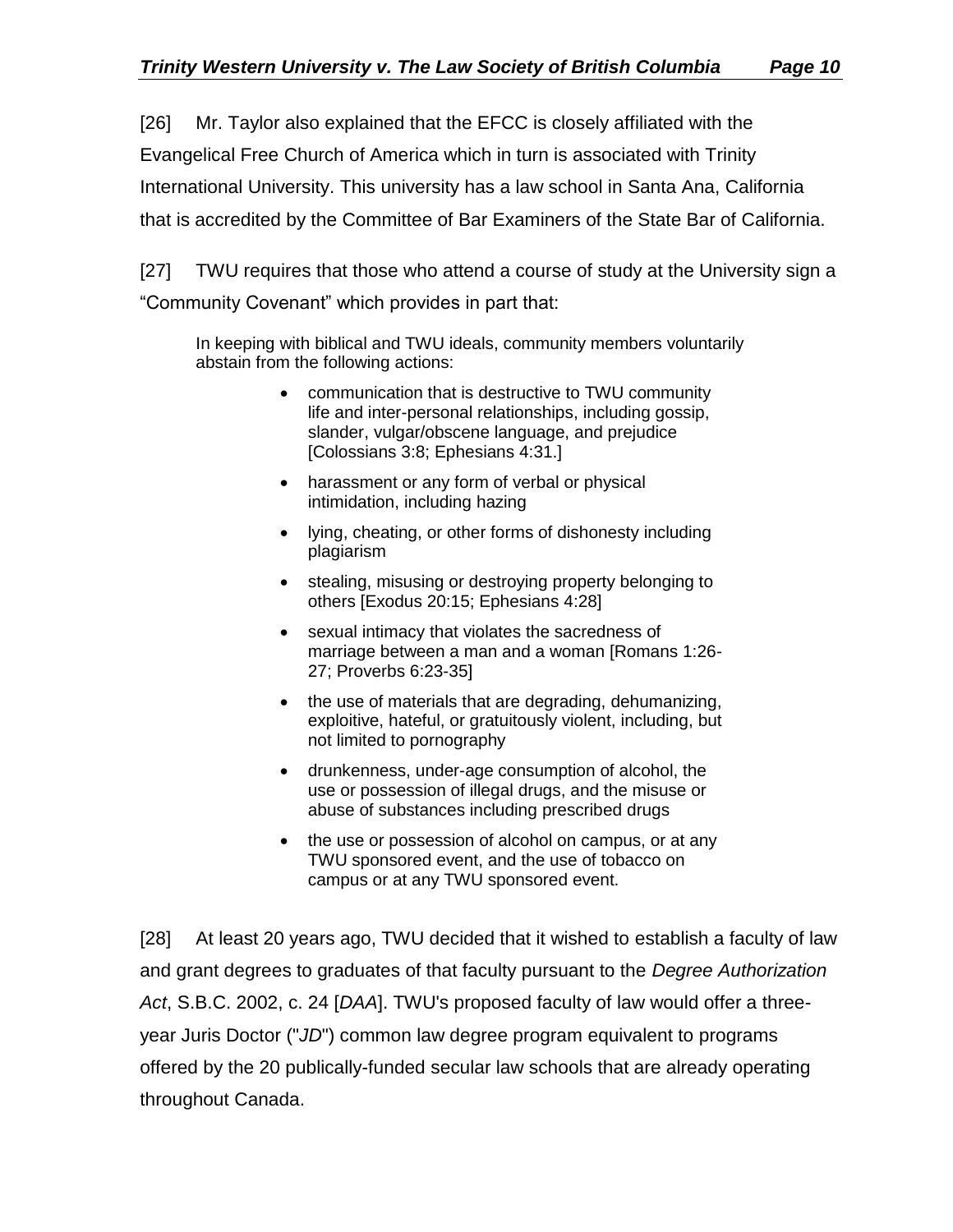[29] In 2010, all Canadian Law Societies approved and adopted a uniform national requirement that gave the Approval Committee of the Federation of Law Societies of Canada ("FLS") responsibility for reviewing new law degree programs to ensure that they prepare law school graduates for law society admission programs. The LSBC agreed with all other Canadian law societies to change its requirements to accept the FLS's approval based on the national requirement. The national requirement is administered by the FLS.

[30] In order to obtain the approval of the Minister of Advanced Education ("Minister") to establish its proposed faculty of law and authorize it to grant degrees to its graduates, TWU was required by the Minister to first obtain the approval for the proposed faculty and its ability to grant the *JD* degrees from the FLS and from the LSBC.

[31] The LSBC's Rules<sup>1</sup> require that Canadian law school graduates complete its admissions program before being admitted to the practice of law in B.C. Enrollment in the program requires an applicant to demonstrate "academic qualification". Until the fall of 2013, "academic qualification" under the LSBC Rules included the "successful completion of the requirements for a bachelor of laws or the equivalent degree from a common law faculty of law in a Canadian university".

[32] In September 2013, Rule 2-27 was amended by the LSBC to require that common law degree programs come from an "approved" faculty of law. Under the amended Rule 2-27, a faculty of law was approved where it received approval from the FLS, unless the Benchers adopt a resolution declaring that it was not or had ceased to be approved.

[33] On December 16, 2013, the FLS's Approval Committee granted preliminary approval of the proposed *JD* program at TWU. The Special Advisory Committee of the FLS concluded there was no public interest bar to the approval of TWU's

 $\overline{\phantom{a}}$ <sup>1</sup> The LSBC's Rules were revised and consolidated and the new *Law Society Rules 2015* came into effect on July 1, 2015. In these reasons for judgment, references to the LSBC's Rules relate to the previous rules that were in effect until June 30, 2015.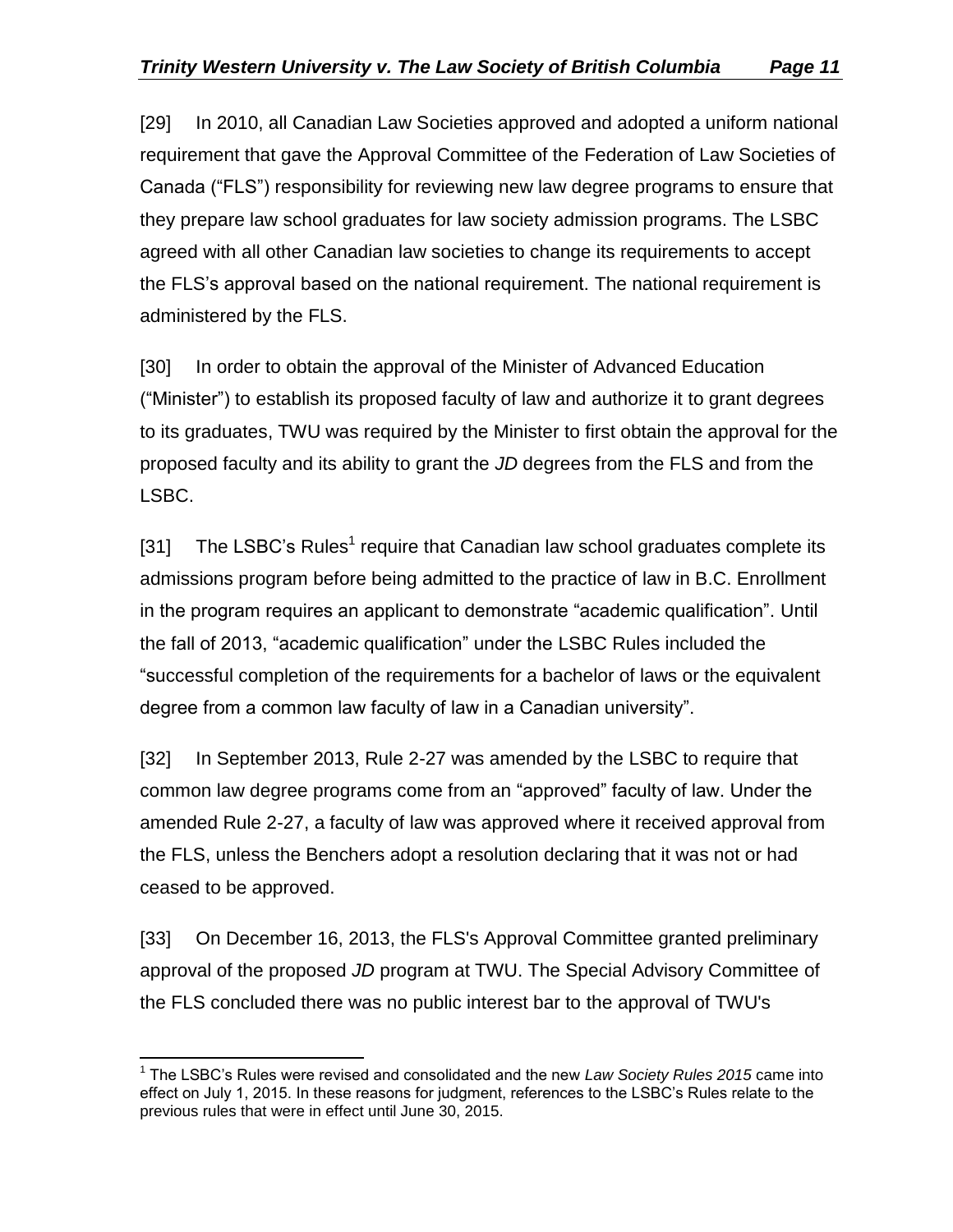proposed law school or to the admission of its future graduates to the bar admission programs of Canadian law societies.

[34] As a result of the FLS's preliminary approval, TWU's proposed law school became an approved faculty of law for the purposes of enrolment in the LSBC's admissions program, subject to any future resolution adopted by the Benchers under LSBC Rule 2-27(4.1). Therefore, on December 17, 2013, the Minister approved the establishment of TWU's proposed faculty of law and authorized TWU to grant *JD* degrees to its graduates.

[35] On February 28, 2014, the Benchers determined that they would vote at a meeting scheduled for April 11, 2014 on a motion (the "April Motion") stating:

Pursuant to Law Society Rule 2-27(4.1), the Benchers declare that, notwithstanding the preliminary approval granted to Trinity Western University on December 16, 2013 by the Federation of Law Societies' Canadian Common Law Program Approval Committee, the proposed Faculty of Law at Trinity Western University is not an approved faculty of law.

[36] In preparation for the April 11, 2014 meeting, the LSBC sought and obtained an opinion on Rule 2-27(4.1) from Mr. Geoff Gomery, Q.C., a barrister and solicitor and member of the LSBC. In his opinion dated March 15, 2014, Mr. Gomery advised that "Rule 2-27(4.1) does not contemplate the Benchers disapproving a faculty of law... on a ground that is unrelated to the question of academic qualification".

[37] On April 11, 2014, the Benchers considered the April Motion, and ultimately voted to defeat the motion. Following the vote, the President of the LSBC stated that the LSBC had "decided to approve" the academic qualifications of TWU graduates.

[38] After the defeat of the April Motion, a Special General Meeting of LSBC members ("SGM") was requisitioned by some of the members of the LSBC pursuant to its Rule 1-9(2).

[39] LSBC members were asked to consider a resolution (the "SGM Resolution") on the basis that TWU's faculty of law would not "promote and improve the standard of practice by lawyers". The resolution was that: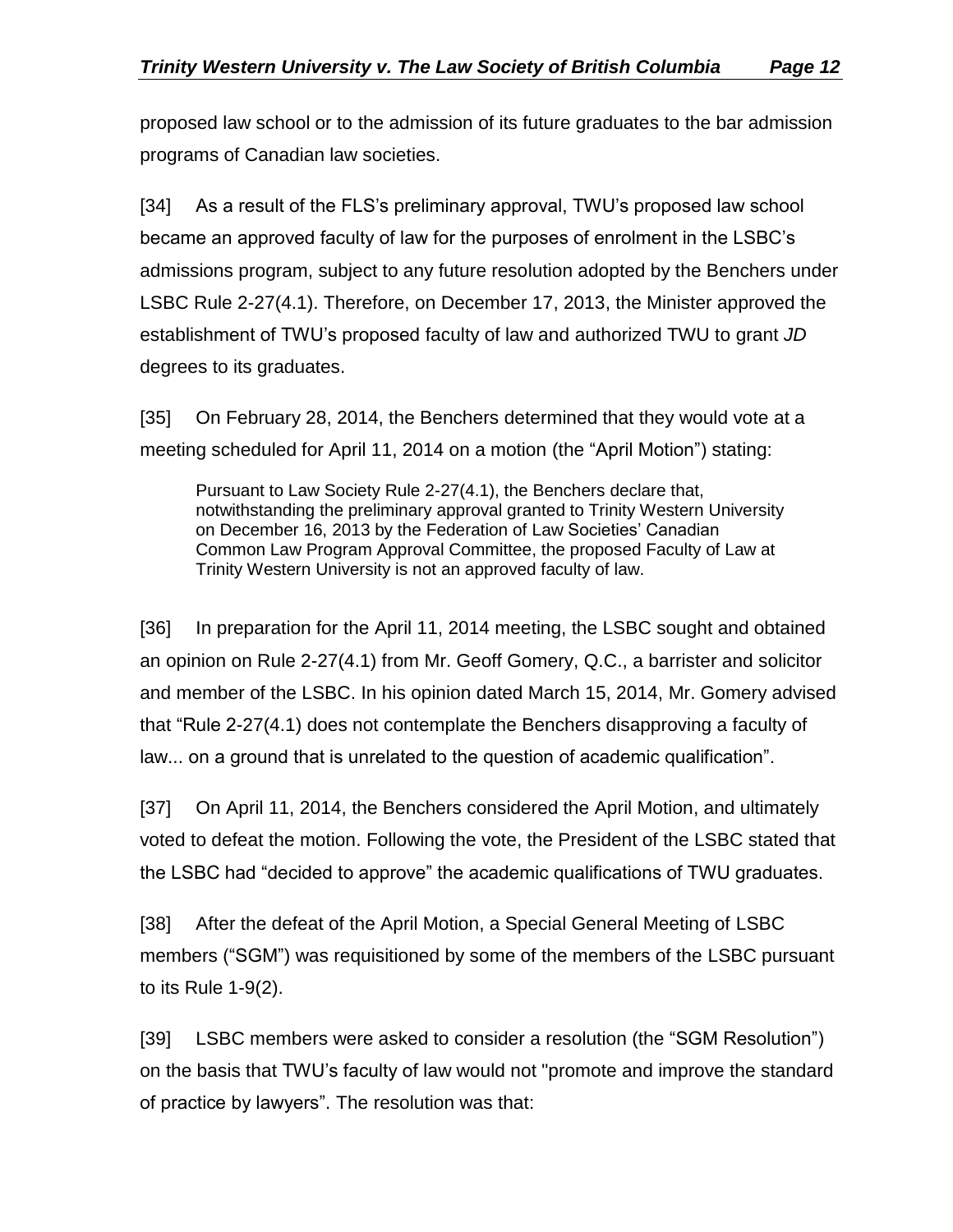The Benchers are directed to declare, pursuant to Law Society Rule 2-27(4.1), that Trinity Western University is not an approved faculty of law.

[40] The LSBC sent a "Notice to the Profession" of the SGM to all of its members. Enclosed with that Notice was a letter dated April 23, 2014, from a proponent of the SGM Resolution. The letter stated:

As you probably aware, there has been an application by Trinity Western University for approval by the Law Society of British Columbia for a new faculty of law.

Trinity Western University requires students and faculty to enter into a covenant that includes a provision prohibiting "sexual intimacy that violates the sacredness of marriage between a man and a woman." Violation of this covenant can lead to discipline or expulsion from the university.

Section 28 of the *Legal Profession Act* confers authority on the Law Society to promote and improve the standard of practice by lawyers by, amongst other things, establishing and maintaining a system of legal education. In furtherance of this, Law Society Rule 2-27(4.1) permits the Benchers to deny approval to a faculty of law even where it may have been found to meet basic academic requirements.

On April 11, 2014, a majority of the Benchers of the Law Society voted to approve the application by Trinity Western University despite the covenant that discriminates on the basis of sexual orientation.

The granting of approval to an institution founded on an offensive and discriminatory policy will not serve to promote or improve the standard of practice of lawyers in the province. A proper assessment as to what will serve to benefit the standard of practice of lawyers requires consideration of the long-term interests of the profession including its reputation and core values.

The discriminatory principles reflected in the Trinity Western University covenant would appear to be inconsistent with one of the core principles reflected in the Barristers' and Solicitors' oath: that barristers and solicitors uphold the rights and freedoms of all persons according to the laws of Canada and British Columbia.

Several of the Benchers who voted in favour of approval for Trinity Western University did so on the basis of the Supreme Court of Canada overturning the British Columbia College of Teachers (BCCT) with respect to the approval of the university to graduate teachers. See *Trinity Western University* v. *British Columbia College of Teachers* [2001] 1 S.C.R. 772. This case turned on the absence of evidence before the BCCT concerning the impact of the university's discriminatory practices.

The *Legal Profession Act* does not require approval absent a conclusion that the proposed change to the system of legal education would promote or improve the standard of practice of lawyers. Accordingly, approval ought to be withheld absent an evidentiary basis to conclude that the approval of this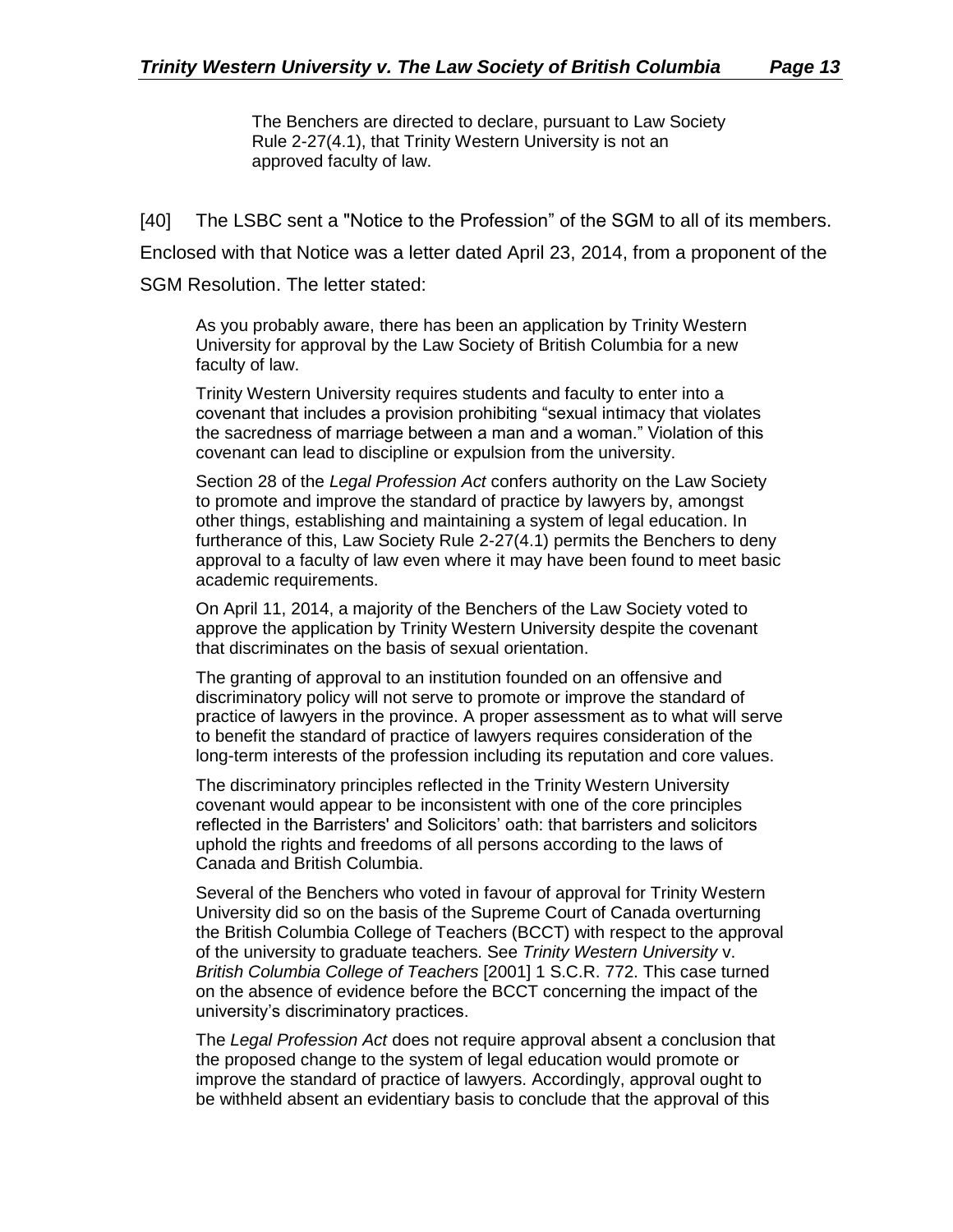university would have the effect of improving the standard of practice of lawyers in the province.

Unfortunately the current decision of the Law Society countenances intolerance, will be detrimental to the profession, and firmly places us on the wrong side of an important issue of principle. Moreover, there does not seem to be a sufficient evidentiary basis to conclude that the approval of the university will meet the objectives of section 28 of the *Legal Profession Act.*

This is one of the rare occasions when a decision of the Benchers requires reconsideration by the members of the Law Society.

Pursuant to requests from in excess of 1,100 members, a special general meeting has now been called in order to deal with this issue.

Please consider attending in order to participate and vote on the resolution.

The outcome of the meeting will have an impact on the future of the profession and hopefully position it on the right side of the continuing difficult struggle against unacceptable discriminatory attitudes.

[41] The LSBC refused TWU's request to also enclose a letter from its spokesperson to LSBC members with the Notice to the Profession of the SGM.

[42] The SGM was held on June 10, 2014. Members were not required to be present during the member speeches in order to vote. The SGM Resolution passed on that date by a vote of 3,210 to 968.

[43] At their September 26, 2014 meeting (the "September Meeting"), the Benchers voted on two motions. The first motion was for the Benchers to implement the SGM Resolution and thereby reject TWU graduates. This motion was defeated by a vote of 21-9.

[44] The second motion (the "September Motion") resolved to hold a referendum of LSBC members, to be "conducted as soon as possible", on implementing the following resolution:

Resolved that the Benchers implement the resolution of the members passed at the special general meeting of the Law Society held on June 10, 2014, and declare that the proposed law school at Trinity Western University is not an approved faculty of law for the purpose of the Law Society's admissions program.

(the "Referendum Question").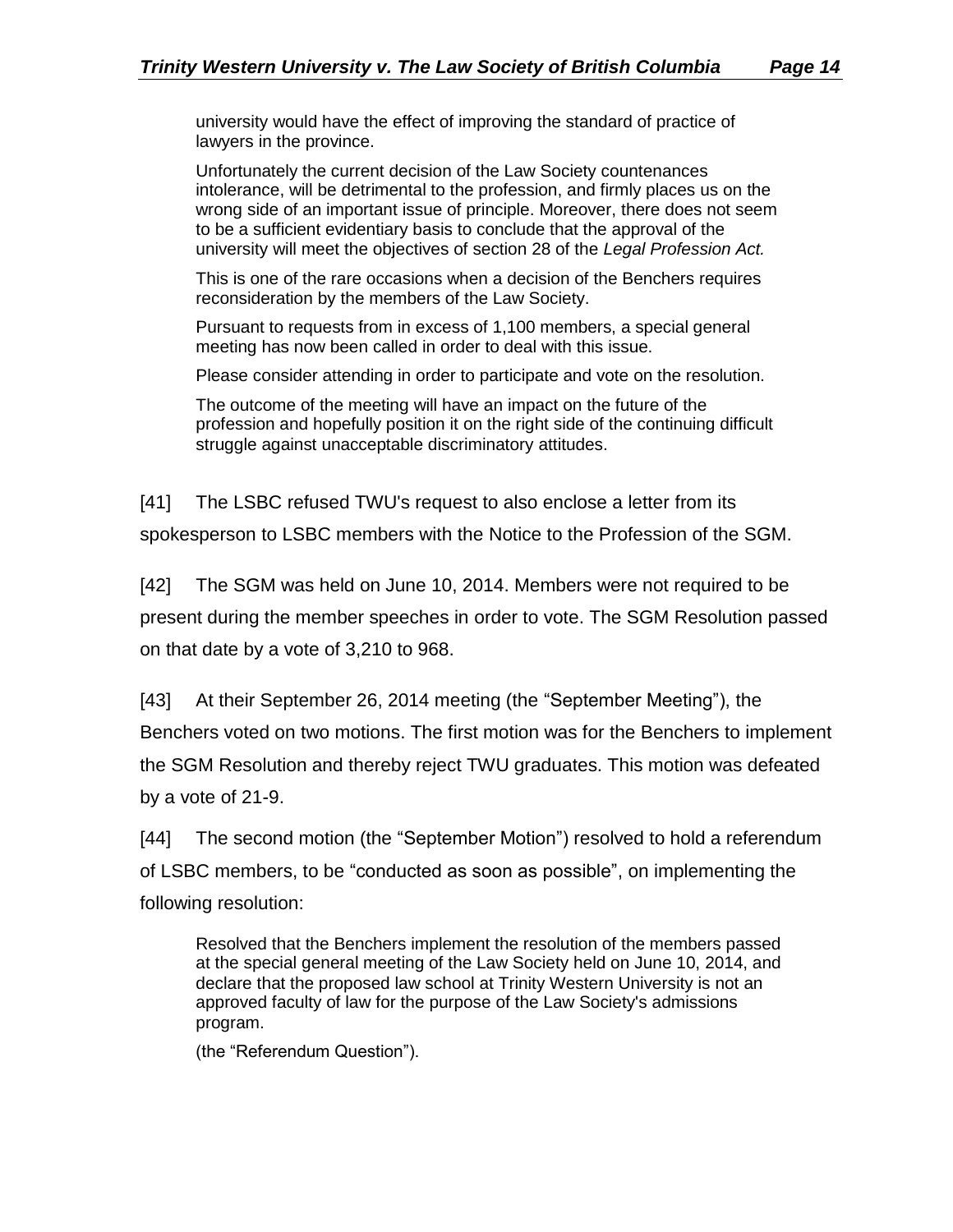[45] The September Motion also stated the referendum results would be binding on and be implemented by the Benchers if at least one-third of LSBC members voted and two-thirds of members voted in favour of the resolution, and also stated that "[t]he Benchers hereby determine that implementation of the Resolution does not constitute a breach of their statutory duties, regardless of the results of the Referendum."

[46] The Benchers passed the September Motion by a vote of 20-1. A third motion that would have delayed further action until the courts had ruled on matters pertaining to the proposed faculty of law was then withdrawn.

[47] The referendum was then held among LSBC members pursuant to LSBC Rule 1-37 (the "October Referendum"). The October Referendum was conducted by mail-in ballot throughout the month of October. The LSBC released the results of the October Referendum on October 30, 2014. 5,951 (74%) members of the LSBC voted in favour of the Referendum Question and 2,088 (26%) voted against it.

[48] At a meeting held on October 31, 2014, without any substantive debate or discussion, the Benchers treated the October Referendum as binding and voted 25- 1, with four abstentions, to implement the SGM Resolution based solely on the results of the October Referendum (the "Decision"), reversing their earlier approval of the law school and refusing to approve TWU's *JD* degrees pursuant to LSBC Rule 2-27(4.1).

[49] On December 11, 2014, the Minister withdrew his approval for the proposed faculty of law at TWU.

# <span id="page-14-0"></span>**Relief Sought**

[50] Mr. Volkenant aspires to practice law in British Columbia. It was his plan to attend TWU's proposed law school, but he has chosen not to do so because his *JD* degree from TWU would not be recognized by the LSBC, and he would thus not be considered qualified to be admitted to the LSBC and could not become a practicing lawyer in this province.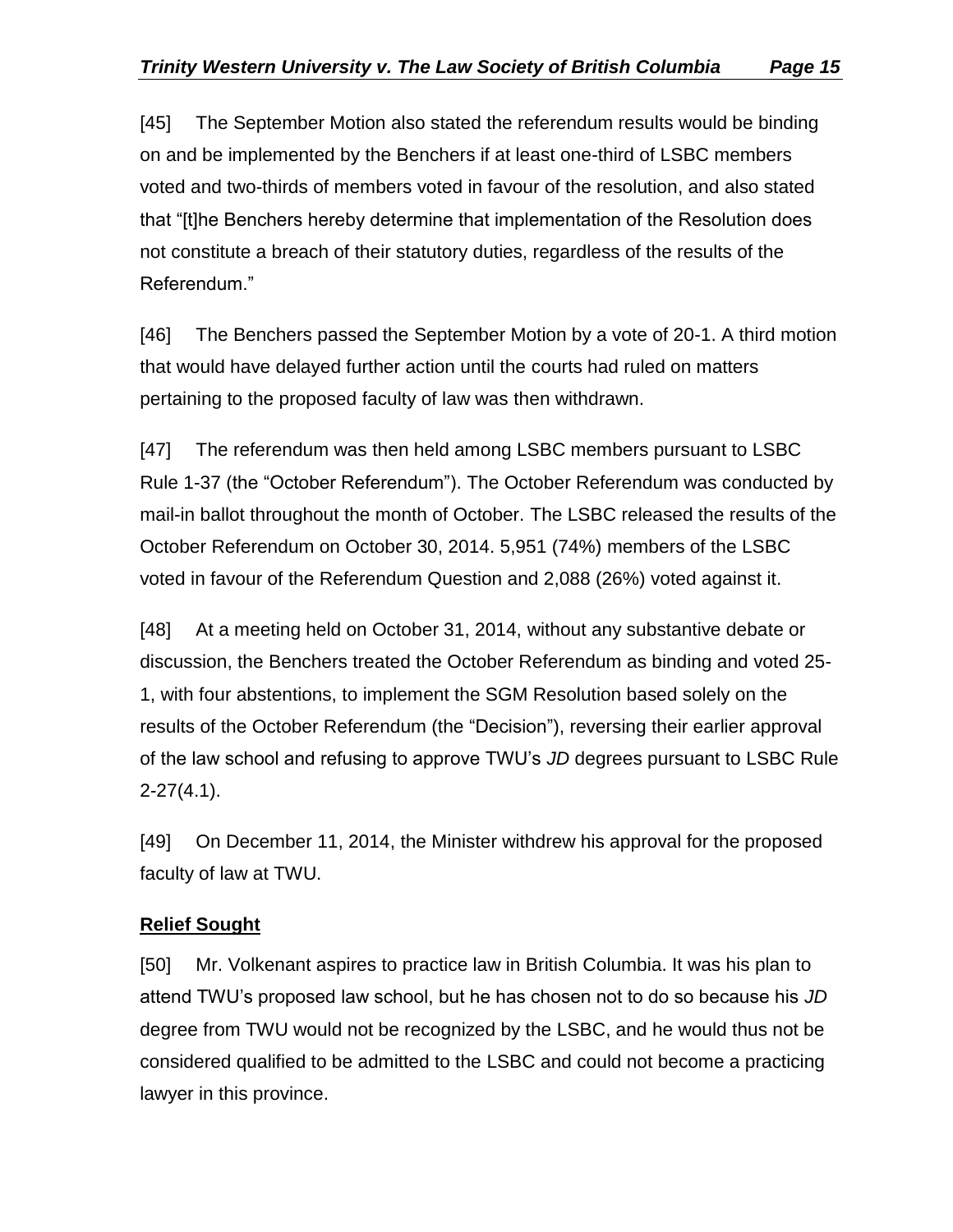[51] Mr. Volkenant and TWU seek judicial review of LSBC's refusal to recognize *JD* degrees of graduates from TWU for the purpose of admission to the LSBC, pursuant to the *Judicial Review Procedure Act*, R.S.B.C. 1996. c. 241. Specifically, the petitioners seek a declaration that the Decision is *ultra vires* the LSBC and invalid, and that it unjustifiably infringes on their *Charter* rights. They also seek orders in the nature of *certiorari*, *mandamus*, and prohibition.

[52] The petitioners seek an order declaring that TWU's proposed law school be considered "approved" for the purposes of the LSBC's Rule 2-27(4.1), and that such a declaration prohibits the LSBC from adopting a further resolution such as the Decision. In the alternative, if this Court quashes the Decision and remits it back to the Benchers, the petitioners seek an order prohibiting the LSBC from taking steps to implement a further resolution such as the Decision for any reason related to TWU's Community Covenant.

[53] The petitioners also seek their costs of this petition, to be assessed.

# <span id="page-15-0"></span>**Other Litigation Respecting TWU's Community Covenant**

# **a) British Columbia College of Teachers**

<span id="page-15-1"></span>[54] In 1985, TWU established a teacher education program, the final year of which was spent at another university. Students attending TWU, including those taking teacher training, were then required to sign a "Community Standards" document, the predecessor to TWU's present Community Covenant, that contained the following paragraph:

REFRAIN FROM PRACTICES THAT ARE BIBLICALLY CONDEMNED. These include but are not limited to drunkenness (Eph. 5:18), swearing or use of profane language (Eph. 4:29, 5:4; Jas 3:1-12), harassment (Jn 13:34- 35; Rom. 12:9-21; Eph. 4:31), all forms of dishonesty including cheating and stealing (Prov. 12:22; Col. 3:9; Eph. 4:28), abortion (Ex. 20:13; Ps. 139:13- 16), involvement in the occult (Acts 19:19; Gal. 5:19), and sexual sins including premarital sex, adultery, homosexual behaviour, and viewing of pornography (I Cor. 6:12-20; Eph. 4:17-24; I Thess. 4:3-8; Rom. 2:26-27; I Tim. 1:9-10). Furthermore married members of the community agree to maintain the sanctity of marriage and to take every positive step possible to avoid divorce.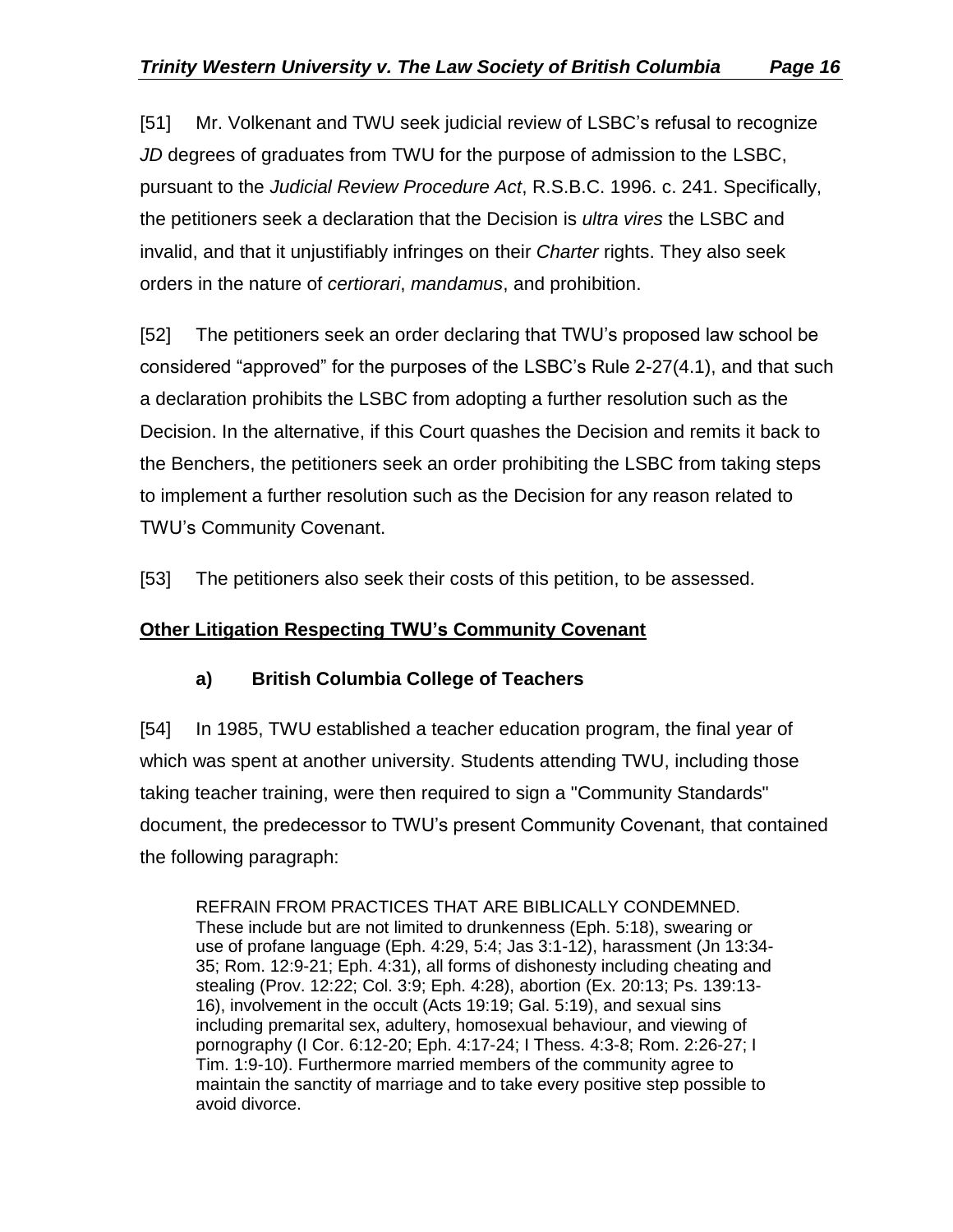[55] In 1987, TWU applied to B.C.'s Minister of Education for permission to assume full responsibility for the teacher education program. In January of 1995, TWU applied to the British Columbia College of Teachers ("BCCT") for the approval of its education program.

[56] The object of the BCCT is set out in s. 4 of the *Teaching Profession Act*, R.S.B.C. 1996, c. 449 [*TPA*]:

It is the object of the college to establish, having regard to the public interest, standards for the education, professional responsibility and competence of its members, persons who hold certificates of qualification and applicants for membership and, consistent with that object, to encourage the professional interest of its members in those matters.

[Emphasis added.]

[57] On May 17, 1996, the Council of the BCCT denied TWU's application on two grounds: TWU did not meet the criteria stated in the BCCT bylaws and policies; and approval would not be in the public interest because of the "discriminatory practices" of the institution, referring to the "requirement for students to sign the contract of 'Responsibilities of Membership in the Trinity Western University Community"' and the effect that signing the Community Standards document had on lesbian, gay and bisexual students.

[58] TWU applied for a reconsideration of its application. After obtaining a legal opinion on the issue, the BCCT confirmed its denial of the application on June 29, 1996.

[59] Mr. Justice Davies heard TWU's application for judicial review of the BCCT's decision and in reasons reported at (1997), 41 B.C.L.R. (3d) 158, found that it was not within the BCCT's jurisdiction to consider whether the program followed discriminatory practices under the public interest component of the *TPA*, and concluded that there was no reasonable foundation to support the decision of the BCCT with regard to discrimination. Davies J. made an order in the nature of *mandamus* that the BCCT approve TWU's teacher training program. His decision was affirmed by a majority of the Court of Appeal ((1998), 59 B.C.L.R. (3d) 241).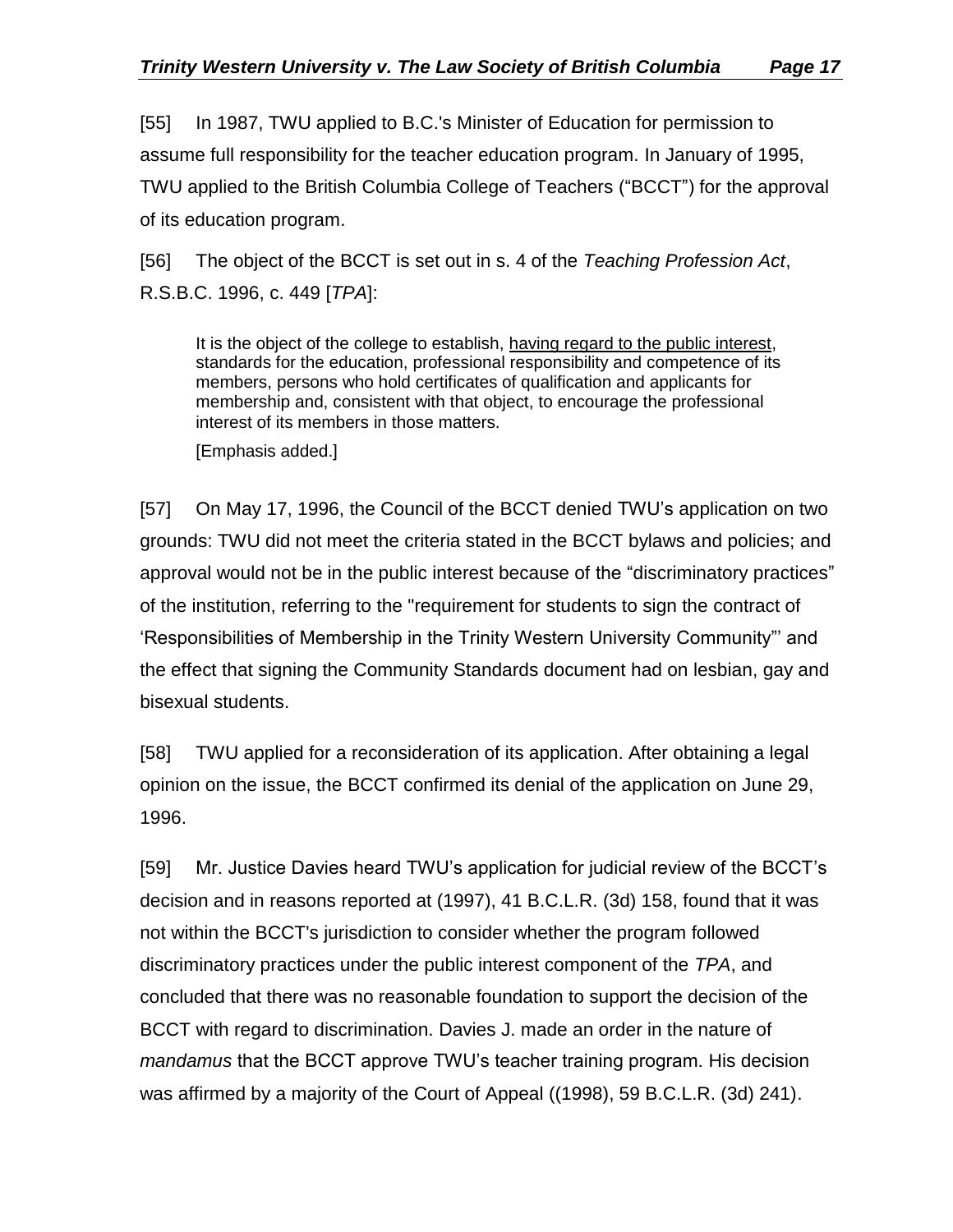[60] On further appeal to the Supreme Court of Canada, indexed at *Trinity Western University v. British Columbia College of Teachers*, 2001 SCC 31 at para. 8 [*TWU v. BCCT*], Mr. Justice Iacobucci and Mr. Justice Bastarache, for the majority, held that the question of whether the BCCT exceeded its jurisdiction when it denied approval to TWU's five-year B.Ed. program by taking into account TWU's discriminatory practices was a question of law, to which the standard of correctness applied. Iacobucci and Bastarache JJ. further held that if the BCCT was entitled to consider "discriminatory practices", the test was whether the BCCT's decision was patently unreasonable.

[61] Iacobucci and Bastarache JJ. determined that the power to establish standards provided for in s. 4 of the *TPA* had to be interpreted in light of the general purpose of the statute. In particular, they found that it would be incorrect to limit the scope of the section to a determination of skills and knowledge, and found that the BCCT had jurisdiction to consider discriminatory practices in dealing with TWU's application.

[62] Iacobucci and Bastarache JJ. accepted at para. 13 that "suitability for entrance into the profession of teaching [had to] take into account all features of the education program at TWU", referring to the earlier decision of the Court in *Ross v. New Brunswick School District No. 15*, [1996] 1 S.C.R. 825, where it was accepted that teachers are a medium for the transmission of values, and that:

[13] …the pluralistic nature of society and the extent of diversity in Canada are important elements that must be understood by future teachers because they are the fabric of the society within which teachers operate and the reason why there is a need to respect and promote minority rights.

[63] Iacobucci and Bastarache JJ. acknowledged at para. 25 that although the Community Standards were expressed as a code of conduct rather than an article of faith, "a homosexual student would not be tempted to apply for admission, and could only sign the so-called student contract at a considerable personal cost". However, they determined that the admissions policy of TWU was not in itself sufficient to establish discrimination under s. 15 of the *Charter*. They noted that TWU is a private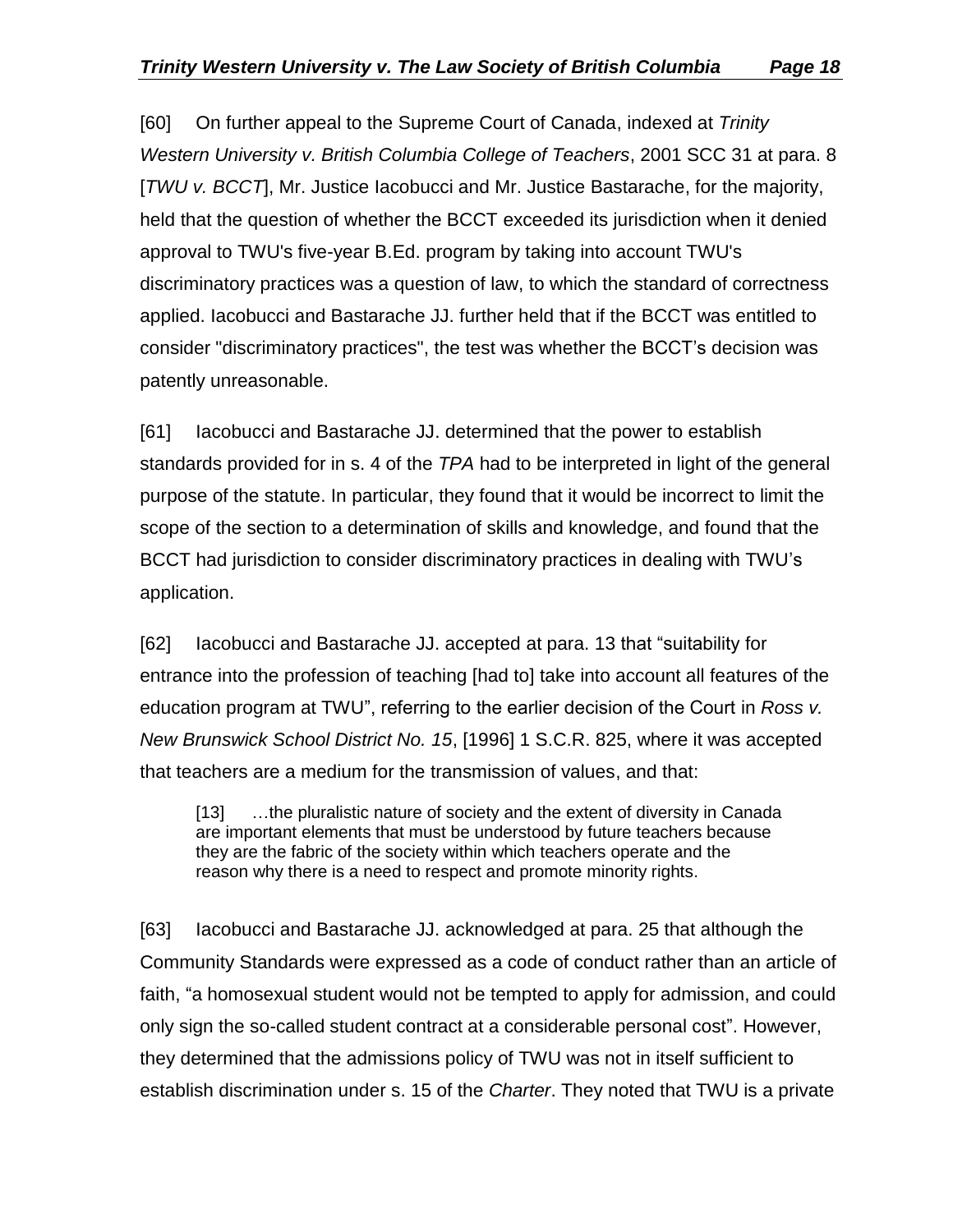institution to which the *Charter* does not apply and that is exempted, in part, from B.C.'s human rights legislation.

[64] Iacobucci and Bastarache JJ. went on to conclude that:

[25] …[t]o state that the voluntary adoption of a code of conduct based on a person's own religious beliefs, in a private institution, is sufficient to engage s. 15 would be inconsistent with freedom of conscience and religion, which co-exist with the right to equality.

However, they accepted that concerns about equality were appropriately considered by the BCCT under the public interest component of s. 4 of the *TPA*.

[65] At paras. 28, 29 and 31, Iacobucci and Bastarache JJ. held that the BCCT

was required to consider issues of religious freedom:

[28] …Section 15 of the *Charter* protects equally against "discrimination based on ... religion". Similarly, s. 2(a) of the *Charter* guarantees that "[e]veryone has the following fundamental freedoms: ... freedom of conscience and religion". British Columbia's human rights legislation accommodates religious freedoms by allowing religious institutions to discriminate in their admissions policies on the basis of religion. The importance of freedom of religion in Canadian society was elegantly stated by Dickson J., as he then was, writing for the majority in *Big M Drug Mart*, supra, at pp. 336-37:

A truly free society is one which can accommodate a wide variety of beliefs, diversity of tastes and pursuits, customs and codes of conduct. A free society is one which aims at equality with respect to the enjoyment of fundamental freedoms and I say this without any reliance upon s. 15 of the *Charter*. Freedom must surely be founded in respect for the inherent dignity and the inviolable rights of the human person. The essence of the concept of freedom of religion is the right to entertain such religious beliefs as a person chooses, the right to declare religious beliefs openly and without fear of hindrance or reprisal, and the right to manifest religious belief by worship and practice or by teaching and dissemination. But the concept means more than that.

Freedom can primarily be characterized by the absence of coercion or constraint. If a person is compelled by the state or the will of another to a course of action or inaction which he would not otherwise have chosen, he is not acting of his own volition and he cannot be said to be truly free. One of the major purposes of the *Charter* is to protect, within reason, from compulsion or restraint. Coercion includes not only such blatant forms of compulsion as direct commands to act or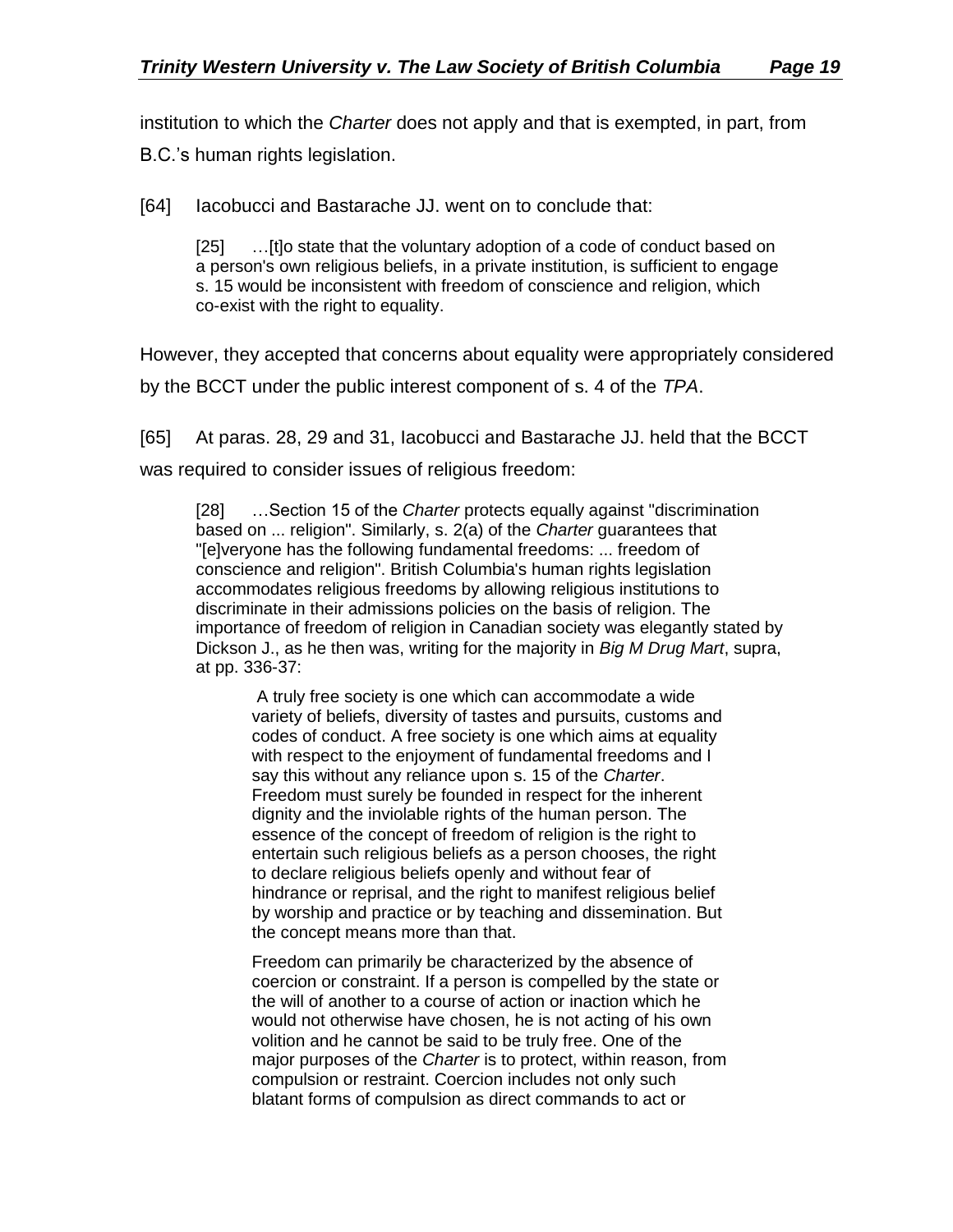refrain from acting on pain of sanction, coercion includes indirect forms of control which determine or limit alternative courses of conduct available to others. Freedom in a broad sense embraces both the absence of coercion and constraint, and the right to manifest beliefs and practices. Freedom means that, subject to such limitations as are necessary to protect public safety, order, health, or morals or the fundamental rights and freedoms of others, no one is to be forced to act in a way contrary to his beliefs or his conscience.

What may appear good and true to a majoritarian religious group, or to the state acting at their behest, may not, for religious reasons, be imposed upon citizens who take a contrary view. The *Charter* safeguards religious minorities from the threat of "the tyranny of the majority".

It is interesting to note that this passage presages the very situation which has arisen in this appeal, namely, one where the religious freedom of one individual is claimed to interfere with the fundamental rights and freedoms of another. The issue at the heart of this appeal is how to reconcile the religious freedoms of individuals wishing to attend TWU with the equality concerns of students in B.C.'s public school system, concerns that may be shared with their parents and society generally.

[29] In our opinion, this is a case where any potential conflict should be resolved through the proper delineation of the rights and values involved. In essence, properly defining the scope of the rights avoids a conflict in this case. Neither freedom of religion nor the guarantee against discrimination based on sexual orientation is absolute. As L'Heureux-Dubé J. stated in *P. (D.) v. S. (C.)*, [1993] 4 S.C.R. 141, at p. 182, writing for the majority on this point:

As the Court has reiterated many times, freedom of religion, like any freedom, is not absolute. It is inherently limited by the rights and freedoms of others. Whereas parents are free to choose and practise the religion of their choice, such activities can and must be restricted when they are against the child's best interests, without thereby infringing the parents' freedom of religion.

[31] …the *Charter* must be read as a whole, so that one right is not privileged at the expense of another. As Lamer C.J. stated for the majority of this Court in *Dagenais v. Canadian Broadcasting Corp*., [1994] 3 S.C.R. 835, at p. 877:

…

A hierarchical approach to rights, which places some over others, must be avoided, both when interpreting the *Charter* and when developing the common law. When the protected rights of two individuals come into conflict ... *Charter* principles require a balance to be achieved that fully respects the importance of both sets of rights.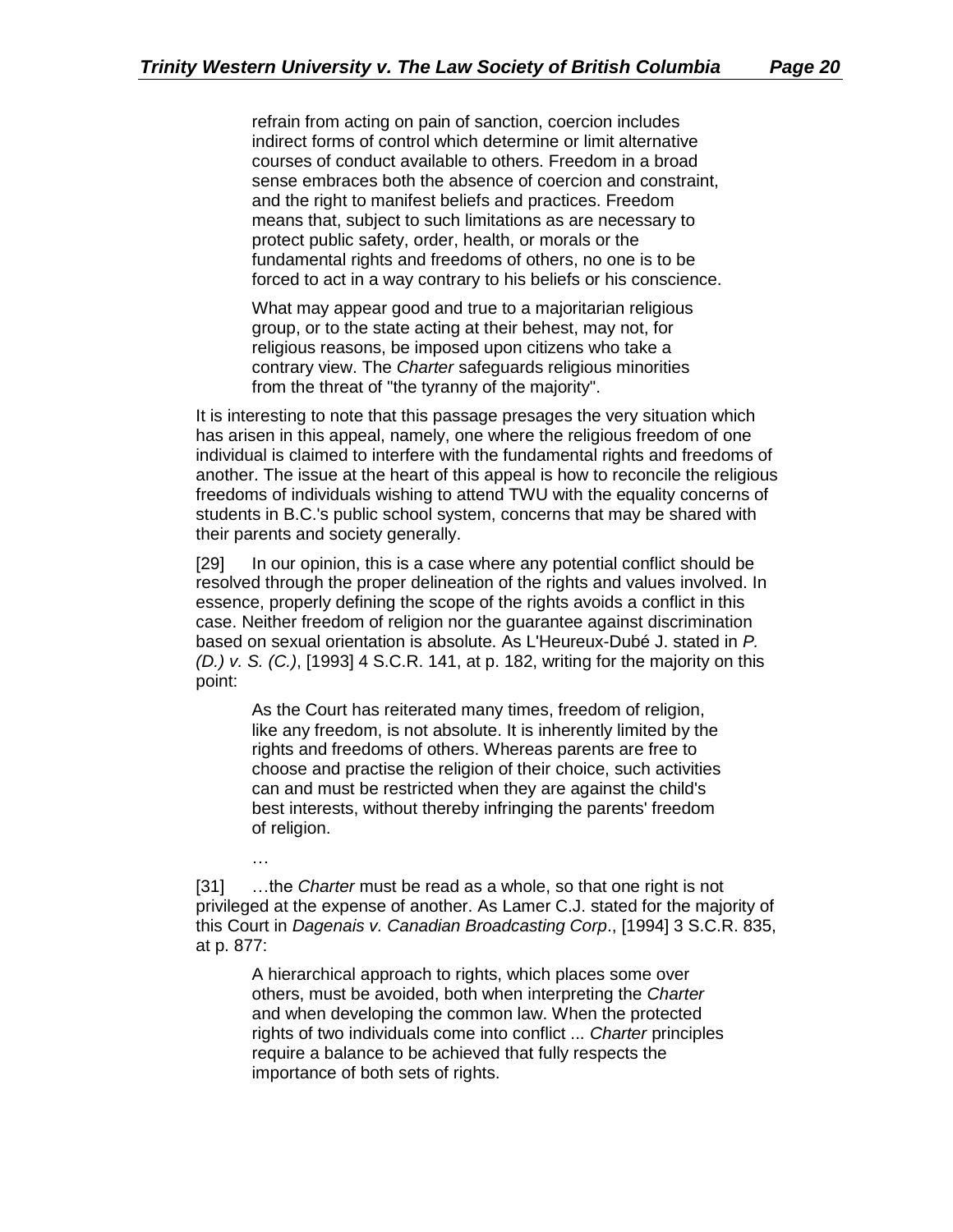[66] Iacobucci and Bastarache JJ. concluded that the BCCT erred by failing to weigh the rights involved in its assessment of the alleged discriminatory practices of TWU, because it did not take into account the impact of its decision on the right to freedom of religion of TWU's members. The BCCT's appeal was dismissed, and the Court upheld the *mandamus* order made by the trial judge.

#### **b) Other Law Societies**

<span id="page-20-0"></span>[67] The Nova Scotia Barristers' Society ("NSBS") and the Law Society of Upper Canada ("LSUC") each determined that they would not recognize graduates of TWU's proposed faculty of law for the purposes of admission to the bars of Nova Scotia or Ontario. TWU sought judicial review of both law societies' decisions.

#### *i) Nova Scotia*

<span id="page-20-1"></span>[68] Section 4(1) of the *Legal Profession Act*, S.N.S. 2004, c. 28 describes the purpose of the NSBS as follows:

4(1) The purpose of the Society is to uphold and protect the public interest in the practice of law.

[69] In reasons indexed at *Trinity Western University v. Nova Scotia Barristers' Society*, 2015 NSSC 25 [*TWU v. NSBS*], Mr. Justice Campbell found that the NSBS did not have the authority to do what it did, and in the alternative, it did not exercise its authority in a way that reasonably considered TWU's concerns for religious freedom and liberty of conscience.

[70] Campbell J. reasoned at para. 166:

[166] The purpose of the NSBS under the *Legal Profession Act* is to "uphold and protect the public interest in the practice of law. It is not an expansive mandate to oversee the public interest generally, or all things to which the law relates. It is a mandate to regulate lawyers and the practice of law as a profession within Nova Scotia. In order to have any authority over a subject matter, a person or an institution, that subject, matter, person or institution has to relate to or affect the practice of law. Both the federal income tax reporting requirements and the *Civil Procedure Rules* affect lawyers and the practice of law but they are not part of regulation of the profession. In order for the NSBS to take action pertaining to TWU, that institution must in some way affect the practice or the profession of law in Nova Scotia.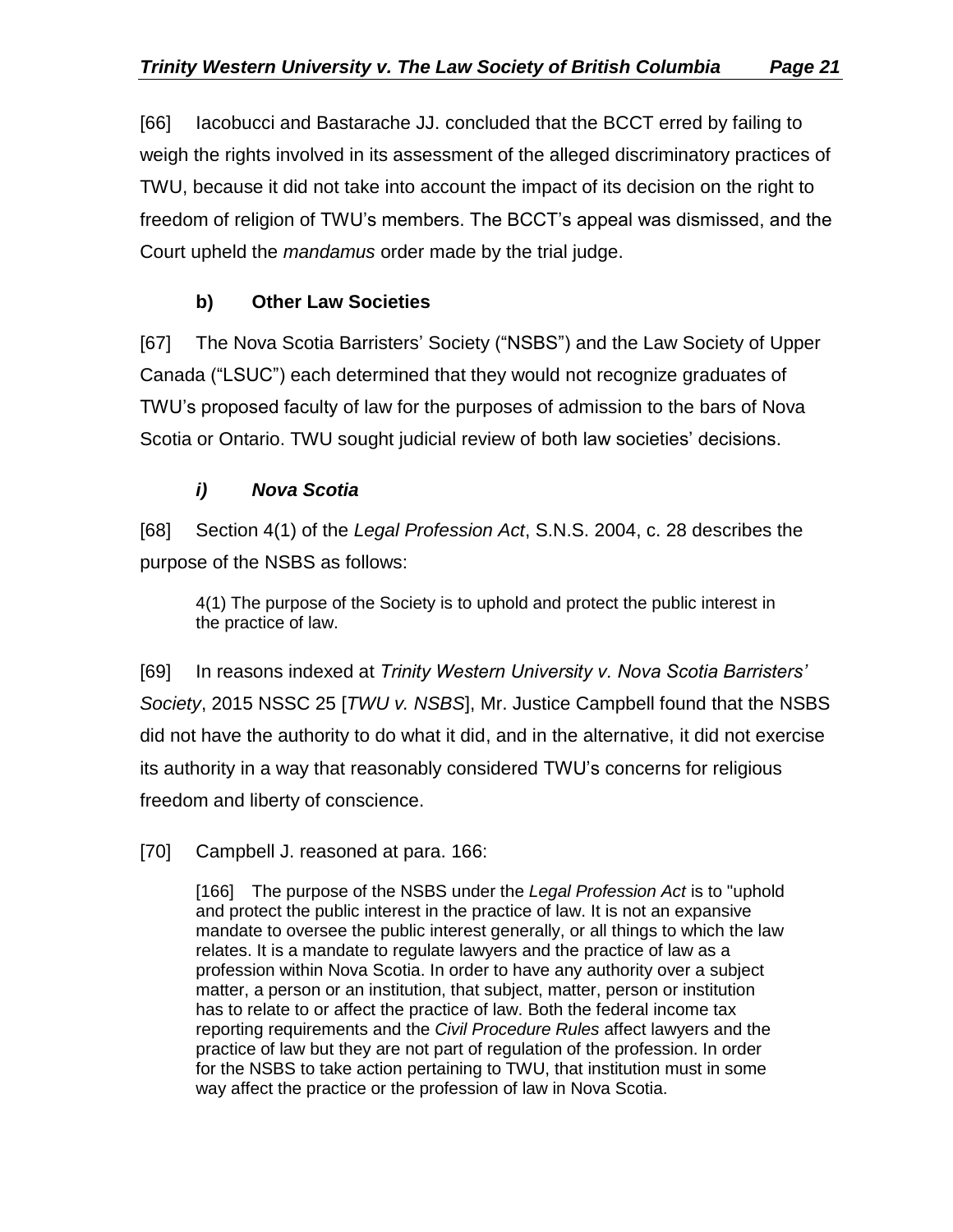[71] At para. 270, Campbell J. concluded that the impact of the NSBS's refusal would have on religious freedom:

[270] ... would be to require it to be undertaken in a way that significantly diminishes its value. TWU's character as an Evangelical Christian University where behavioural standards are required to be observed by everyone would be changed. Replacing a mandatory code with a voluntary one would mean that students who wanted to be assured that they could study in a strictly Evangelical Christian environment would have to look elsewhere if they want to practice in Nova Scotia. That impact is direct. The NSBS resolution and regulation infringe on the freedom of religion of TWU and its students in a way that cannot be justified. The rights, *Charter* values and regulatory objectives were not reasonably balanced within a margin of appreciation.

[72] The decision of Campbell J. has been appealed to the Nova Scotia Court of Appeal, with the appeal set to be heard in April 2016: *Trinity Western University v. Nova Scotia Barristers' Society* (28 August 2015), Halifax 438894 (N.S.C.A.), per Bourgeois J.A.

# *ii) Ontario*

<span id="page-21-0"></span>[73] Ontario's *Law Society Act*, R.S.O. 1990, c. L.8 [*LSA*] vests control over licensing, education, admission, discipline and unauthorized practice of lawyers in the LSUC. Section 4.2 of the *LSA* states, in part that:

In carrying out its functions, duties and powers under this Act, the Society shall have regard to the following principles:

> 1. The Society has a duty to maintain and advance the cause of justice and the rule of law.

2. The Society has a duty to act so as to facilitate access to justice for the people of Ontario.

3. The Society has a duty to protect the public interest.

[74] Before an applicant can take the required licensing examination or examinations set by the LSUC to obtain a Class LI licence to practice law in Ontario, he or she must have a bachelor of laws or *JD* degree from a law school in Canada that was, at the time the applicant graduated from the law school, a law school accredited by the LSUC, or a certificate of qualification issued by the National Committee on Accreditation appointed by the FLS and the Council of Law Deans.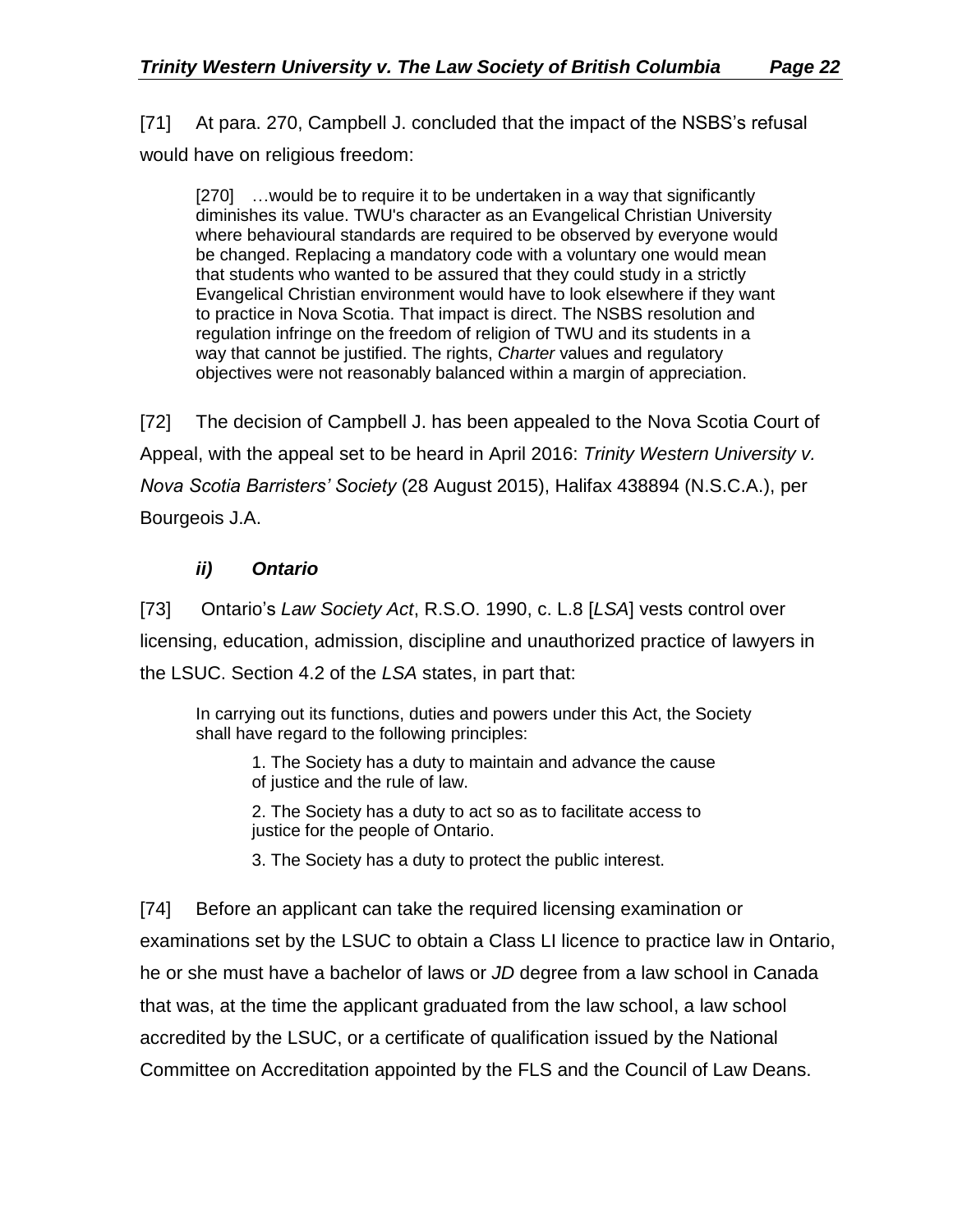[75] On April 24, 2014, the LSUC's Convocation voted to reject the accreditation of TWU's faculty of law. TWU sought judicial review of the decision. In *Trinity Western University v. The Law Society of Upper Canada*, 2015 ONSC 4250 [*TWU v. LSUC*], the Ontario Divisional Court upheld the LSUC's decision to refuse to recognize graduates of TWU's proposed faculty of law.

[76] TWU has sought leave to appeal the decision of the Divisional Court. Leave to appeal has been granted by the Court of Appeal for Ontario: *Trinity Western University v. The Law Society of Upper Canada* (11 September 2015), M45342 (Ont. C.A.).

# <span id="page-22-0"></span>**Discussion**

[77] While I accept and adopt some of the reasoning of the Divisional Court in *TWU v. LSUC,* I am unable to agree with all of that reasoning. For example, the Divisional Court found that there has been an evolution in human rights jurisprudence since the decision in *TWU v. BCCT*, and that this shift, among other factors, limits the application of *TWU v. BCCT* to its judicial review of the LSUC's decision. The Divisional Court observed that in *Canada (Attorney General) v. Bedford*, 2013 SCC 72 at para. 42, McLachlin C.J.C. said:

[42] ...Similarly, the matter may be revisited if new legal issues are raised as a consequence of significant developments in the law, or if there is a change in the circumstances or evidence that fundamentally shifts the parameters of the debate.

[78] I am not persuaded that the circumstances or the jurisprudence respecting human rights have so fundamentally shifted the parameters of the debate as to render the decision in *TWU v. BCCT* other than dispositive of many of the issues in this case.

#### **a) Standards of Review**

<span id="page-22-1"></span>[79] The two standards for judicial review of administrative decision are reasonableness and correctness: *Dunsmuir v. New Brunswick*, 2008 SCC 9 at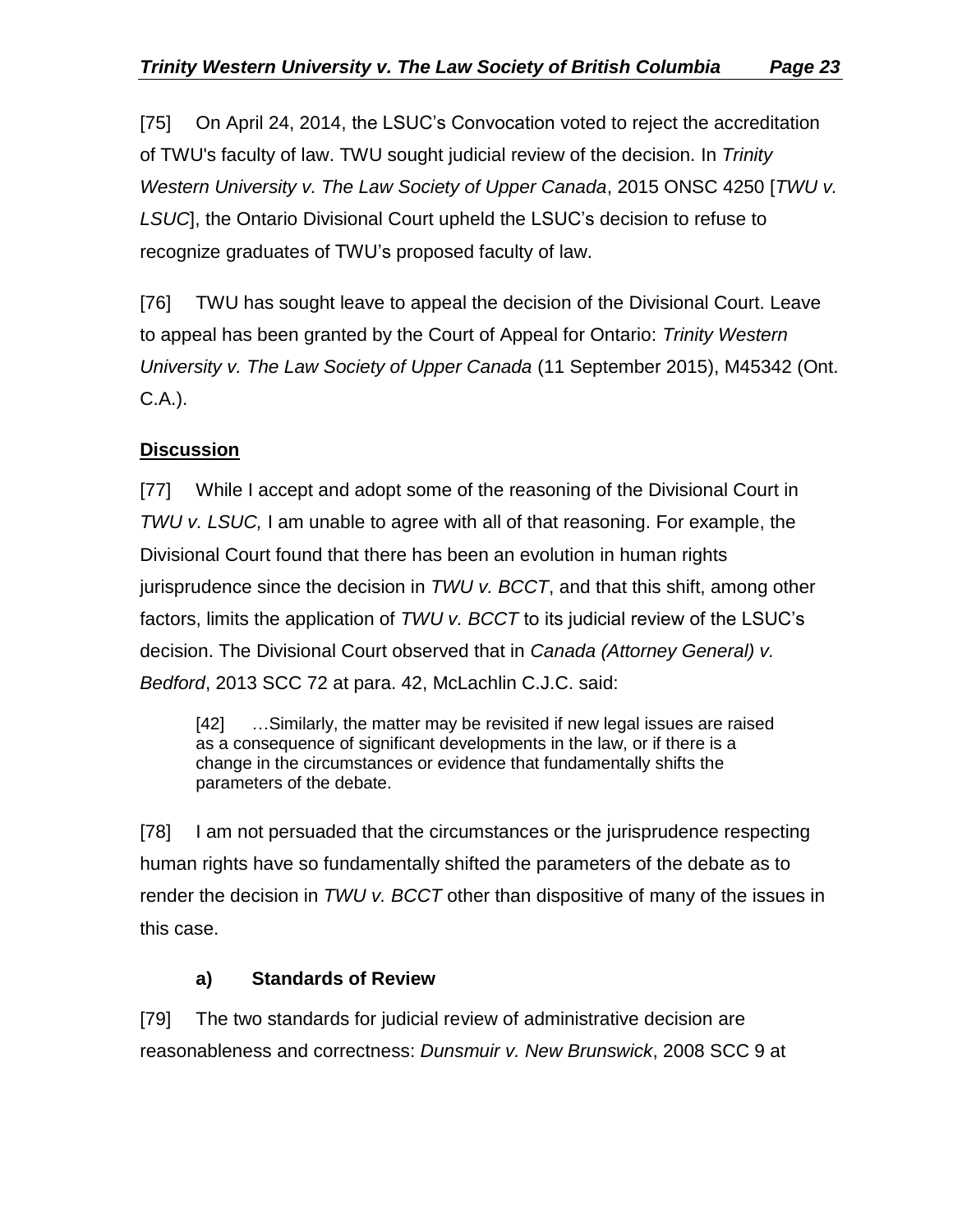para. 34 [*Dunsmuir*].<sup>2</sup> In applying the former, the court gives the administrative body a measure of deference; in applying the latter, the court evaluates the decision without deference for the administrative body, and, if necessary, substitutes its own judgment in place of the original decision.

[80] The deference doctrine operates under a two-step framework for assessing whether a tribunal's decision is owed deference. The first step is to see whether the jurisprudence has already satisfactorily determined the standard of review with respect to a particular question. Where the first inquiry proves unfruitful, the court must proceed to the second step and consider the factors in *Dunsmuir* to identify the standard of review that should be applied.

[81] The Court in *Dunsmuir* described a review for reasonableness at para. 47:

[47] ... A court conducting a review for reasonableness inquires into the qualities that make a decision reasonable, referring both to the process of articulating the reasons and to outcomes. In judicial review, reasonableness is concerned mostly with the existence of justification, transparency and intelligibility within the decision-making process. But it is also concerned with whether the decision falls within a range of possible, acceptable outcomes which are defensible in respect of the facts and law.

[82] The Court's approach to applying the correctness standard was explained at para. 50:

[50] …When applying the correctness standard, a reviewing court will not show deference to the decision maker's reasoning process; it will rather undertake its own analysis of the question. The analysis will bring the court to decide whether it agrees with the determination of the decision maker; if not, the court will substitute its own view and provide the correct answer. From the outset, the court must ask whether the tribunal's decision was correct.

[83] The LSBC submits that reasonableness is the applicable standard of review to be applied to its decision not to approve TWU's proposed law school, both in terms of the scope of its powers under the *LPA* and its balancing of *Charter* rights in the exercise of its statutory duty.

l

 $2$  A third standard of review, patent unreasonableness, remains alive in British Columbia only through the application of certain provisions of the *Administrative Tribunals Act*, S.B.C. 2004, c. 45, which do not apply to the decision under review in this petition.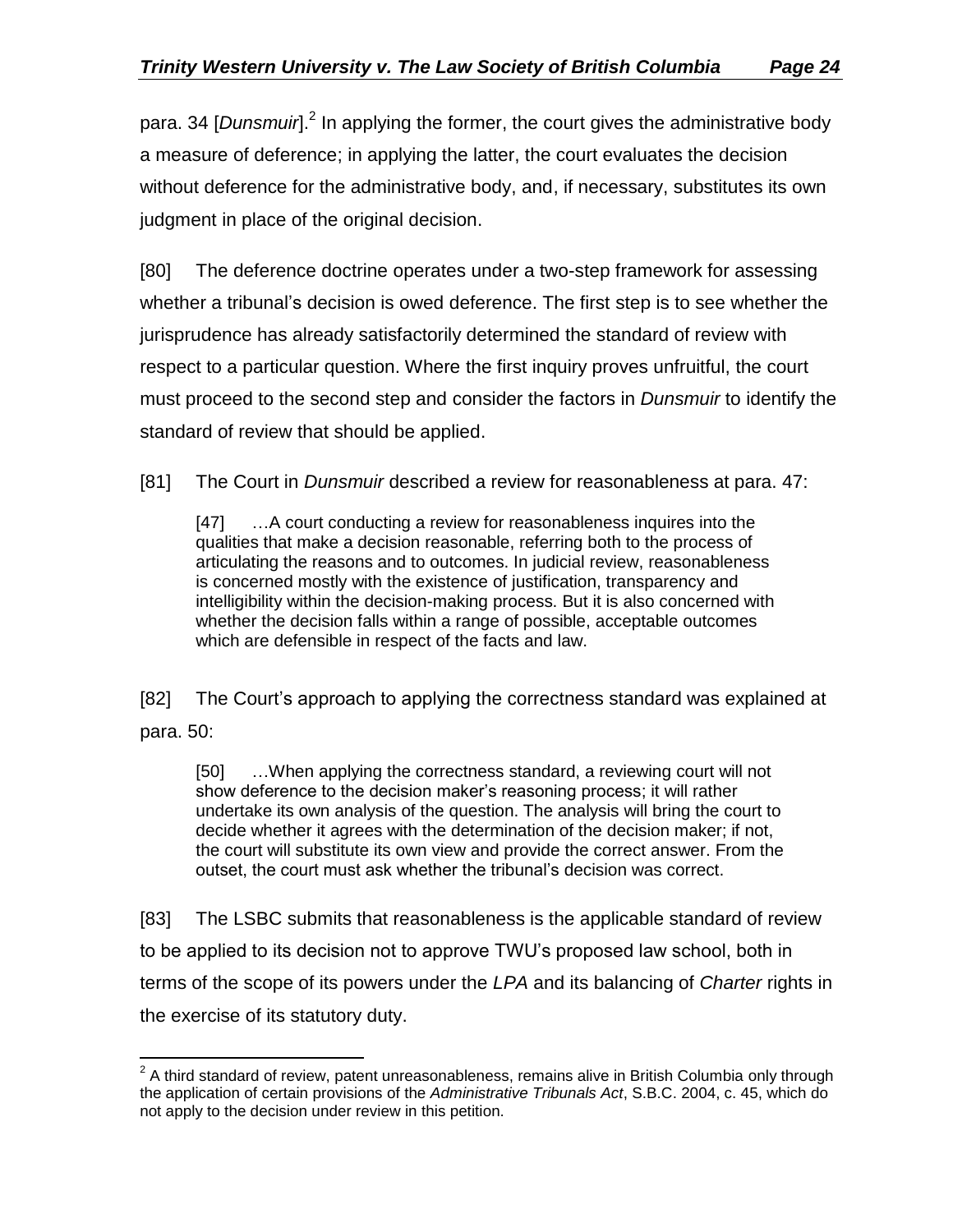[84] TWU contends that the standard of review on the administrative law issues raised in the petition is correctness, because those issues engage the LSBC's "jurisdiction" to pass the Resolution.

[85] A reviewing court can apply different standards of review for different aspects of a decision that attract differing levels of scrutiny. I will therefore examine the appropriate standards of review for the various aspects of the decision under review.

# *i) Jurisdiction*

<span id="page-24-0"></span>[86] It is well established that where an administrative decision-maker is interpreting and applying its home statute, and *a fortiori* the rules passed thereunder, there is a strong presumption that the reasonableness standard of review applies: *Alberta (Information and Privacy Commissioner) v. Alberta Teachers' Association*, 2011 SCC 61 [*Alberta v. ATA*].

[87] In *TWU v. NSBS,* the Nova Scotia Supreme Court acknowledged that the question under review would previously have been considered a "jurisdictional" question and would have been subject to the correctness standard of review. However, at paras. 154 – 156, Campbell J. adopted the modern approach to judicial review and rejected TWU's argument that a correctness standard should apply because the issue was "jurisdictional".

[88] The Supreme Court of Canada has recently confirmed that the category of "true jurisdictional" questions is now very small. At para. 34 of *Alberta v. ATA* the Court observed:

[34] … in view of recent jurisprudence, it may be that the time has come to reconsider whether, for purposes of judicial review, the category of true questions of jurisdiction exists and is necessary to identifying the appropriate standard of review. However, in the absence of argument on the point in this case, it is sufficient in these reasons to say that, unless the situation is exceptional, and we have not seen such a situation since *Dunsmuir*, the interpretation by the tribunal of "its own statute or statutes closely connected to its function, with which it will have particular familiarity" should be presumed to be a question of statutory interpretation subject to deference on judicial review.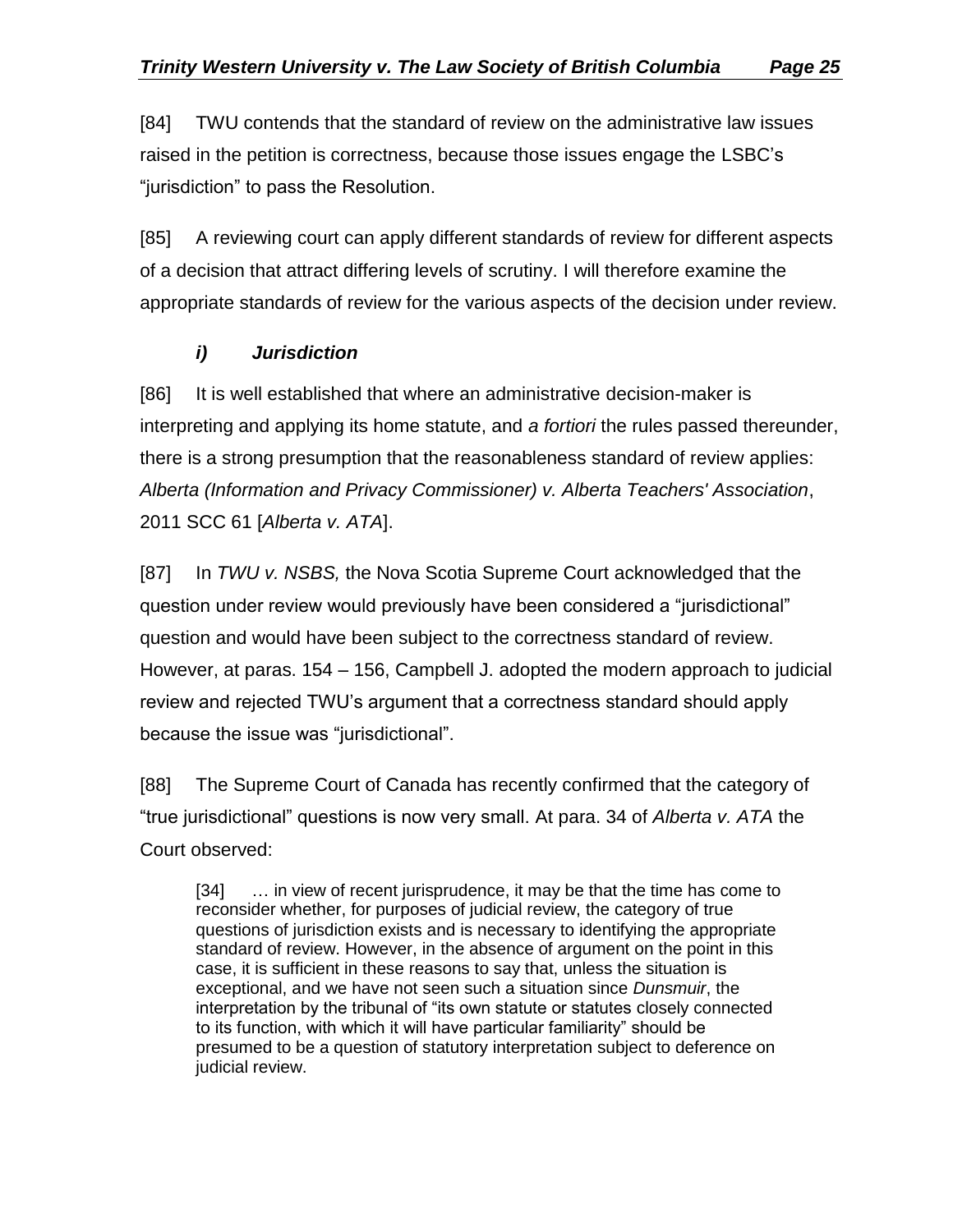[89] As such, in *TWU v. NSBS*, Campbell J. found, like the Ontario Divisional Court later found in *TWU v. LSUC*, that the standard of reasonableness applies to the question of whether a law society had the statutory authority to refuse to accredit TWU.

[90] Despite the decisions of Campbell J. and the Divisional Court, I consider myself bound by *TWU v. BCCT* to apply the standard of correctness to the question of the LSBC's jurisdiction to disapprove of TWU's proposed faculty of law.

#### *ii) Procedural Fairness*

<span id="page-25-0"></span>[91] The Supreme Court of Canada has long recognized that both the process and the outcome of an administrative decision must conform to the rationale of the statutory regime set up by the legislature. As Mr. Justice Le Dain wrote for the unanimous Court in *Cardinal v. Director of Kent Institution*, [1985] 2 S.C.R. 643 at 653 [*Cardinal*], "there is, as a general common law principle, a duty of procedural fairness lying on every public authority making an administrative decision which is not of a legislative nature and which affects the rights, privileges, or interests of an individual". Le Dain J.'s remarks in *Cardinal* were recently reaffirmed by a unanimous Court in *Mission Institution v. Khela*, 2014 SCC 24 at para. 82 [*Khela*].

[92] Once it has been established that a duty of procedural fairness is owed, the content and extent of that duty is determined through a consideration of the factors set out in *Baker v. Canada (Minister of Citizenship and Immigration)*, [1999] 2 S.C.R. 817 [*Baker*].

[93] The LSBC contends that it owed the petitioners little or no duty of procedural fairness because the Decision was "quasi-legislative in nature" and was discretionary, policy-oriented, and "involved broad considerations of public policy". The petitioners argue that the LSBC had a duty to act fairly because the decision was administrative and affected the petitioner's rights, privileges and interests.

[94] As will be discussed further, I do not accept that the Decision was quasilegislative, and that therefore no duty of fairness was owed by the LSBC.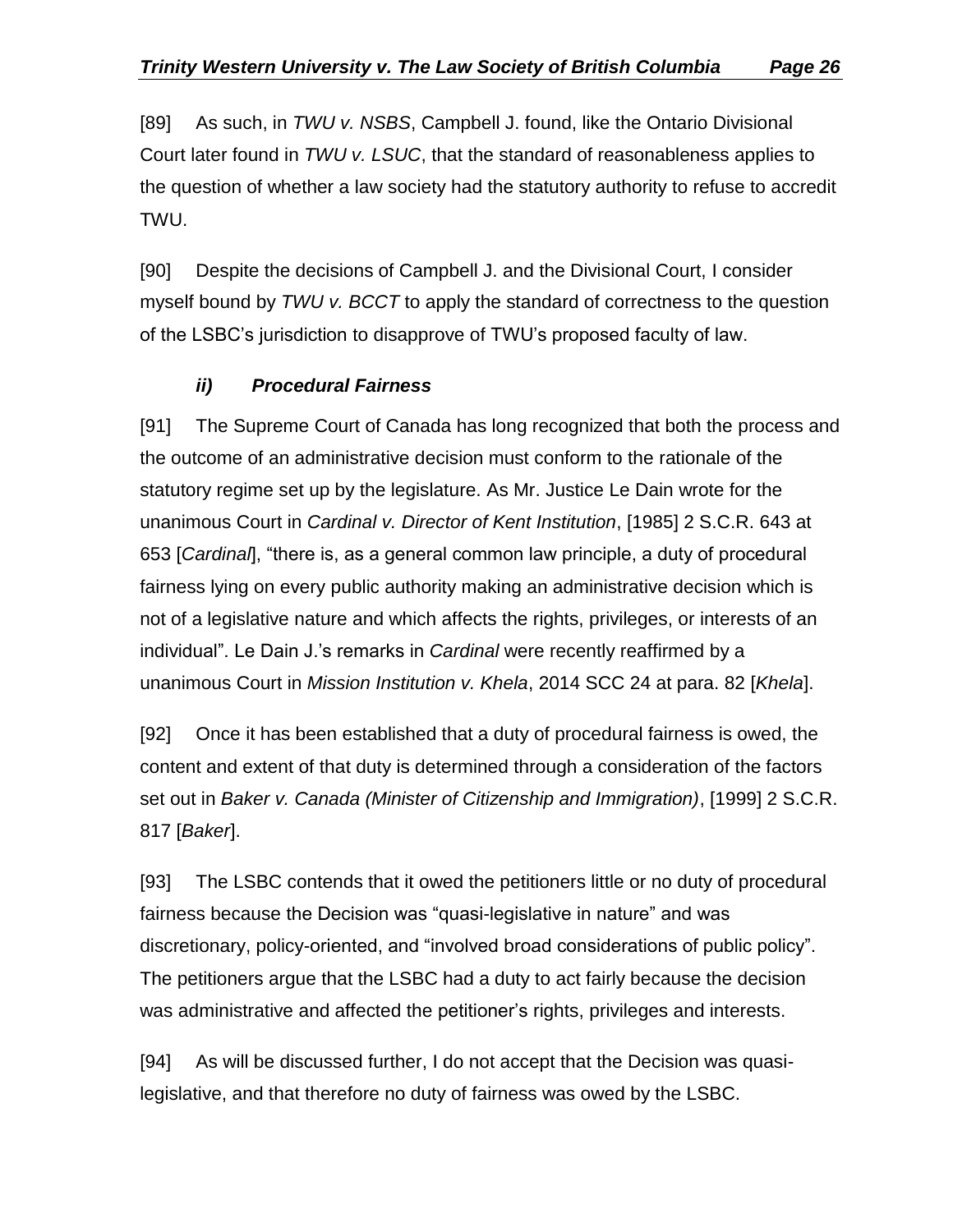Furthermore, the Decision had a direct impact on the petitioners' rights, privileges, and interests. As the Court said in *Moreau-Bérubé v. New Brunswick (Judicial Council)*, 2002 SCC 11 at para. 75 [*Moreau-Bérubé*], "[t]he duty to comply with the rules of natural justice and to follow rules of procedural fairness extends to all administrative bodies acting under statutory authority."

[95] The breach of a duty of procedural fairness is an error in law: *Newfoundland and Labrador Nurses' Union v. Newfoundland and Labrador (Treasury Board)*, 2011 SCC 62 at para. 22.

[96] I find that the standard of review for determining whether a decision-maker complied with its duty of procedural fairness is correctness: *Khela* at para. 79. Thus, no deference is owed to the administrative decision-maker in this stage of the analysis: *Moreau-Bérubé* at para. 74. Therefore, in my view, the issue of whether the LSBC complied with its duty of procedural fairness is to be reviewed on the standard of correctness.

# *iii) Sub-delegation and the Fettering of Discretion*

<span id="page-26-0"></span>[97] Fettering of discretion occurs when, rather than exercising its discretion to decide the individual matter before it, an administrative body binds itself to policy or to the views of others: *Hospital Employees Union, Local 180 v. Peace Arch District Hospital* (1989), 35 B.C.L.R. (2d) 64 (C.A.). Although an administrative decisionmaker may properly be influenced by policy considerations and other factors, he or she must put his or her mind to the specific circumstances of the case and not focus blindly on a particular policy to the exclusion of other relevant factors: *Halfway River First Nation v. British Columbia (Ministry of Forests)* (1999), 129 B.C.A.C. 32 at para. 62 [*Halfway River*].

[98] An allegation that an administrative body has improperly fettered its discretion is reviewable on a standard of correctness: *Okomaniuk v. Canada (Citizenship and Immigration)*, 2013 FC 473 at para. 20; *Thamotharem v. Canada (Minister of Citizenship and Immigration)*, 2007 FCA 198 at para. 33, leave to appeal to SCC ref'd [2007] S.C.C.A. No. 394.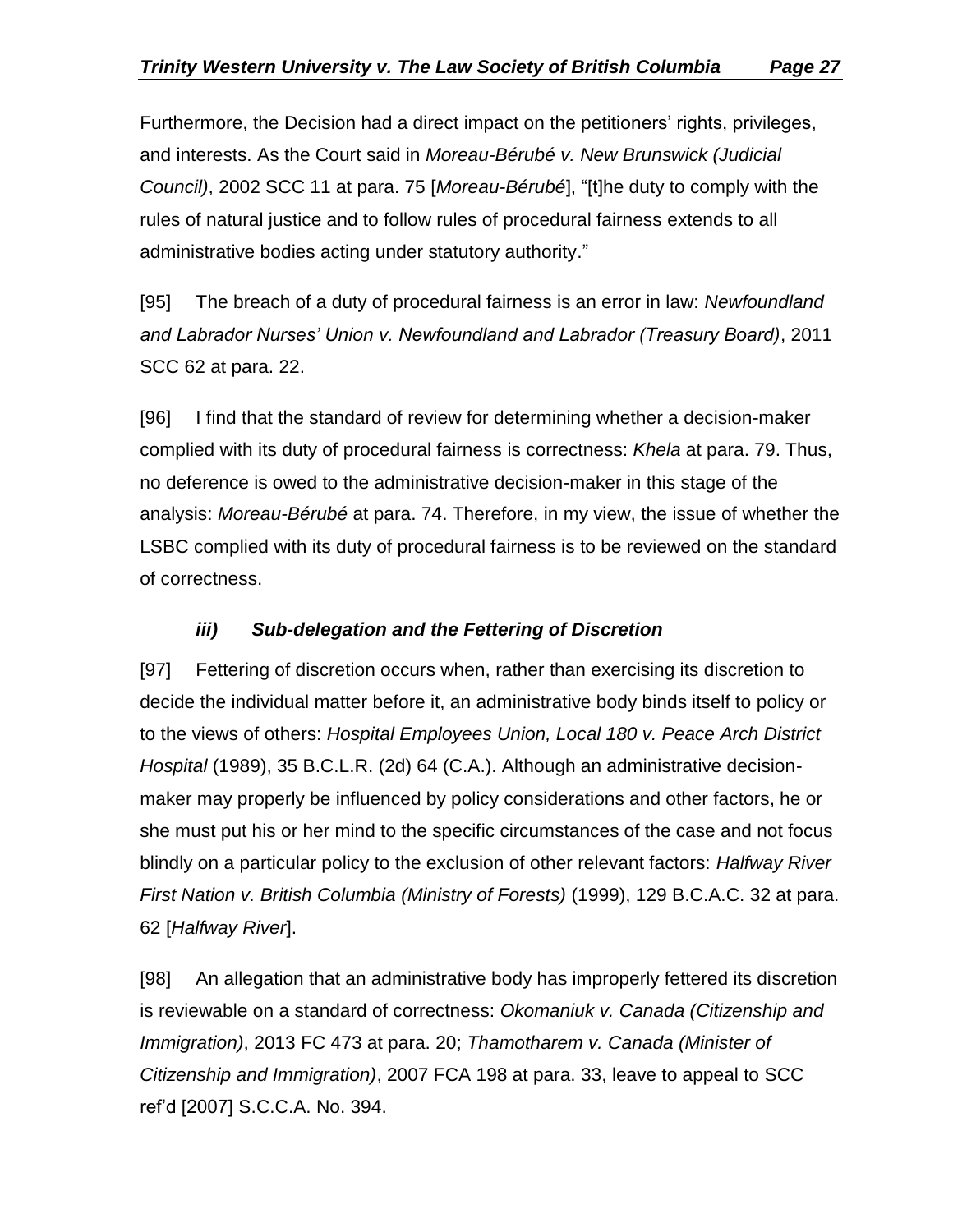[99] As Mr. Justice Finch (as he then was) explained in *Halfway River* at para. 58, the fettering of discretion is an issue of procedural fairness, which is an area where the court owes an administrative decision-maker no deference:

[58] The learned chambers judge held that the process followed by the District Manager offended the rules of procedural fairness in four respects: he fettered his discretion by applying government policy…[.] These are all matters of procedural fairness, and do not go to the substance or merits of the District Manager's decision. There is, therefore, no element of curial deference owed to that decision by either the chambers judge or by this Court.

[100] Mr. Justice Smith explained the relationship between fettering and improper delegation in *B.C. College of Optics Inc. v. The College of Opticians of B.C.*, 2014 BCSC 1853 at para. 24:

[24] Improper delegation and fettering of discretion are separate concepts, but in many cases have the same practical result. In either case the discretion is not in fact exercised by the decision maker the legislation has designated…

[101] In my view, sub-delegation is also an issue of process that subsumes the fettering of discretion and is reviewable on the standard of correctness.

# <span id="page-27-0"></span>**b) Application of the Appropriate Standards of Review**

# *i) Jurisdiction*

<span id="page-27-1"></span>[102] The petitioners do not challenge the LSBC's Rules. They argue that in making the Decision, the Benchers acted outside of their jurisdiction and erred within their jurisdiction. They contend that the Decision should be set aside on all of the following grounds:

(a) The Benchers acted outside of their authority in making the Decision:

The Law Society has no jurisdiction over universities and the Benchers have no authority to sub-delegate their decision under Rule 2-27(4.1) to the members of the Law Society;

The Benchers fettered their discretion and allowed the members of the Law Society to dictate the outcome of the exercise of discretion afforded to the Benchers under Rule 2- 27(4.1); and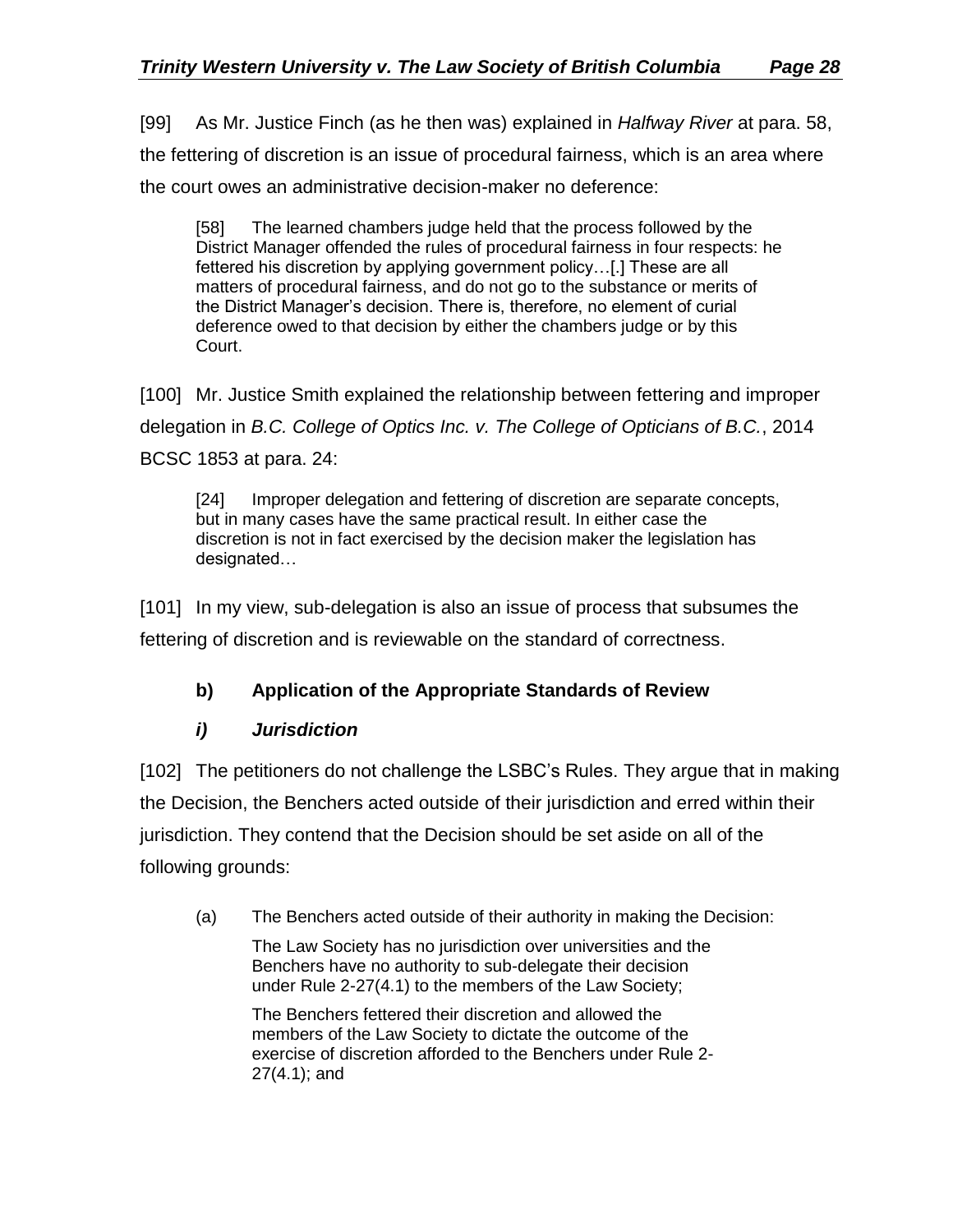The Law Society failed to in its duty to provide procedural fairness.

- (b) The Decision, even if made within the Benchers' authority, was incorrect and unreasonable and must be set aside:
	- (i) It is arbitrary, inconsistent, unjustifiable, nontransparent, made without evidence, and falls outside the range of acceptable outcomes defensible on the facts and law; and
	- (ii) The Benchers completely failed to balance the statutory objectives of the *LPA* with the impacted *Charter* rights, including the freedom of religion, freedom of expression, freedom of association and equality rights.

[103] In *TWU v. LSUC*, the Divisional Court explored the jurisdiction of the LSUC to consider more than whether TWU's proposed law school would graduate competent lawyers and concluded at para. 58 that "the principles that are set out in s. 4.2, and that are to govern the respondent's exercise of its functions, duties and powers under the *Law Society Act*, are not restricted simply to standards of competence." The Divisional Court held that those functions, duties and powers "engage the respondent in a much broader spectrum of considerations with respect to the public interest, including whether or not to accredit a law school."

[104] On that reasoning, at para. 129, the Divisional Court declined to follow the decision of Campbell J., in part, on the basis that there were:

[129] … important differences between the case that had to be decided in Nova Scotia and the one that falls to be determined here. The most significant of those differences is the fact that the NSBS did not have the broad statutory authority, under its governing statute, that the respondent has here. In particular, the NSBS did not have an express mandate "to maintain and advance the cause of justice and the rule of law". The NSBS also did not have the degree of control over legal education requirements for admission to the Bar that the respondent has historically exercised in Ontario.

[105] The relevant provisions of LSBC Rules 2-27(3)(b), 2-27(4) and 2-27(4.1) provide:

(3) An applicant [for Articles] may make an application under subrule (1) by delivering to the Executive Director the following:

…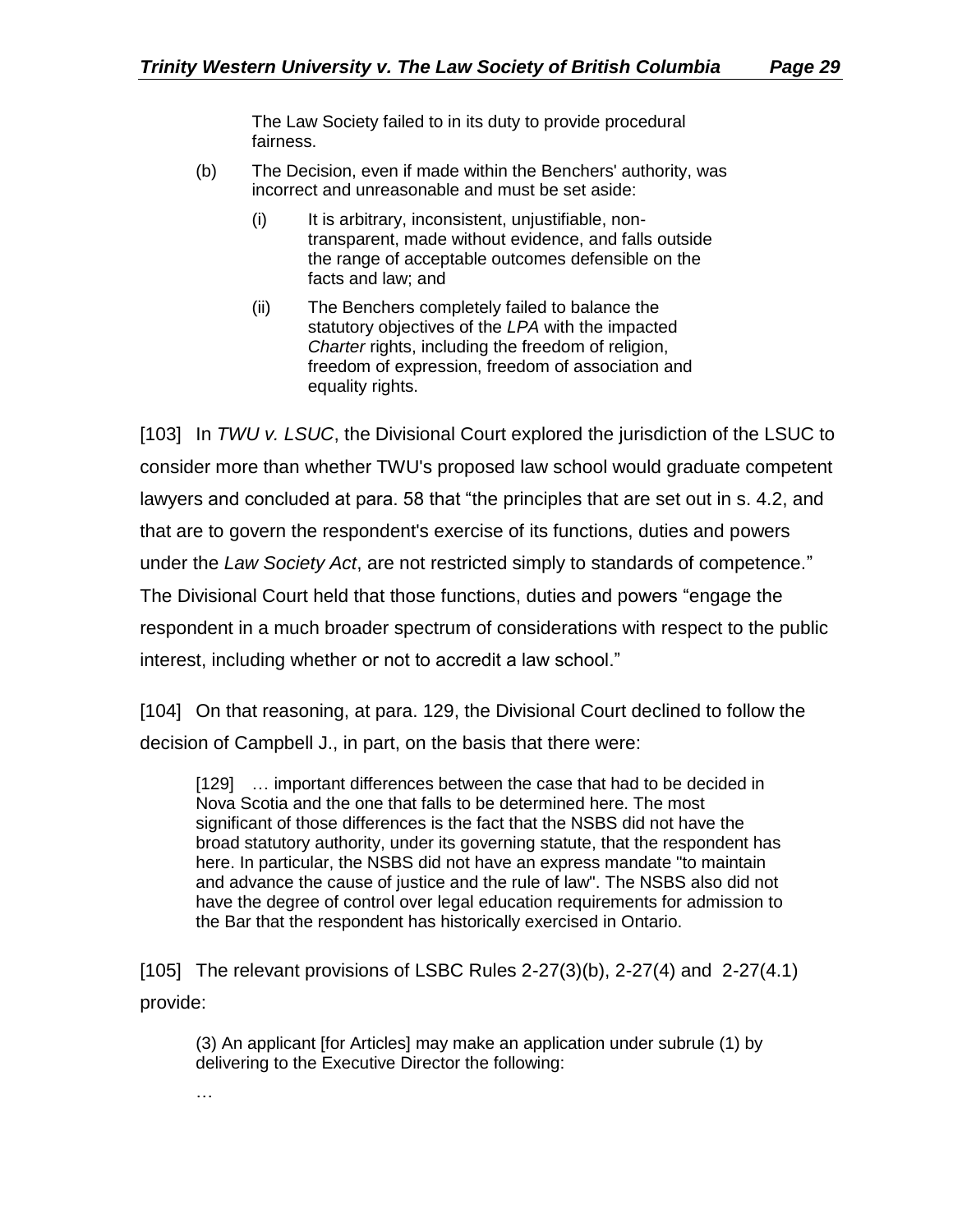(b) proof of academic qualification under subrule (4)

…

(4) Each of the following constitutes academic qualification under this Rule:

> (a) successful completion of the requirements for a bachelor of laws or the equivalent degree from an approved common law faculty of law in a Canadian university;

…

(4.1) For the purposes of this Rule, a common law faculty of law is approved if it has been approved by the Federation of Law Societies of Canada unless the Benchers adopt a resolution declaring that it is not or has ceased to be an approved faculty of law.

[106] The LSBC asserts that it has not only the discretion*,* but the statutory duty*,* to consider the public interest in the course of exercising its statutory powers regulating admission to the Bar, and in applying the Rules validly enacted pursuant to those powers.

[107] In its written argument, the LSBC confirmed that the Decision was not based on concerns that TWU's graduates would not be competent to practice law or would engage in discriminatory conduct in the future:

The [Decision] is not premised upon an assertion, and indeed the [LSBC] does not assert, that graduates of TWU would be incompetent to practice law, or that they would be reasonably expected to engage in discriminatory conduct in the future.

[108] I find that, like the LSUC, the LSBC has a broad statutory authority that includes the object and duty to preserve and protect the rights and freedoms of all persons. I also find that a decision to refuse to approve a proposed faculty of law on the basis of an admissions policy is directly related to the statutory mandate of the LSBC and its duties and obligations under the *LPA*. I conclude that the LSBC correctly found that it has the jurisdiction to use its discretion to disapprove the academic qualifications of a common law faculty of law in a Canadian university, so long as it follows the appropriate procedures and employs the correct analytical framework in doing so.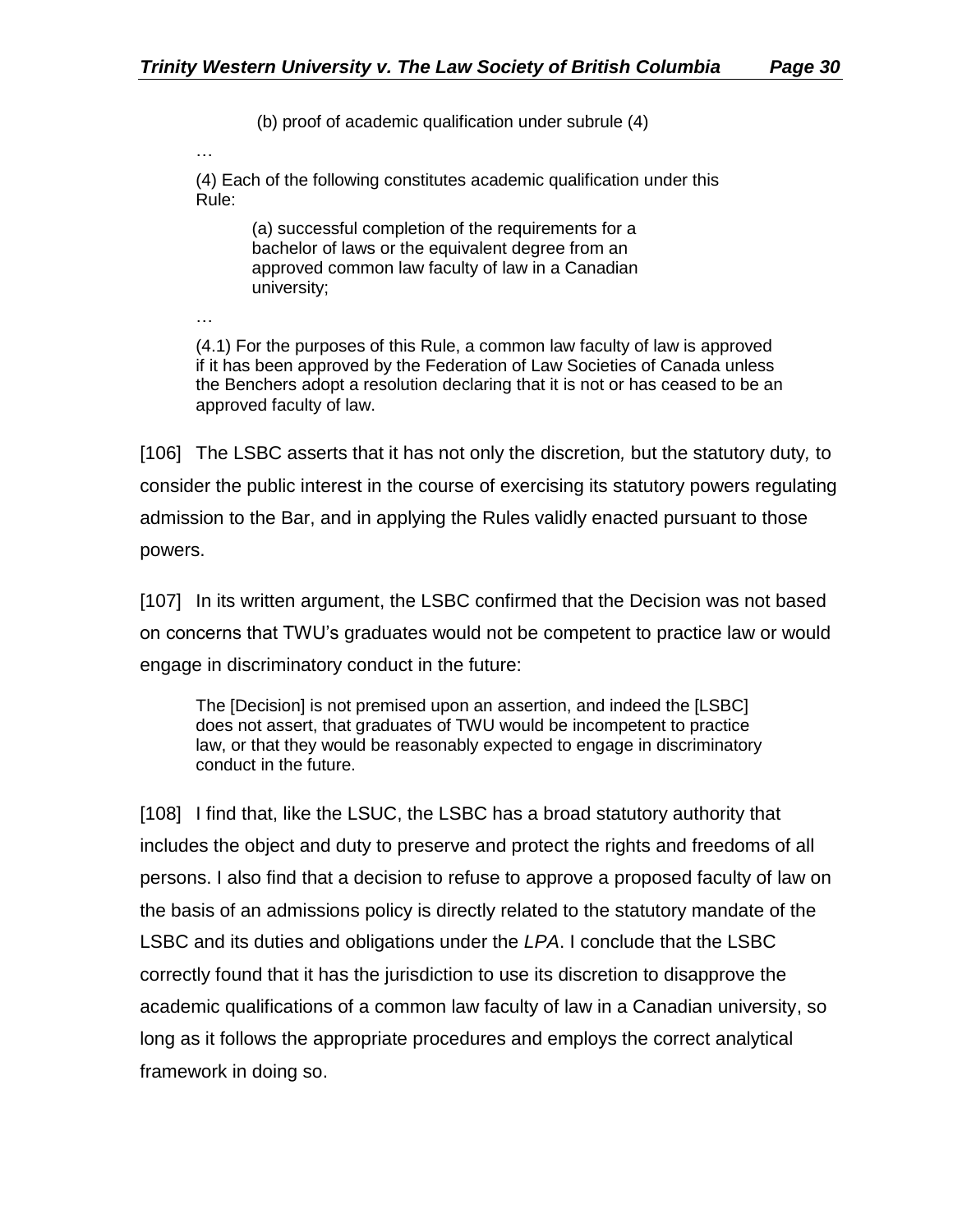#### <span id="page-30-0"></span>*ii) Procedural Fairness*

#### *a) Lack of Reasons for the Decision*

[109] While it might have been useful for the purposes of the petition to have had reasons from the LSBC for its disapproval of TWU's proposed faculty of law, I accept that the LSBC was not obliged to provide such reasons.

[110] I adopt the view of the Divisional Court in *TWU v. LSUC*, at para. 49 that:

[49] In the absence of reasons, what is important, when considering the appropriate standard of review, is whether it is possible for this court, on a review, to understand the basis upon which the decision was reached, and the analysis that was undertaken in the process of reaching that decision. We have no difficulty in concluding that this court can achieve that understanding on the record that is before us.

[111] Like the Divisional Court, I have no difficulty in concluding that I can achieve the required understanding of the Decision on the record before me.

#### *b) Sub-delegation and the Fettering of Discretion*

[112] The petitioners submit that, in reaching the Decision, the Benchers improperly delegated their authority to the members of the LSBC, thus fettering their discretion.

[113] In contrast, the LSBC contends that the Benchers were informed by the views of the membership, but exercised their independent judgment to reach the Decision.

[114] As discussed in the standard of review analysis above, fettering of discretion occurs when a decision-maker does not genuinely exercise independent judgment in a matter. This can occur, for example, if the decision-maker binds itself to a particular policy or another person's opinion. If a decision-maker fetters its discretion by policy, contract, or plebiscite, this can also amount to an abuse of discretion. Similarly, it is an abuse of discretion for a decision-maker to permit others to dictate its judgment. As Mr. Justice Gonthier said for the Court in *Therrien (Re)*, 2001 SCC 35 at para. 93:

[93] It is settled law that a body to which a power is assigned under its enabling legislation must exercise that power itself and may not delegate it to one of its members or to a minority of those members without the express or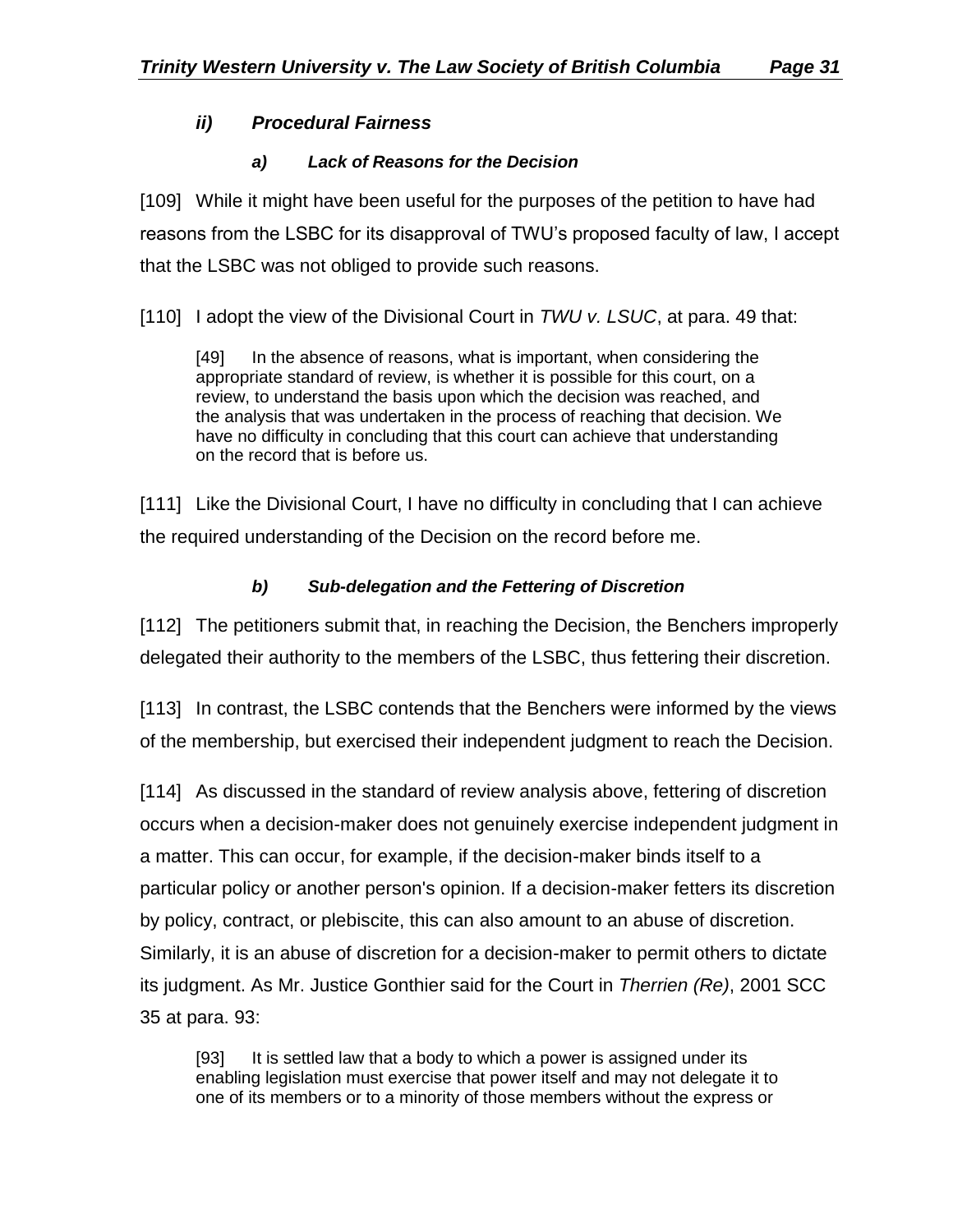implicit authority of the legislation, in accordance with the maxim hallowed by long use in the courts, *delegatus non potest delegare*: *Peralta v. Ontario*, [1988] 2 S.C.R. 1045, aff'g (1985), 49 O.R. (2d) 705…

[115] While Gonthier J. referred to a minority of the members of a body, I see no reason not to apply the same reasoning even to a majority of the members of a body like the LSBC whose elected or appointed representatives are assigned a power that requires the weighing of factors that the majority have not weighed.

[116] The September Motion stated that the October Referendum would be binding on the Benchers in the event that (a) 1/3 of all members in good standing of the LSBC voted on the Referendum Question; and (b) 2/3 of those voting voted in favour of implementing the SGM Resolution. It also included the statement that the "Benchers hereby determine that implementation of the Resolution does not constitute a breach of their statutory duties, regardless of the results of the Referendum".

[117] In *Oil Sands Hotel (1975) Ltd. v. Alberta (Gaming and Liquor Commission)*, 1999 ABQB 218 at paras. 36 – 37, Madam Justice Sulyma considered the circumstances where a statutory decision-maker acted upon a plebiscite:

[36] The second issue, then, is whether the Commission, in terminating the Retailer Agreements, has acted outside its jurisdiction. The cases and texts are replete with caution governing the exercise of discretionary powers. In *Roncarelli v. Duplessis* (*supra*), Mr. Justice Martland determined that although the commission in question had the discretion to cancel a permit, that its cancellation must be related to the administration and enforcement of the statute. He stated at p. 742:

The appellant further contends that, in exercising this discretion, the rules of natural justice must be observed and points out that no notice of the intention of the Commission to cancel his permit was ever given to the appellant, nor was he given a chance to be heard by the Commission before the permit was cancelled.

With respect to this latter point, it would appear to be somewhat doubtful whether the appellant had a right to a personal hearing ... However, regardless of this, it is my view that the discretionary power to cancel a permit given to the Commission by the *Alcoholic Liquor Act* must be related to the administration and enforcement of that statute. It is not proper to exercise the power of cancellation for reasons which are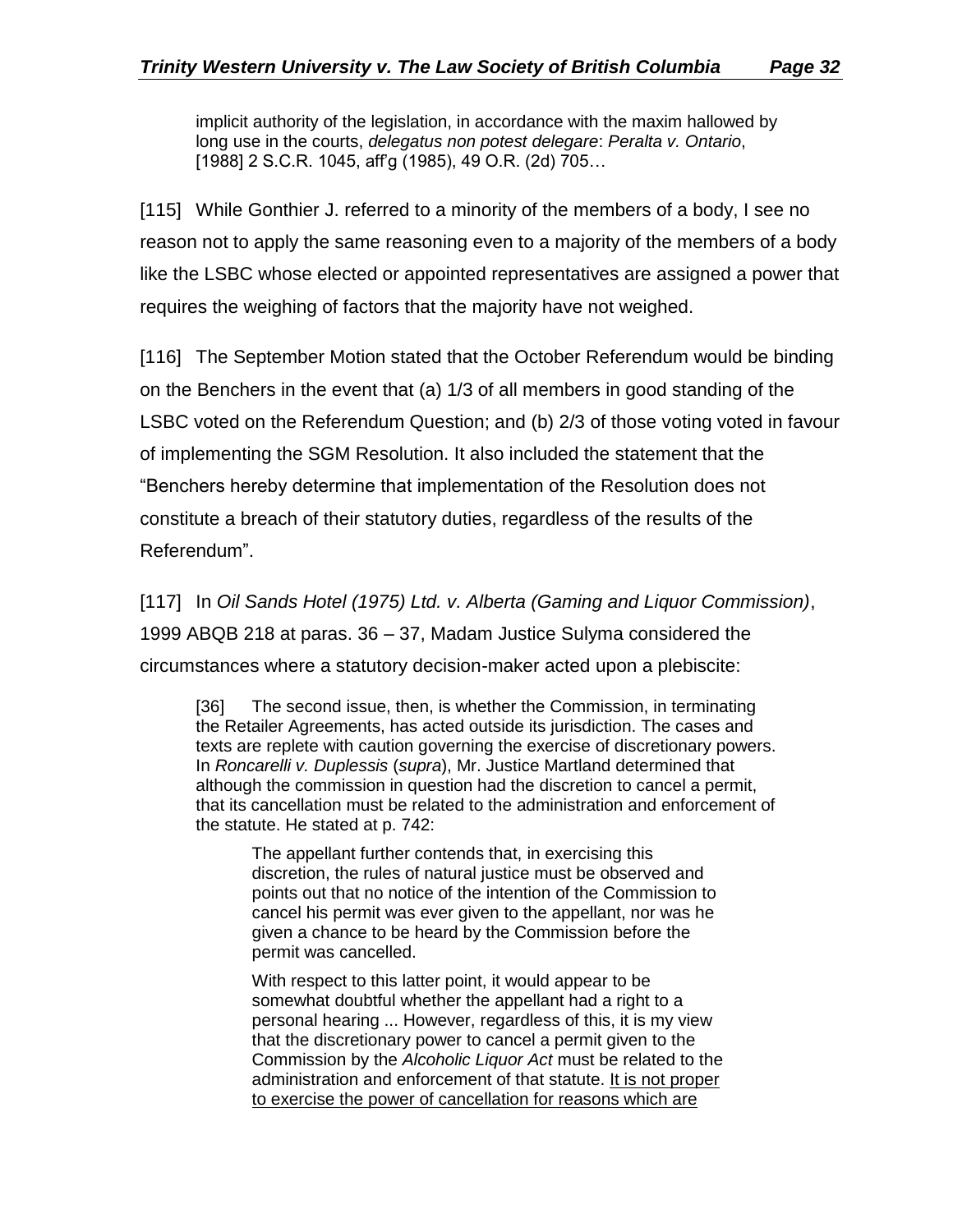unrelated to the carrying into effect of the intent and purpose of the *Act*. The association of the appellant with the Witnesses of Jehovah and his furnishing of bail for members of that sect, which were admitted to be the reasons for the cancellation of his permit and which were entirely lawful, had no relationship to the intent and purposes of the *Alcoholic Liquor Act*.

[Emphasis by Sulyma J.]

[37] I further note a summary of the general principles governing the exercise of discretionary powers is contained in J. M. Evans, DeSmith's, *Judicial Review of Administrative Action* (Stevens & Sons Limited, London 4th Ed., 1980) at p. 285:

> In general, a discretion must be exercised only by the authority to which it is committed. That authority must genuinely address itself to the matter before it; it must not act under the dictation of another body or disable itself from exercising a discretion in each individual case. In the purported exercise of its discretion it must not do what it has been forbidden to do, nor must it do what it has not been authorized to do. It must act in good faith, must have regard to all relevant considerations and must not be swayed by irrelevant considerations, must not seek to promote purposes alien to the letter or to the spirit of the legislation that gives it power to act and (it) must not act arbitrarily or capriciously.

[118] In its written submissions, the LSBC contended that:

As the history of the issue surrounding TWU's discriminatory Covenant shows, the legal profession in British Columbia, and the Benchers, were and remain deeply divided. Although the Law Society membership as a whole spoke in a clear voice, and emphatically determined that the Law Society should not approve TWU's proposed law school, the complexity and difficulty of the issue cannot be doubted.

…

Although, the decision was made with reference to a single institution, TWU's proposed school of law, it was a decision reached through the thoughtful and repeated deliberations of a self-governing body, and in consultation with the democratic wishes of the Law Society as a whole.

[Emphasis added.]

[119] I am unable to accept the LSBC's submissions that the Benchers were informed by the views of the members but ultimately exercised their individual judgment in reaching the Decision. The evidence is clear, both from the wording of the September Motion and from the nearly unanimous vote on the Decision (which was reached without substantive discussion despite the fact that it was a complete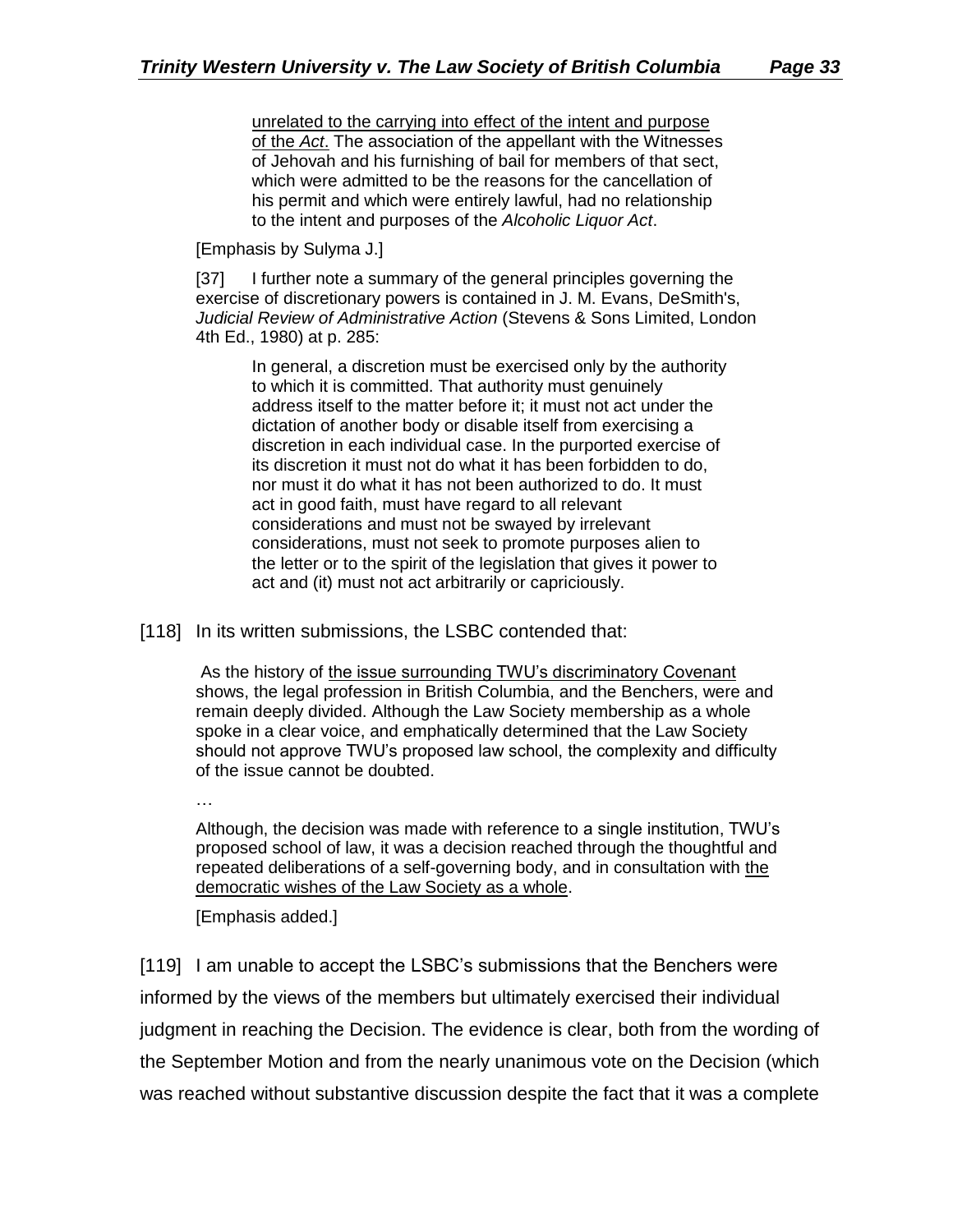reversal of the Benchers' vote just six months prior), that the Benchers allowed the members to dictate the outcome of the matter.

[120] I conclude that the Benchers permitted a non-binding vote of the LSBC membership to supplant their judgment. In so doing, the Benchers disabled their discretion under the *LPA* by binding themselves to a fixed blanket policy set by LSBC members. The Benchers thereby wrongfully fettered their discretion.

[121] I decline to draw the inference urged upon me by the LSBC that the Benchers in favour of the September Motion had collectively determined that both approving TWU and refusing to accredit would be consistent with their statutory duties, in that both decisions would be a reasonable exercise of the LSBC's powers under the *LPA.* To do so would ignore the Benchers' obligation to apply the proportionate balancing of the *Charter* protections at play, to be discussed in greater detail below.

#### *c) Required Procedure*

[122] The LSBC contends that in the Decision it was deciding whether to approve a proposed law school that discriminates on the basis of prohibited grounds, thereby impeding equal access to the legal profession. It contends that in the result its process was quasi-legislative, attracting little or no duty of procedural fairness. The LSBC submits that even if it had some duty of procedural fairness to the petitioners, TWU was kept informed throughout the process, allowed to have its representatives attended the Benchers' meetings, and given considerable and extensive participatory rights throughout, including at least three opportunities to make written submissions: prior to the April 11, 2014 meeting, which it did; following the SGM; and following the September 26th motion. The LSBC asserts that these accommodations more than met any duty of fairness it may have owed.

[123] I am unable to accept this contention. The degree to which a person affected by a decision may participate depends on the circumstances. The more important the decision is to the interested parties, the more stringent the procedural protections that will be mandated. High procedural fairness is owed when a decision affects one's ability to practice their profession: *Baker* at para. 25; or their religion: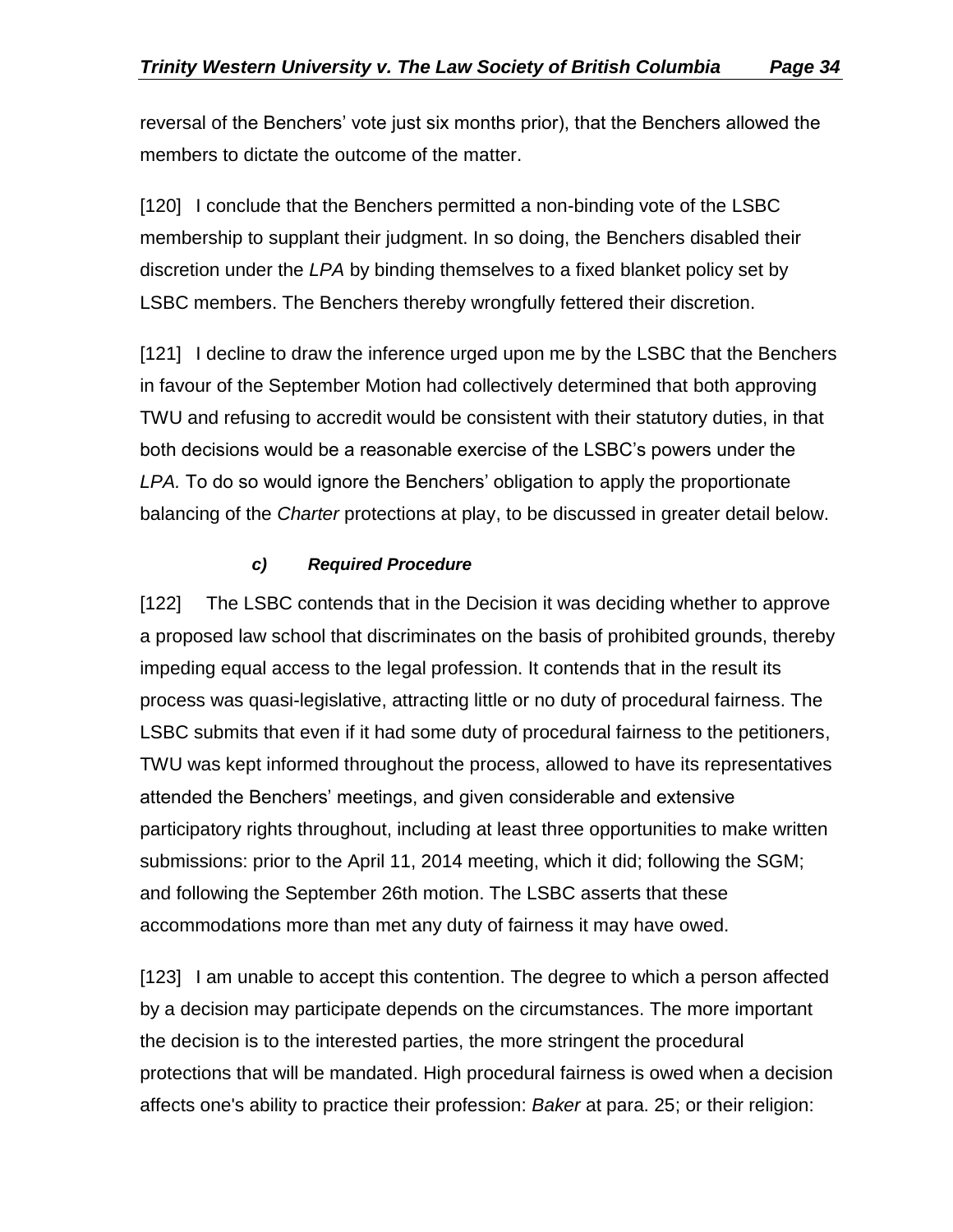*Congrégation des témoins de Jéhovah de St-Jérôme-Lafontaine v. Lafontaine (Village)*, 2004 SCC 48 at para. 30.

[124] At the heart of the doctrine of procedural fairness is the aim of ensuring that a party with a legitimate interest in proceedings has a reasonable opportunity to present its case, *with the assurance that the evidence will be considered fairly and fully by the decision-maker*: *Baker* at paras. 22 & 28.

[125] I accept the assertion of the petitioners that they were entitled to, and find that they were deprived of, a meaningful opportunity to present their case fully and fairly to those who had the jurisdiction to determine whether the *JD* degrees of the proposed law school's graduates would be recognized by the LSBC.

# **c) Consideration of the Charter**

<span id="page-34-0"></span>[126] The LSBC is required to exercise its statutory discretion in accordance with the *Charter*: *Doré v. Barreau du Québec*, 2012 SCC 12 [*Doré*].

[127] Section 2 of the *Charter* provides that:

Everyone has the following fundamental freedoms:

(a) freedom of conscience and religion;

(b) freedom of thought, belief, opinion and expression, including freedom of the press and other media of communication;

- (c) freedom of peaceful assembly; and
- (d) freedom of association.

# [128] Section 15 of the *Charter* provides that:

(1) Every individual is equal before and under the law and has the right to the equal protection and equal benefit of the law without discrimination and, in particular, without discrimination based on race, national or ethnic origin, colour, religion, sex, age or mental or physical disability.

(2) Subsection (1) does not preclude any law, program or activity that has as its object the amelioration of conditions of disadvantaged individuals or groups including those that are disadvantaged because of race, national or ethnic origin, colour, religion, sex, age or mental or physical disability.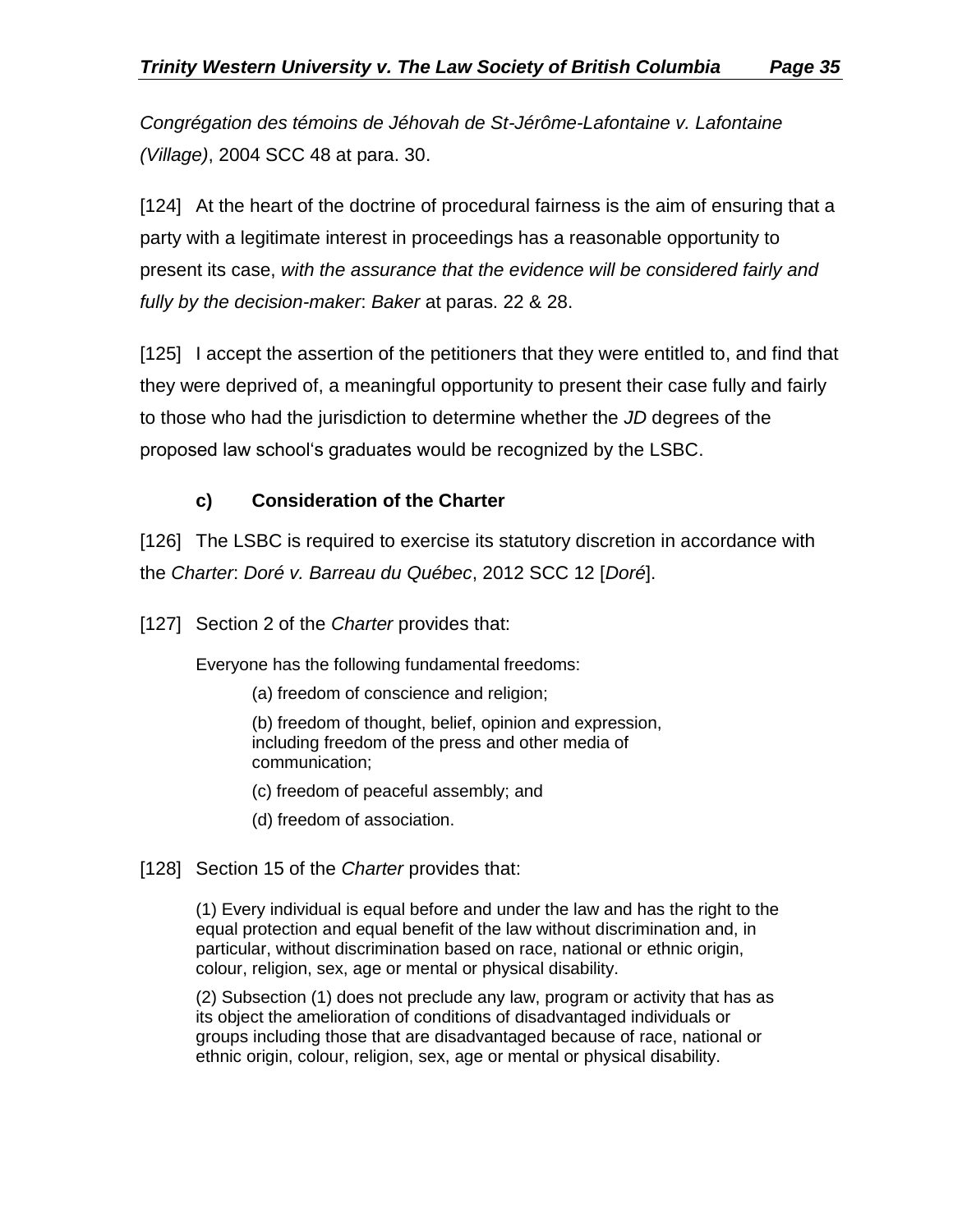[129] In *Doré*, the Court reviewed a decision rendered by the Disciplinary Council of the Barreau du Québec and commented at para. 47 that "(a)n administrative decision-maker exercising a discretionary power under his or her home statute, has, by virtue of expertise and specialization, particular familiarity with the competing considerations at play in weighing *Charter* values". The approach courts should take reviewing such decisions was explained at para. 56 – 57 as follows:

[56] … the decision-maker should ask how the *Charter* value at issue will best be protected in view of the statutory objectives. This is at the core of the proportionality exercise, and requires the decision-maker to balance the severity of the interference of the *Charter* protection with the statutory objectives. This is where the role of judicial review for reasonableness aligns with the one applied in the *Oakes* context. As this Court recognized in *RJR-MacDonald Inc. v. Canada (Attorney General)*, [1995] 3 S.C.R. 199, at para. 160, "courts must accord some leeway to the legislator" in the *Charter* balancing exercise, and the proportionality test will be satisfied if the measure "falls within a range of reasonable alternatives". The same is true in the context of a review of an administrative decision for reasonableness, where decision-makers are entitled to a measure of deference so long as the decision, in the words of *Dunsmuir*, "falls within a range of possible, acceptable outcomes" (para. 47).

[57] On judicial review, the question becomes whether, in assessing the impact of the relevant *Charter* protection and given the nature of the decision and the statutory and factual contexts, the decision reflects a proportionate balancing of the *Charter* protections at play. As LeBel J. noted in *Multani,* when a court is faced with reviewing an administrative decision that implicates *Charter* rights, "[t]he issue becomes one of proportionality" (para. 155), and calls for integrating the spirit of s. 1 into judicial review. Though this judicial review is conducted within the administrative framework, there is nonetheless conceptual harmony between a reasonableness review and the *Oakes* framework, since both contemplate giving a "margin of appreciation", or deference, to administrative and legislative bodies in balancing *Charter* values against broader objectives.

[130] This approach was further refined by the Court in *Loyola High School v. Quebec (Attorney General)*, 2015 SCC 12 at para. 37:

[37] On judicial review, the task of the reviewing court applying the *Doré* framework is to assess whether the decision is reasonable because it reflects a proportionate balance between the *Charter* protections at stake and the relevant statutory mandate: *Doré*, at para. 57. Reasonableness review is a contextual inquiry: *Catalyst Paper Corp. v. North Cowichan (District)*, [2012] 1 S.C.R. 5, at para. 18. In the context of decisions that implicate the *Charter*, to be defensible, a decision must accord with the fundamental values protected by the *Charter*.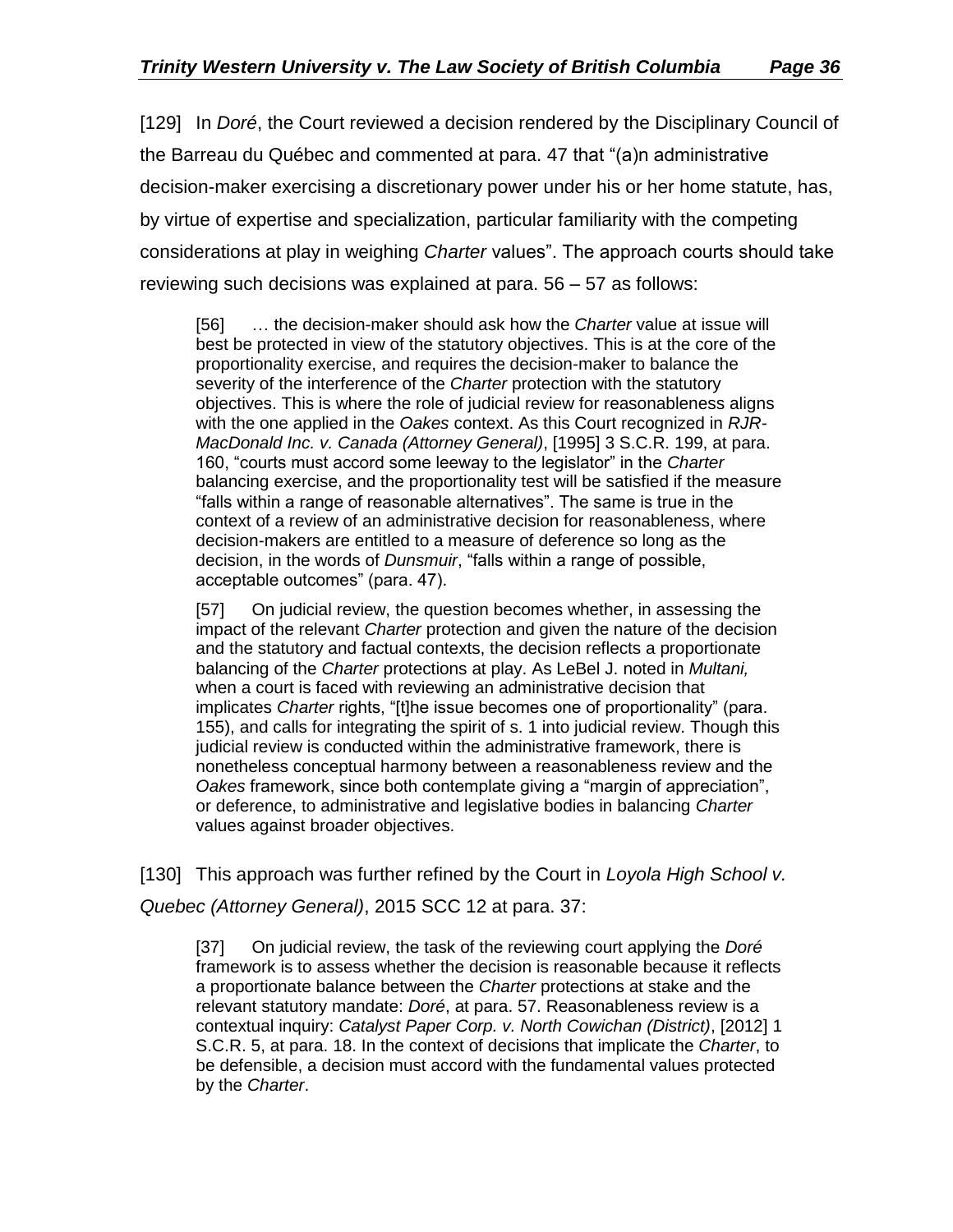[131] The relevance of *Charter* considerations in this type of case was emphasized by the Court in *TWU v. BCCT*, which recognized that TWU is still associated with the EFCC and that "it can reasonably be inferred that the BC legislature did not consider that training with a Christian philosophy was in itself against the public interest since it passed five bills in favour of TWU between 1969 and 1985".

[132] The BC legislature expressly mandated TWU to teach from a Christian perspective under the *Trinity Junior College Act*, S.B.C. 1969, c. 44, s. 3(2):

The objects of the University shall be to provide for young people of any race, colour, or creed, university education in the arts and sciences with an underlying philosophy and viewpoint that is Christian.

[133] The LSBC operates under a statutory framework that is similar to the BCCT's framework under the *TPA*, as discussed in *TWU v. BCCT.* As with any administrative authority, the LSBC is obliged to conduct its procedures fairly and within its statutory framework.

[134] In *TWU v. LSUC,* the Divisional Court reasoned that the issue raised before it and the issue raised before the Court in *TWU v. BCCT* involved different facts, a different statutory regime, and a fundamentally different question, and that the evidence in *TWU v. BCCT* did not show that any person had been denied admission to TWU's teachers' program because of a refusal to sign the Community Standards document.

[135] While it is true that Iacobucci and Bastarache JJ. did not find that homosexual students would be refused admission to TWU's proposed faculty of education, they did conclude, as discussed above, that homosexual students would be strongly deterred from applying for admission to TWU, and that such students could only sign the Community Standards document at a considerable personal cost.

[136] However, Iacobucci and Bastarache JJ. also accepted that under what was then s. 19 of the *Human Rights Act*, S.B.C. 1984, c. 22, a religious institution was not considered to breach the *Act* where it preferred adherents of its religious constituency, and that it could not be reasonably concluded that private institutions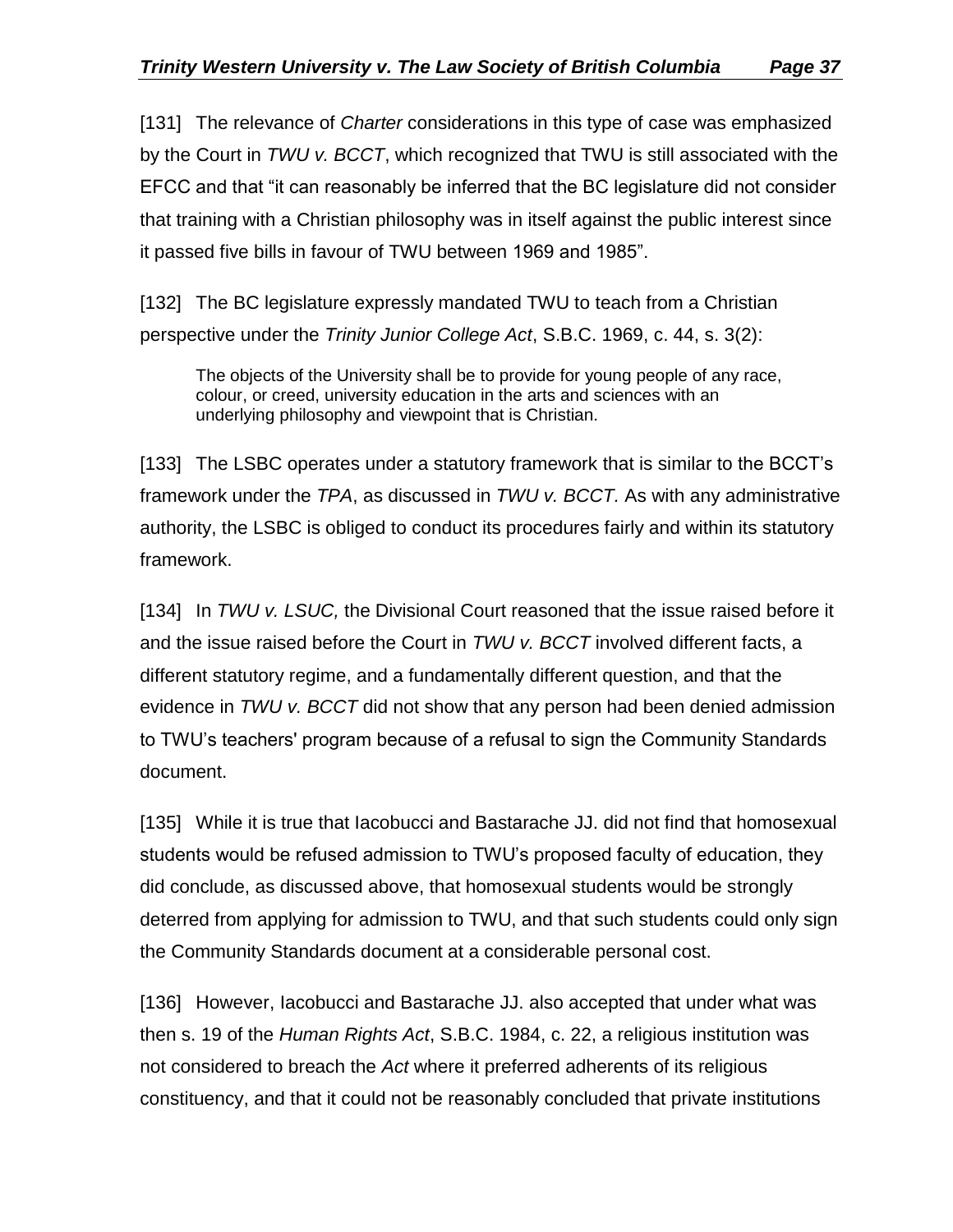are protected but that their graduates are *de facto* considered unworthy of fully participating in public activities. At paras. 35 – 36 they wrote:

[35] ... In this particular case, it can reasonably be inferred that the B.C. legislature did not consider that training with a Christian philosophy was in itself against the public interest since it passed five bills in favour of TWU between 1969 and 1985. While homosexuals may be discouraged from attending TWU, a private institution based on particular religious beliefs, they will not be prevented from becoming teachers. In addition, there is nothing in the TWU Community Standards that indicates that graduates of TWU will not treat homosexuals fairly and respectfully. Indeed, the evidence to date is that graduates from the joint TWU-SFU teacher education program have become competent public school teachers, and there is no evidence before this Court of discriminatory conduct by any graduate. Although this evidence is not conclusive, given that no students have yet graduated from a teacher education program taught exclusively at TWU, it is instructive. Students attending TWU are free to adopt personal rules of conduct based on their religious beliefs provided they do not interfere with the rights of others. Their freedom of religion is not accommodated if the consequence of its exercise is the denial of the right of full participation in society. Clearly, the restriction on freedom of religion must be justified by evidence that the exercise of this freedom of religion will, in the circumstances of this case, have a detrimental impact on the school system.

[36] Instead, the proper place to draw the line in cases like the one at bar is generally between belief and conduct. The freedom to hold beliefs is broader than the freedom to act on them. Absent concrete evidence that training teachers at TWU fosters discrimination in the public schools of B.C., the freedom of individuals to adhere to certain religious beliefs while at TWU should be respected. The BCCT, rightfully, does not require public universities with teacher education programs to screen out applicants who hold sexist, racist or homophobic beliefs. For better or for worse, tolerance of divergent beliefs is a hallmark of a democratic society.

[137] In *TWU v. LSUC*, the Divisional Court accepted that the decision of Convocation implicated two *Charter* rights that the Court described as the religious freedom of TWU and Mr. Volkenant on the one hand, and on the other hand, the rights of both current and future members of the LSUC to equal access, on a merit basis, to membership that the LSUC had a duty to protect. Clearly those two *Charter*  rights are equally implicated before me.

[138] Although the LSBC contends that the Decision does not infringe TWU's right to freedom of religion, the evidence in this case and the relevant precedents conclusively establish that the Decision does infringe the petitioners' *Charter* right to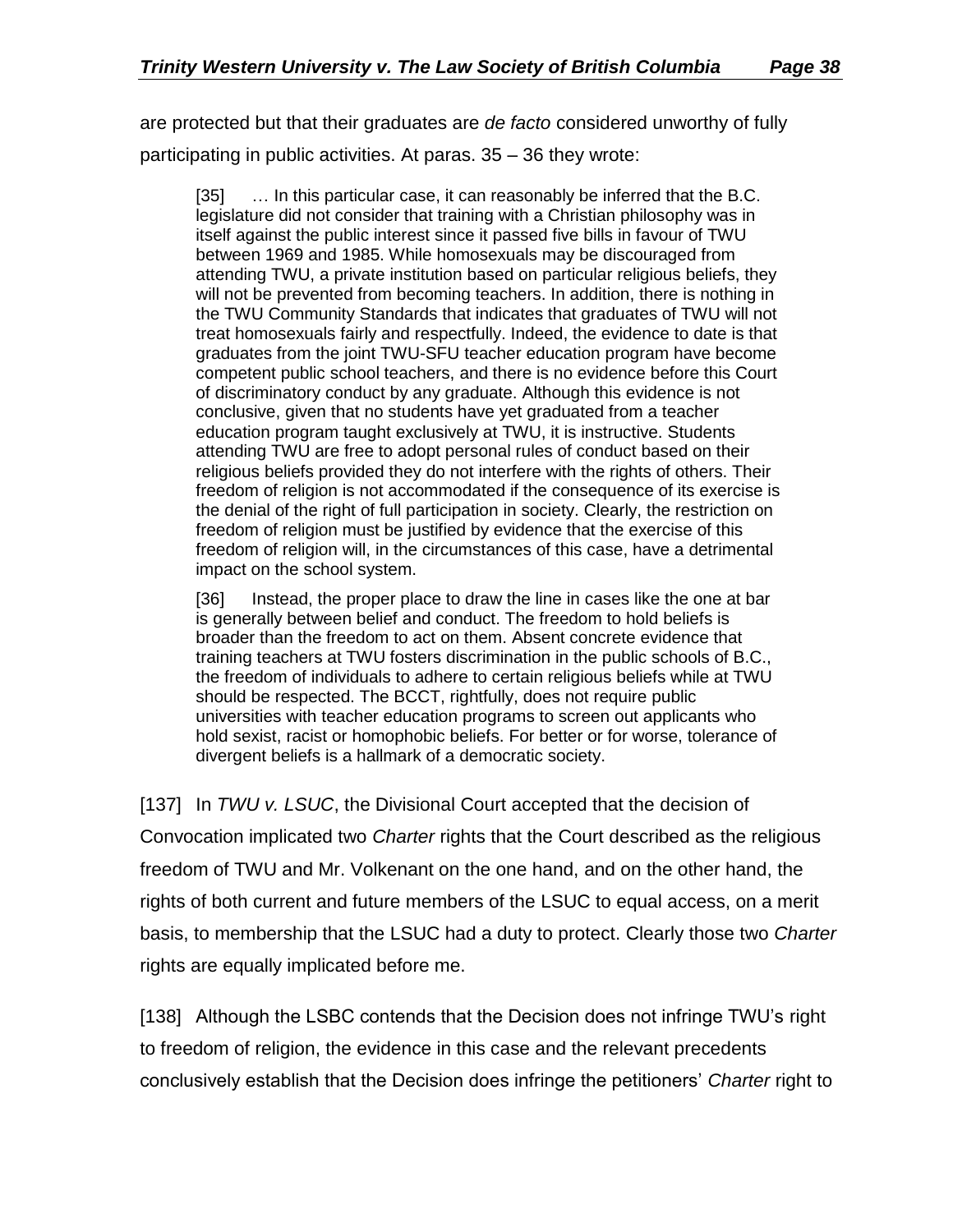freedom of religion: *TWU v BCCT* at para. 32, *TWU v. LSUC* at para. 81, *TWU v. NSBS* at para. 237.

[139] The petitioners and several of the interveners argue that the Decision infringes not just the petitioners' *Charter* right to freedom of religion, but also their rights to freedom of association, freedom of expression, and equality under s. 15.

[140] In contrast, the LSBC and West Coast LEAF contend that because the Community Covenant includes an obligation to uphold the "God-given worth" of all persons "from conception to death", the Community Covenant has the effect of prohibiting women from accessing safe and legal abortion services, which have been held to be constitutionally protected.

[141] I have not been referred to any evidence of statements made by or before the April 11, 2014 meeting concerning what have been described as abortion rights, but I see no indication that this issue was considered by either the LSBC's membership when they voted on the Referendum Question or by the Benchers when they voted on the Decision. If the Benchers did consider the issue on April 11, 2014, then it would have been weighed in the decision of that date. If not, I find that it is not an issue that should be considered at first instance by me on the hearing of this petition. For the same reason, I decline to consider the infringements of freedom of association, freedom of expression, and equality alleged by the petitioners.

[142] In *TWU v. LSUC*, after accepting that the decision of Convocation engaged both rights, the Divisional Court proceeded to apply the proportionate balancing of the *Charter* protections at play as set out by the Court in *Doré* at para. 58:

[58] If, in exercising its statutory discretion, the decision-maker has properly balanced the relevant *Charter* value with the statutory objectives, the decision will be found to be reasonable.

[143] Importantly, the Divisional Court rejected the argument that the applicants' religious rights were "ignored" by Convocation in reaching its decision, finding that a fair reading of the speeches made by the Benchers during the course of the Convocation held to consider the issue made it clear that the applicants' freedom of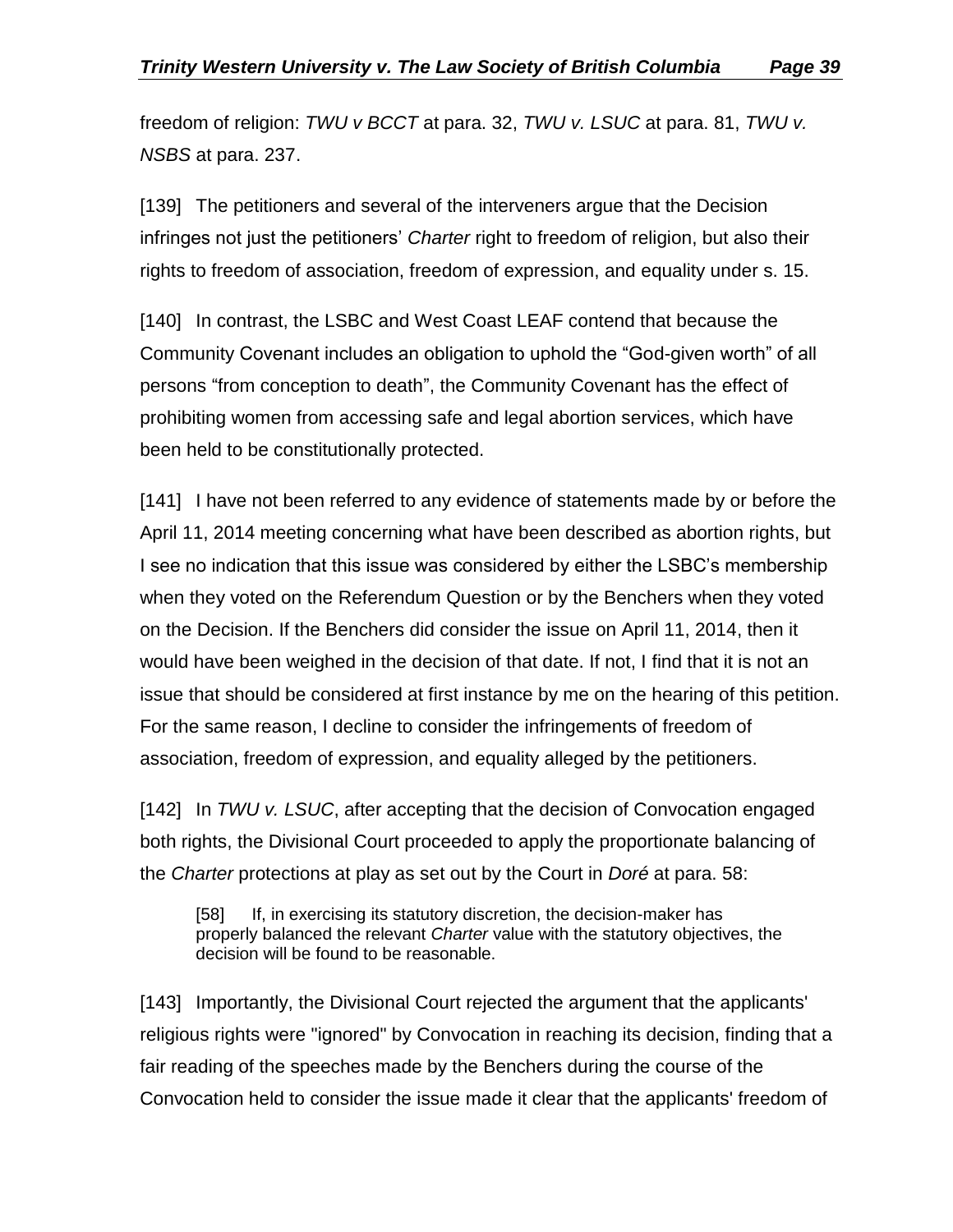religion was one of the concerns with which the Benchers were wrestling. The Court found that the rights of TWU and Mr. Volkenant to religious freedom had been infringed by the decision of the Law Society, but that TWU's Community Covenant was contrary to the equality rights of its future members, who include members from two historically disadvantaged minorities (LGBTQ persons and women), and was thus discriminatory.

[144] At para. 124, the Divisional Court wrote:

[124] We conclude that the respondent did engage in a proportionate balancing of the Charter rights that were engaged by its decision and its decision cannot, therefore, be found to be unreasonable. We reach that conclusion based on a review of the record undertaken in accordance with the procedure set out in Newfoundland Nurses. In so doing, we have considered the speeches given at Convocation by the Benchers as a whole not in isolation, one from the other. In determining whether a proportionate balancing was undertaken, it is only fair, in our view, to consider the interchange between the Benchers, not whether the individual speeches of each Bencher reflect that balance. In that regard, it is important to remember that the Benchers were speaking in reaction to what others had said, including what TWU itself had said. They were not speaking in a vacuum.

[145] Given the competing *Charter* rights involved in reaching the Decision, I find that the LSBC had the constitutional obligation to consider and balance those interests.

[146] On the evidence before me, it appears that before and during the April 11, 2014 meeting, the discussions of the Benchers canvassed a wide variety of legal and policy-based arguments for and against giving the LSBC's approval to TWU's proposed faculty of law, including the *Charter* rights in issue before me.

[147] For example, Bencher David Crossin, Q.C. stated at the April meeting:

It is no doubt true that some or many or most find the goals of TWU in the exercise of this fundamental right to be out of step and offensive... but... that does not justify a response that sidesteps that fundamental Canadian freedom in order to either punish TWU for its value system or force it to replace it. In my view, to do so would risk undermining freedom of religion for all and to do so would be a dangerous over-extension of institutional power.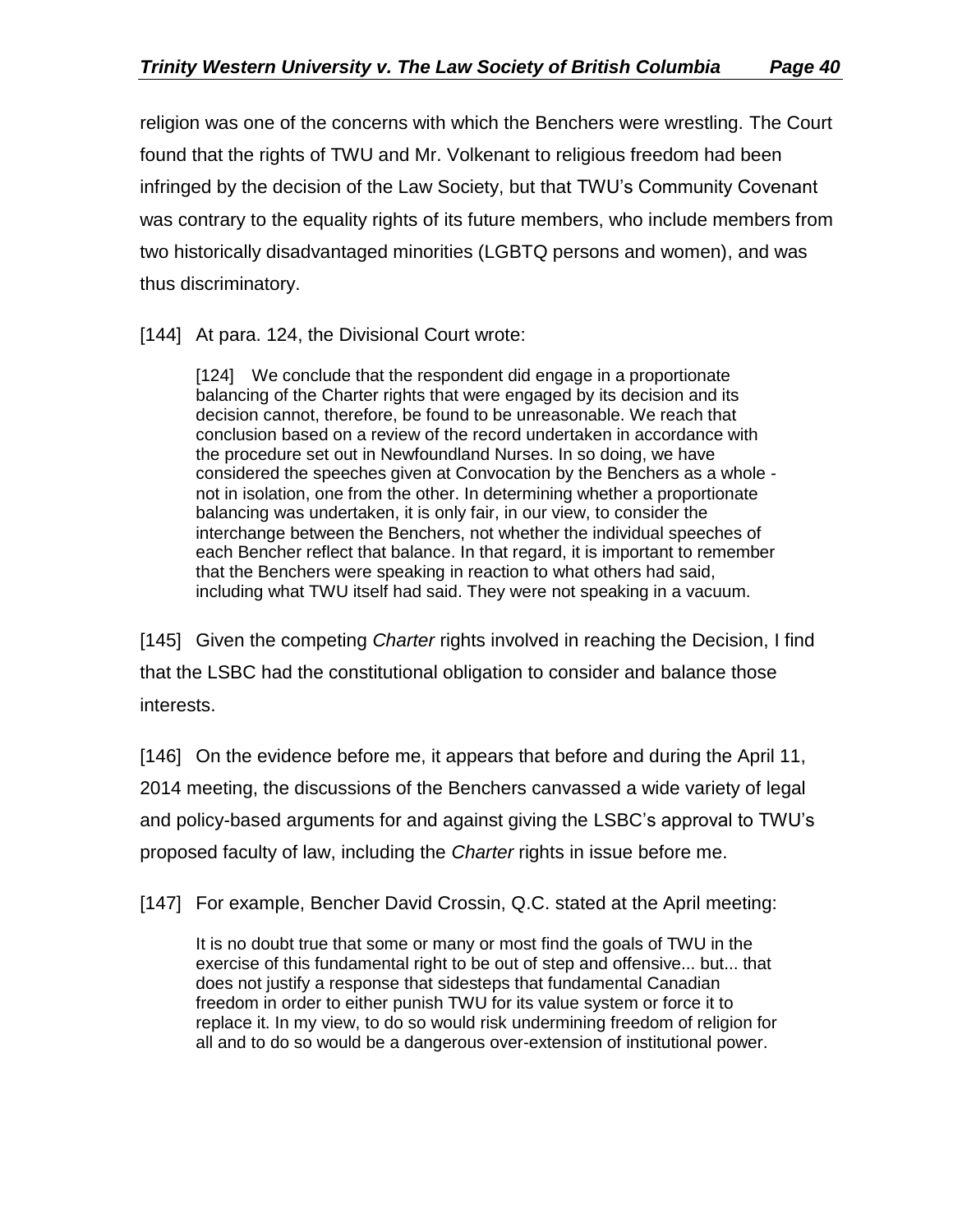[148] As noted above, the goal of procedural fairness is to ensure that affected parties have the opportunity to present their case to the ultimate decision-maker, with the assurance that the evidence presented will be considered fully and fairly: *Baker* at para. 28. By refusing to allow TWU to present its case to the members of the LSBC on the same footing as the case against it was presented, the LSBC deprived TWU of the procedural fairness to which it was entitled.

[149] The fact that a democratic process was followed in the October Referendum proceedings does not protect the Decision from scrutiny. As Bastarache J. explained in his concurring judgment in *M. v. H.*, [1999] 2 S.C.R. at para. 315:

[315] Another helpful criterion which is used in determining the proper attitude of deference is the source of the rule. Although I would be reluctant to place significant weight on this factor alone, it can be used as a helpful indicator of the quality of the decision. Rules that are the product of common law development, or which are made by unelected decision-makers, ought to be accorded less deference in the absence of other factors. Delegated decision-makers are presumptively less likely to have ensured that their decisions have taken into account the legitimate concerns of the excluded group, while a legislative expression of will presumptively indicates that all interests have been adequately weighted (see M. Jackman, "Protecting Rights and Promoting Democracy: Judicial Review Under Section 1 of the Charter" (1996), 34 *Osgoode Hall L.J.* 661, at pp. 668-69). If, as Professor J. H. Ely (*Democracy and Distrust* (1980)) and Professor R. Dworkin (*Freedom's Law* (1996)) suggest, one of our principal preoccupations in the equality guarantee is to ensure that the rights of all have been taken into account in the decision-making process, then processes which are more procedurally careful and open deserve greater deference. That presumption will certainly not immunize legislation from review. The specific refusal by the Alberta legislature to include sexual orientation as a prohibited ground of discrimination of the *Individual's Rights Protection Act* did not prevent this Court from finding that distinction to be a violation of the equality guarantee (*Vriend*, *supra*, at para. 115; see also *Romer v. Evans*, 116 S.Ct. 1620 (1996), where even an amendment by plebiscite was struck down as a patent infringement on the right to equality). In those cases, despite the democratic nature of the processes, there was no significant justification for the distinction given in the course of the deliberations. Rather than a guarantee that equal consideration has been given, a democratic procedure merely gives greater weight to the facts, and the interpretation of facts, upon which the legislator has relied and that are open to reasonable disagreement.

[Emphasis added.]

[150] There is no basis upon which a conclusion could be drawn on any evidence from the SGM or the October Referendum proceedings that the LSBC's membership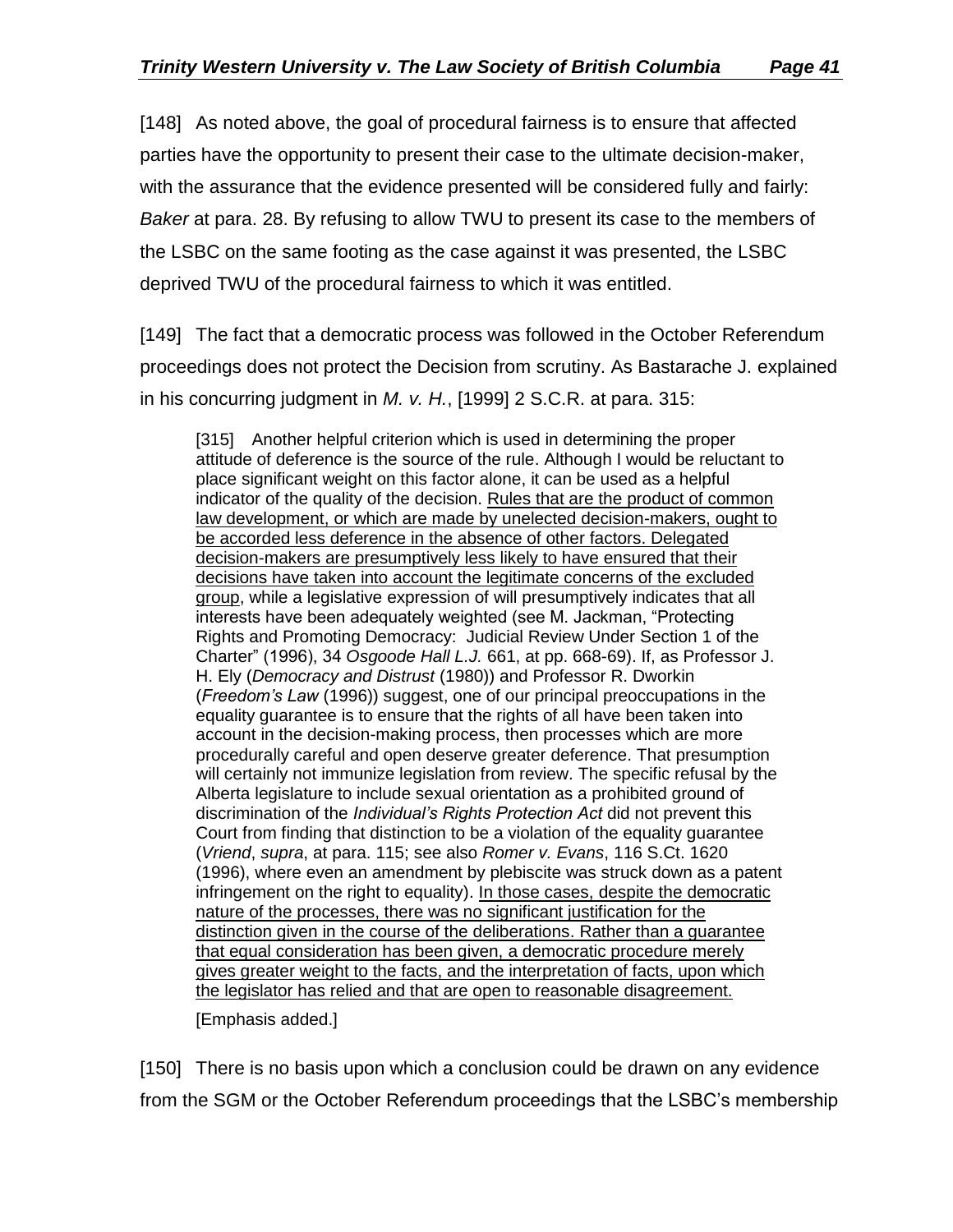considered, let alone balanced, the petitioners' *Charter* rights against the competing rights of the LGBTQ community. While TWU's submissions were reviewed and considered by the Benchers prior to their April 11, 2014 decision, posted online, and available to the LSBC membership, I find that the material, while available on its website, was unlikely to have been read by many of the LSBC's members. I find that it is less likely that as many members of the LSBC read TWU's submissions as read the letter from the proponent of the SGM Resolution, which was included within the Notice to the Profession inviting members to vote on the Referendum Question, and advocated strongly for the adoption of the SGM Resolution without any mention of freedom of religion.

[151] While the Benchers clearly weighed the competing *Charter* rights of freedom of religion and equality before voting on the April Motion, the record does not permit such a conclusion to be reached with respect to the Benchers' vote of October 31, 2014. As the respondent had bound itself to accept the referendum results of its members, I am unable to find that the vote of the LSBC's members or the impugned decision considered, let alone balanced, the two implicated *Charter* rights. Further support for this conclusion comes from the fact that opposite results were reached by the Benchers' votes of April 11 and October 31, 2014, despite the October 31, 2014 vote being conducted without any substantive discussion or debate.

[152] In summary, I find that the Benchers improperly fettered their discretion and acted outside their authority in delegating to the LSBC's members the question of whether TWU's proposed faculty of law should be approved for the purposes of the admissions program. Even if I am wrong, and the Benchers had the authority to delegate the Decision to the members, I find that the Decision was made without proper consideration and balancing of the *Charter* rights at issue, and therefore cannot stand.

[153] Given my decision with respect to the invalidity of the Decision, it is unnecessary for me to resolve the issue of the collision of the relevant *Charter* rights.